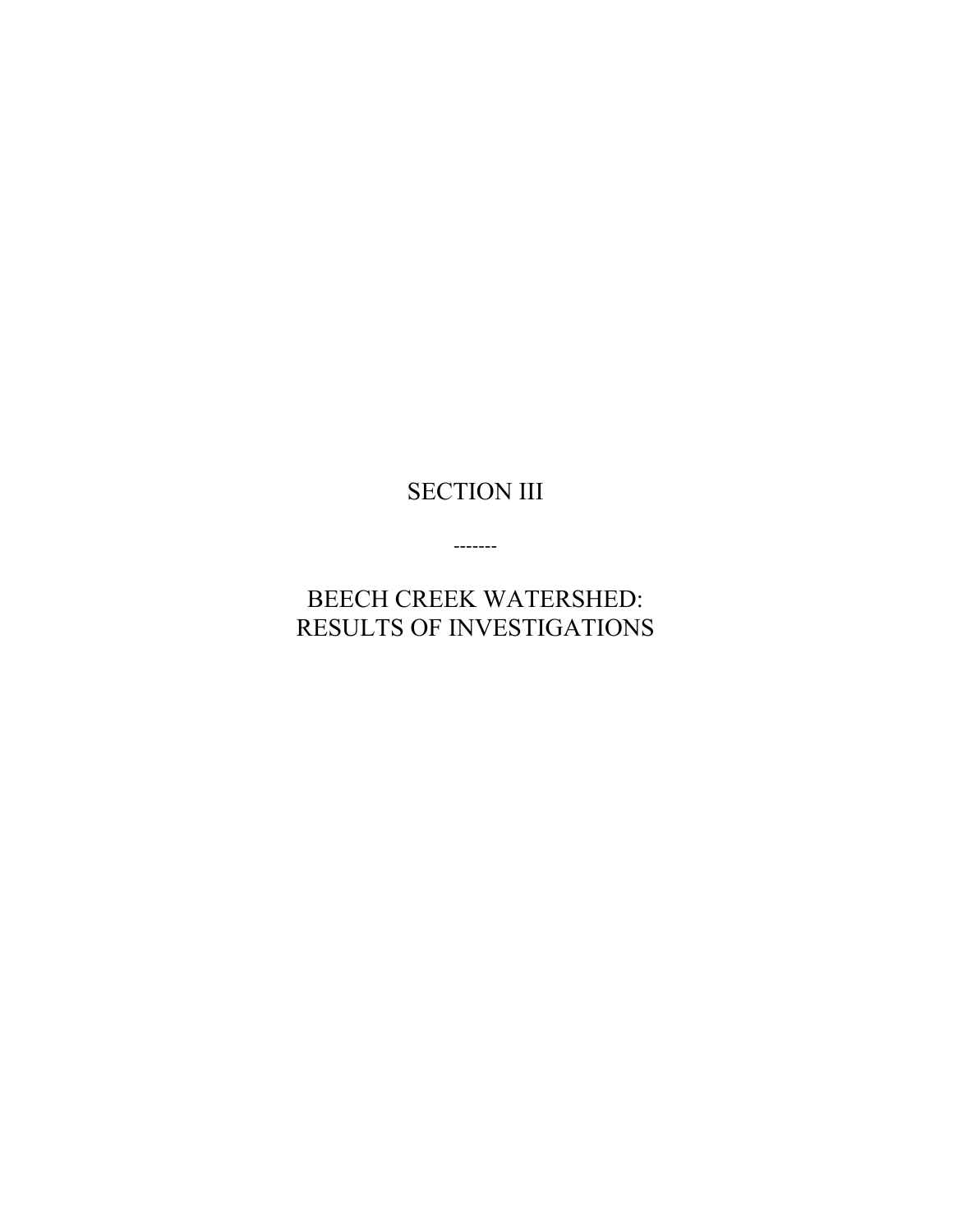#### GENERAL DESCRIPTION

The Beech Creek Watershed (Watershed) is a mountainous wooded area covering approximately 170 square miles in northern Centre and southwestern Clinton Counties within which is located a portion of the Pennsylvania bituminous coal field. The western end of the Watershed is drained primarily by the North and South Forks of Beech Creek. The North and South Forks join to form Beech Creek, which drains the remaining major portion of the Watershed. Beech Creek terminates at the eastern end of the Watershed near Beech Creek Borough, where it flows into Bald Eagle Creek.

The manufacture of brick is currently the major industry within the Watershed with operations being conducted at a plant in Clarence, and on a part-time basis at a plant in Monument. Until a few years ago, the manufacture of brick was considerably more extensive with additional operations being conducted in Orviston and Monument. Several clay deep and strip mines were formerly active within the Watershed. At present only two clay strip mines are active, furnishing clay to the Clarence plant. Coal mining is the second largest industry in the Watershed. Considerable amounts of pulpwood are continuously removed from the Watershed. Truck and dairy farming is conducted in the downstream portion of the Watershed lying within Bald Eagle Valley. Most of the Watershed is forested and is open for public hunting of large and small game. Some public trout fishing is available in several streams tributary to the middle and lower reaches of Beech Creek, and the upper reaches of Beech Creek South Fork.

Watershed population is currently estimated at 3,070 with approximately 1,350 persons residing in Snow Shoe and Beech Creek Boroughs. Employment opportunities within the Watershed are limited. An estimated 210 persons are employed in brick plants and 35 in coal strip mining. Considerable employment opportunities in industry, hospitals, educational centers, and commercial establishments exist in communities such as Lock Haven, Bellefonte, and State College, all of which are located outside the Watershed.

For nearly a century before World War II, extensive deep mining was conducted in the Watershed. Deep mining has now ceased but, depending upon the coal market, could be conducted again. Major strip mining began in the Watershed about the time World War II started and is now the only method used. Four stripping operations, accounting for an annual production of approximately 250,000 tons, are currently being conducted in the Watershed. Based on available information, strip mining will continue at a significant rate in the Watershed for the foreseeable future. Although reserves exist in several areas of the Watershed, coal available under current economic conditions to both strip and deep mining operations is confined largely to the southwestern portion, extending from the vicinity of Snow Shoe Borough and Clarence Village northeastward to the vicinity of the abandoned town of Kato. MD has been discharged into Beech Creek and other Watershed streams since shortly after mining began.

The major source of MD pollution reaching Bald Eagle Creek is the Beech Creek Watershed. Although some minor inactive coal mining operations arc located in areas tributary to its headwaters, Bald Eagle Creek contains negligible concentra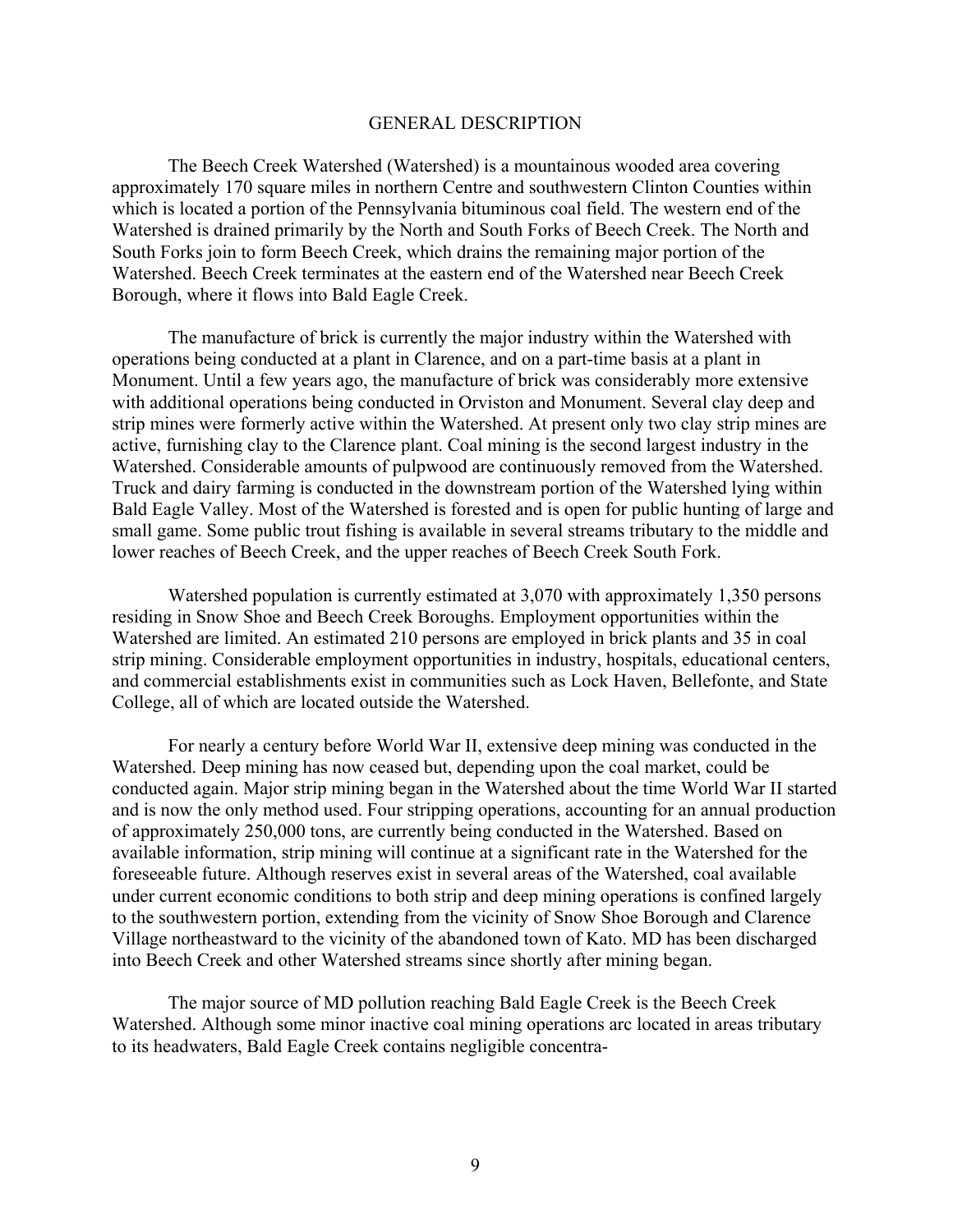tions of iron and is quite alkaline at its confluence with Beech Creek. On the other hand, Beech Creek just upstream from its confluence with Bald Eagle Creek contains negligible concentrations of iron but is acidic. Normally, all Beech Creek acidity is neutralized within a short distance downstream from its confluence with Bald Eagle Creek. Consequently, Bald Eagle Creek under normal conditions has little or no evidence of MD pollution at its confluence with the Susquehanna River West Branch approximately 15 miles to the northeast at Lock Haven. The Susquehanna River West Branch is acidic upstream from its confluence with Bald Eagle Creek, but becomes alkaline downstream because of the influence of Bald Eagle Creek and other tributaries. At present, bass and muskellunge are found in Bald Eagle Creek both above and below its confluence with Beech Creek, and public fishing is extensive along its length. The Department, however, fears that a low flow condition in Bald Eagle Creek created by regulated discharge from the newly constructed Foster J. Sayers Reservoir, coupled with a high discharge rate from Beech Creek, could adversely affect aquatic life in Bald Eagle Creek downstream from its confluence with Beech Creek.

Little or no acquatic life exists in Beech Creek or creeks forming its headwaters except for the headwaters of Beech Creek South Fork. Aquatic life does exist, however, in certain Watershed streams tributary to Beech Creek, particularly in its middle and lower reaches.

Sproul State Forest encompasses about 271,140 acres within Centre and Clinton Counties. Approximately 30,400 acres are within the Watershed. The Pennsylvania Department of Forests and Waters plans to encourage expansion of the present recreational, hunting, and fishing aspects of this forest. Interstate Route 80, recently completed across Pennsylvania, makes Sproul State Forest more accessible to a larger number of persons. Although only a small percentage of Watershed AMD originates on State Forest lands, the abatement of MD pollution within the Watershed is expected to make the State Forest more conducive to an expanded recreational program. The Corps of Engineers has proposed as the result of its Susquehanna River Basin study that Beech Creek from Pancake to Orviston be designated a wild stream, and that from Orviston to its mouth, Beech Creek be designated a recreation stream. The Corps has further proposed that Beech Creek South Fork be designated a trout fishing stream. In addition, the Corps has proposed an impoundment for recreation and fishing on the Swamp Branch of Big Run, located within the Watershed south of Pennsylvania Route 144.

Proposed Appalachian Strip Mine Reclamation Project No. 2, a joint Federal-Commonwealth undertaking that consists of the reclamation of approximately 175 acres of poorly restored strip mines within Sproul State Forest, is located approximately 0.6 mile east of Kato along the northern side of the Orviston and Kato Road. The Project was proposed by the Commonwealth to the Appalachian Regional Commission in July 1965 and subsequently received the Commission's approval. Although construction has not begun, completion is scheduled for the latter part of 1971. The Project area is expected to be restored to a desirable grade and replanted in trees suitable for growth in the soil conditions that will exist when regrading is completed. In addition to strip mine reclamation, a lookout will be created that will command a scenic view of several ridges and valleys.

The locations of the Watershed, boroughs, villages, and other geographic features referred to in this section are shown on Plate I.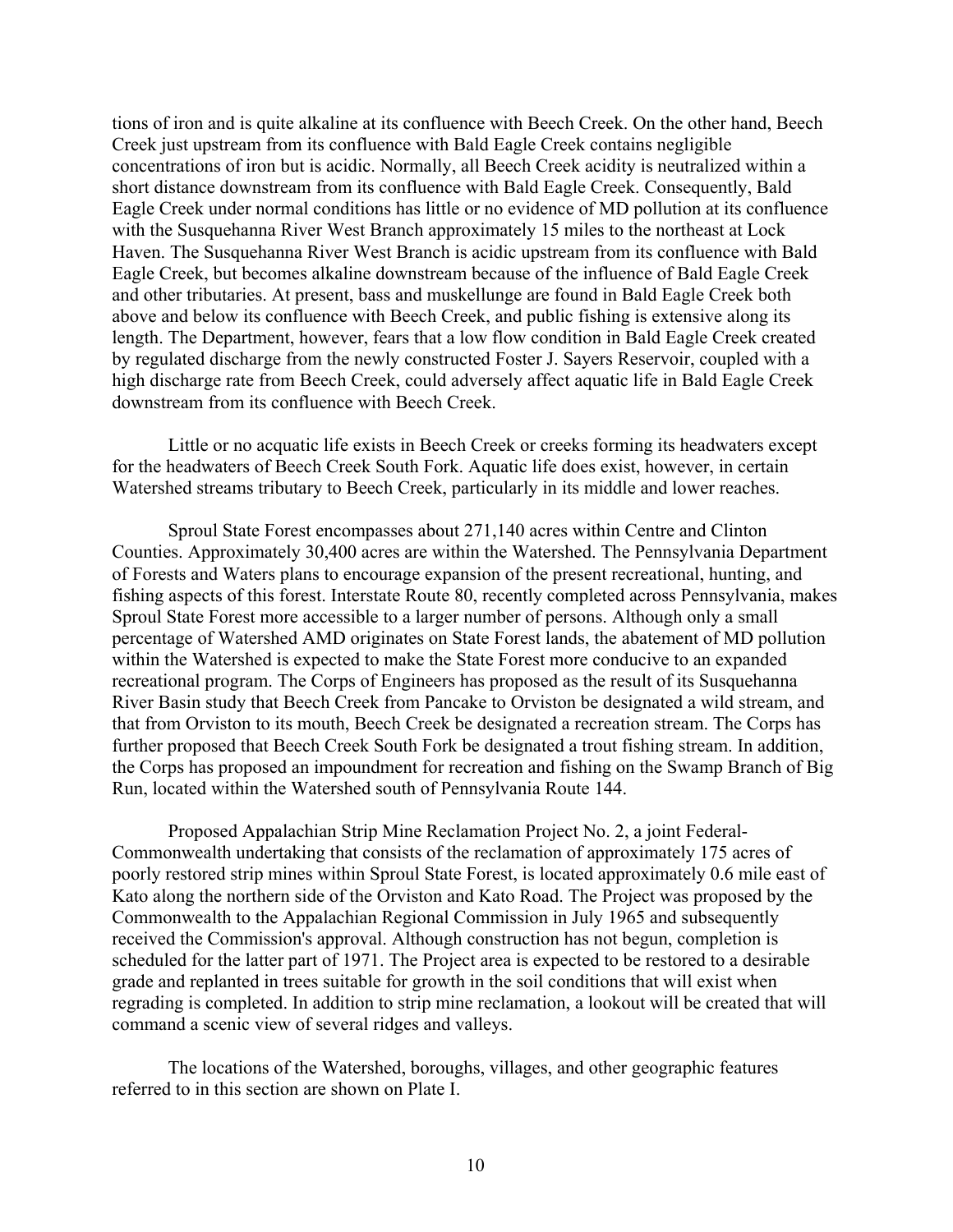#### GEOLOGIC CONSIDERATIONS

AMD in the Watershed is caused by numerous natural and man-made subsurface and surface conditions. Defining these conditions and the manner in which they are interrelated is an essential first step in determining the causes of AMD and subsequently developing abatement plans. This section describes geochemical considerations pertinent to MD discharge conditions encountered in the Watershed.

The types of rocks laid down in the Watershed millions of years ago, and the conditions then existing under which vegetable matter was deposited and decayed, bear significantly on current Watershed stream quality. Sediments were deposited in one or the other of two environments: aerobic or anaerobic. Vegetable matter accumulating on the land surface or in well aerated water was oxidized. In this environment the organic matter was ultimately converted to water and carbon dioxide, and iron present reached the ferric state. Many sedimentary rocks with a reddish cast can be observed in exposed outcroppings throughout the Watershed.

On the other hand, vegetable matter deposited in stagnant water decayed, after quickly depleting dissolved oxygen, by a slow process of anaerobic distillation. In this oxygen poor environment anaerobic and facultative bacteria functioned. Needed oxygen was extracted from oxygen-bearing materials including sulfates, with hydrogen sulfide being produced as an end product. Hydrogen sulfide reacted with soluble iron compounds to form disulfide, which precipitated as pyrite. Where sufficient amounts of organic matter were available, coal was eventually formed in association with the pyrite. Where smaller amounts of organic matter were deposited, not sufficient to form coal, pyrite was precipitated in the sediment. This latter circumstance is evident in the Watershed where AMD is found seeping from fill material used in the construction of Interstate Route 80. Therefore, in addition to being associated with the mining of coal in the Watershed, AMD is also encountered in areas where excavations have been made in sedimentary rocks in which no coal exists.

Conglomerates, sandstones, and shales are the major rock types found throughout most of the Watershed. Minor amounts of coal, clay, and limestone cover small portions of the Watershed. Generally, streams draining areas underlaid with conglomerates, sandstones, and shales will have (1) a very low solids content, (2) a pH less than 7.0, and (3) trace amounts of various metals including iron. The relatively low pH of these streams is attributable to their low buffering capacity, showing the effects of atmospheric carbon dioxide and organic acids from decaying vegetable matter. Iron concentrations result mostly from pyrite found in Watershed sandstones.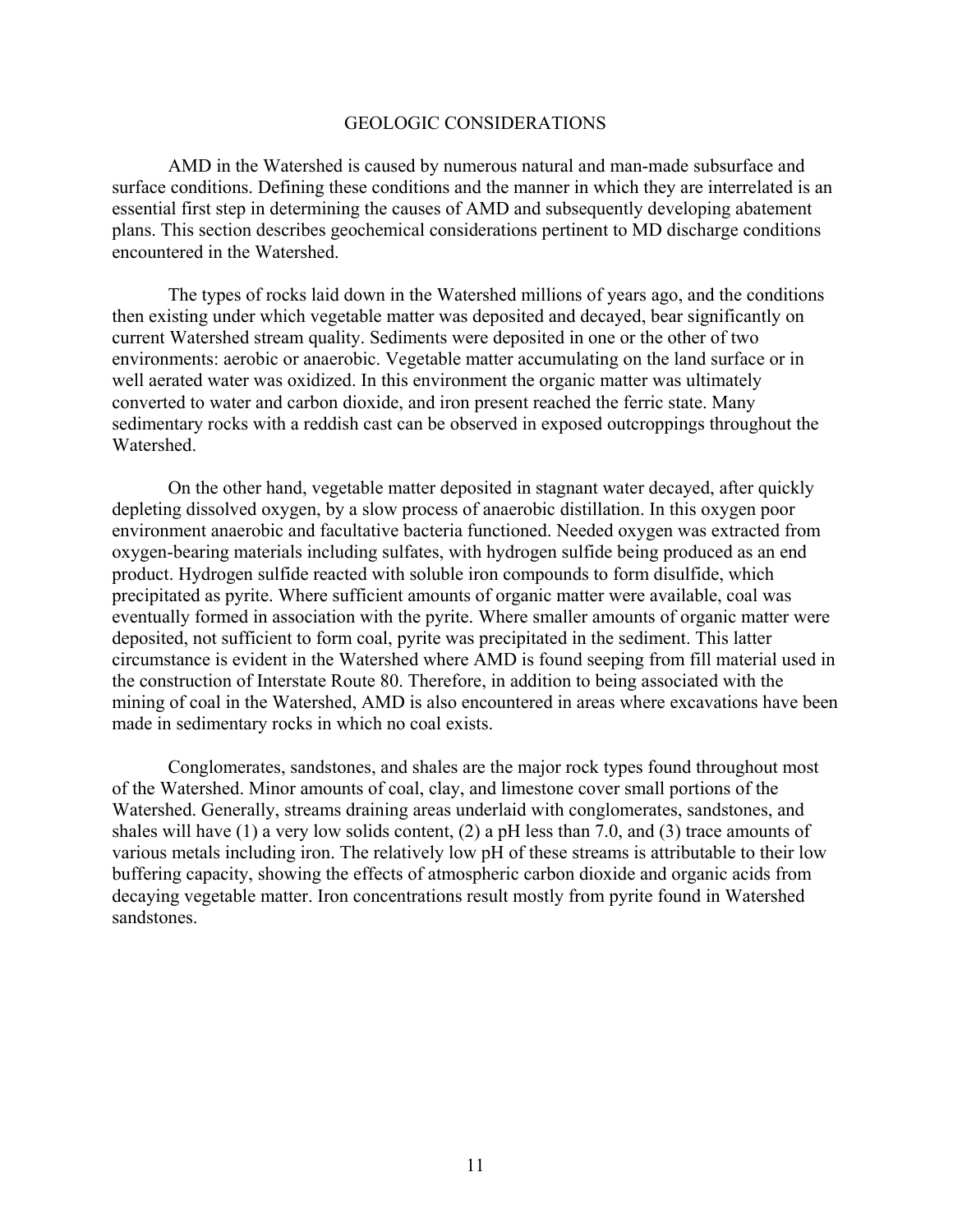## MAJOR SUBSURFACE CONDITIONS BEARING UPON THE FORMATION OF ACID MINE DRAINAGE

This section describes the major subsurface conditions causing AMD. The information used in defining these conditions was obtained from aerial photographs, mine maps, individuals knowledgeable about the Watershed, and field investigations. Aerial photographs of the Watershed were furnished by the Department. The few mine maps available were obtained from governmental and private sources. Detailed mine maps covering substantial Watershed areas were apparently discarded years ago by the original mining companies. Coal operators and other knowledgeable individuals were contacted as additional sources of information. Field investigations were made by Gannett Fleming Corddry and Carpenter, Inc. to (1) verify information and data obtained from other sources and (2) secure additional information and data as necessary to supplement those available from other sources.

Approximately 14 percent, or 23 square miles, of the Watershed is underlaid with coal. This coal is deposited in seven seams: the Mercer, Brookville, Clarion, Lower Kittanning, Middle Kittanning, Upper Kittanning, and Lower Freeport. Acid-producing materials are associated in varying degrees with the Mercer, Brookville, Clarion, Lower Kittanning, Middle Kittanning, and Upper Kittanning seams. Within the Watershed the Middle and Upper Kittanning seams are separated by only a few feet. Since the Middle and Upper Kittanning seams were deep and strip mined simultaneously, they will be considered in this report as one seam and will be identified as the Middle and Upper Kittanning seam. Although available information indicates that all coal seams were originally deposited throughout most of the Watershed, a number of seams have been eroded to the extent that they are now found only on the peaks of a few hills. Exhibit A presents the names by which coal seams are identified in this report and the names used by various groups to identify them.

The major geologic structure in the Watershed is a syncline trending in an eastwest direction with its axis passing through Clarence Village and the abandoned town of Kato approximately five miles to the east. The syncline rises and falls along its axis, alternately exposing and burying coals. From a high point near Orviston, the syncline plunges eastward out of the Watershed into Tangascootack Creek basin and westward toward Clarence where it reaches its greatest depth within the Watershed. Consequently, in this area of Clarence the largest number of coal seams remain and the most extensive mining has been done. A second minor syncline exists in the northeastern portion of the Watershed but terminates a few miles west of the eastern Watershed boundary. Coal seams gradually rise from the major synclinal axis toward the north and south. A few miles on either side of the major synclinal axis the coal measures are eroded to such an extent that there is little or no coal remaining toward the northern and southern extremities of the Watershed. The synclinal axis and typical configurations of Watershed coal seams are shown on Plate II.

The most extensive deep mining was done in the Brookville seam, followed by the Lower Kittanning, Middle and Upper Kittanning, and Lower Freeport seams. Although deep mining was conducted in the other seams, it was considerably less extensive than in these five seams. Since most deep mining was done in coal beds below the then existing ground-water table, care was taken to allow gravity drainage of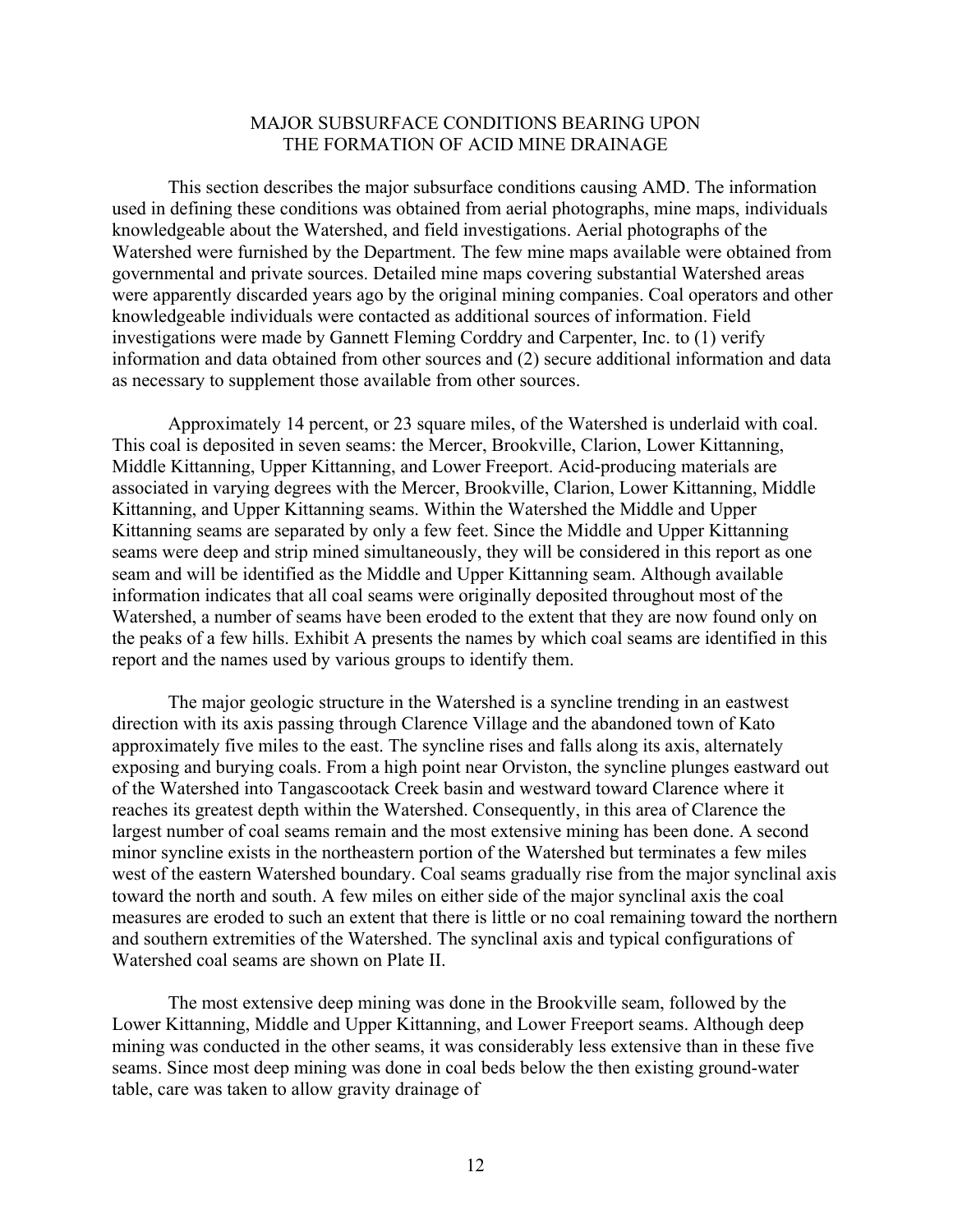mine waters. This was accomplished by taking advantage of the natural dip of the seams toward the synclinal axis. Deep mining was planned to take full advantage of this dip and to provide gravity discharge of MD. In addition, gobbing was common throughout the Watershed. Within the Watershed, therefore, surface and ground waters entering deep mine workings may flow for considerable distances over and through acid-producing material before eventually being discharged into Watershed streams as AMD. As deep mining progressed to deeper areas from which gravity drainage could not be obtained, mine waters were removed by a system of underground tunnels and pumps. When deep mining was discontinued, three mine water pools formed in areas of the mine workings formerly drained by pumping. The first of these is located in a small area southwest of Cherry Run Village lying on the north limb of the syncline in the Brookville seam. A second and much larger pool extends along the bottom of the synclinal trough in the Brookville workings from Cherry Run Village to Little Sandy Run. A 1,000 foot wide barrier pillar separates the second pool from the third pool, which continues eastward along the synclinal trough in the Brookville workings to the vicinity of Sandy Run. These three pools are relieved mostly by artesian-type discharges that have erupted through the overlying strata. Ground and surface waters entering underground workings in the Watershed therefore flow directly to MD discharge points, or become impounded in one of the three mine water pools and overflow from them.

All coal seams within the Watershed lie near the ground surface. The Brookville seam, the lowest to be extensively deep mined, reaches a maximum depth of approximately 150 feet below ground level. The underground voids created by deep mining have caused extensive fissuring of the overburden throughout Watershed deep-mined areas, principally that area overlying the deep-mined portions of the Brookville seam. In some areas the overburden has subsided into these underground voids. This fissuring and subsidence significantly reduce surface runoff from affected areas and increase ground and surface-water entry into inactive deep mine workings, thereby increasing the severity of the AMD problem.

The extent of Watershed deep mining, the location of deep mine entries, and other features discussed in this section are noted on Plates III-A and III-B.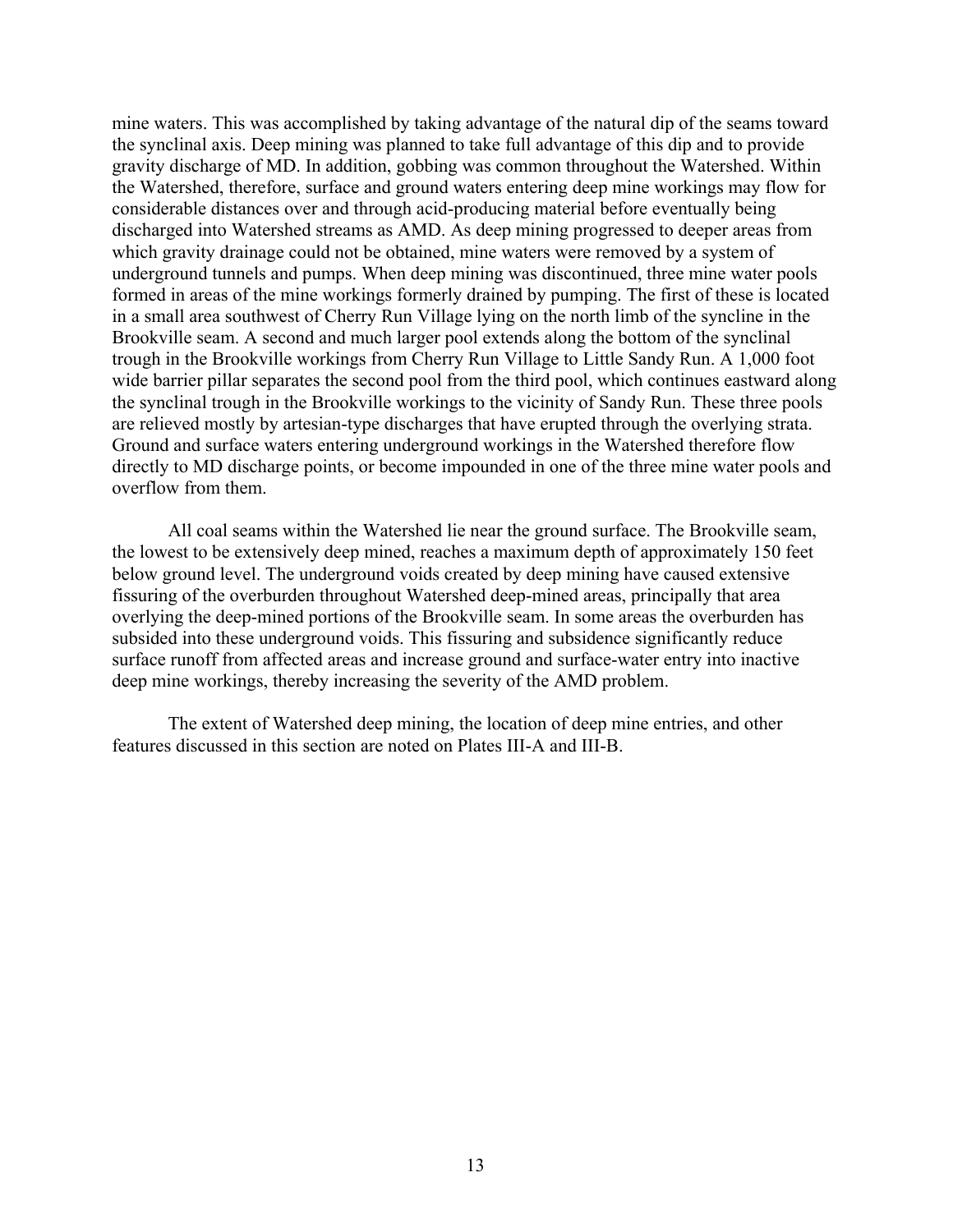## EXTENT OF SUBSURFACE AREA DRAINING INTO OR OUT OF THE WATERSHED

In certain areas along the perimeter of the Watershed, precipitation becoming part of the ground water is conveyed both into and out of the Watershed. This condition is encountered where deep mine workings pass under the Watershed divide. In two well-defined areas one mile west of Snow Shoe Borough, deep mines in the Middle and Upper Kittanning and the Lower Freeport seams dip toward the north and convey ground waters into the Watershed from a combined area of approximately 144 acres located south of the Watershed topographic divide. Based on available information, in a small area of approximately 13 acres located three miles northwest of Snow Shoe Borough, deep mine workings in the Brookville, Lower Kittanning, and Middle and Upper Kittanning seams also apparently convey ground waters into the Watershed from west of the Watershed topographic divide. In a fourth well-defined area about two miles northeast of Monument Village, deep mines in the Mercer seam dip toward the east and convey ground waters out of the Watershed from an area of approximately 18 acres to the Tangascootack Creek basin. The extent of the subsurface area contributing to Watershed MD discharges is shown on Plates III-A and III-B.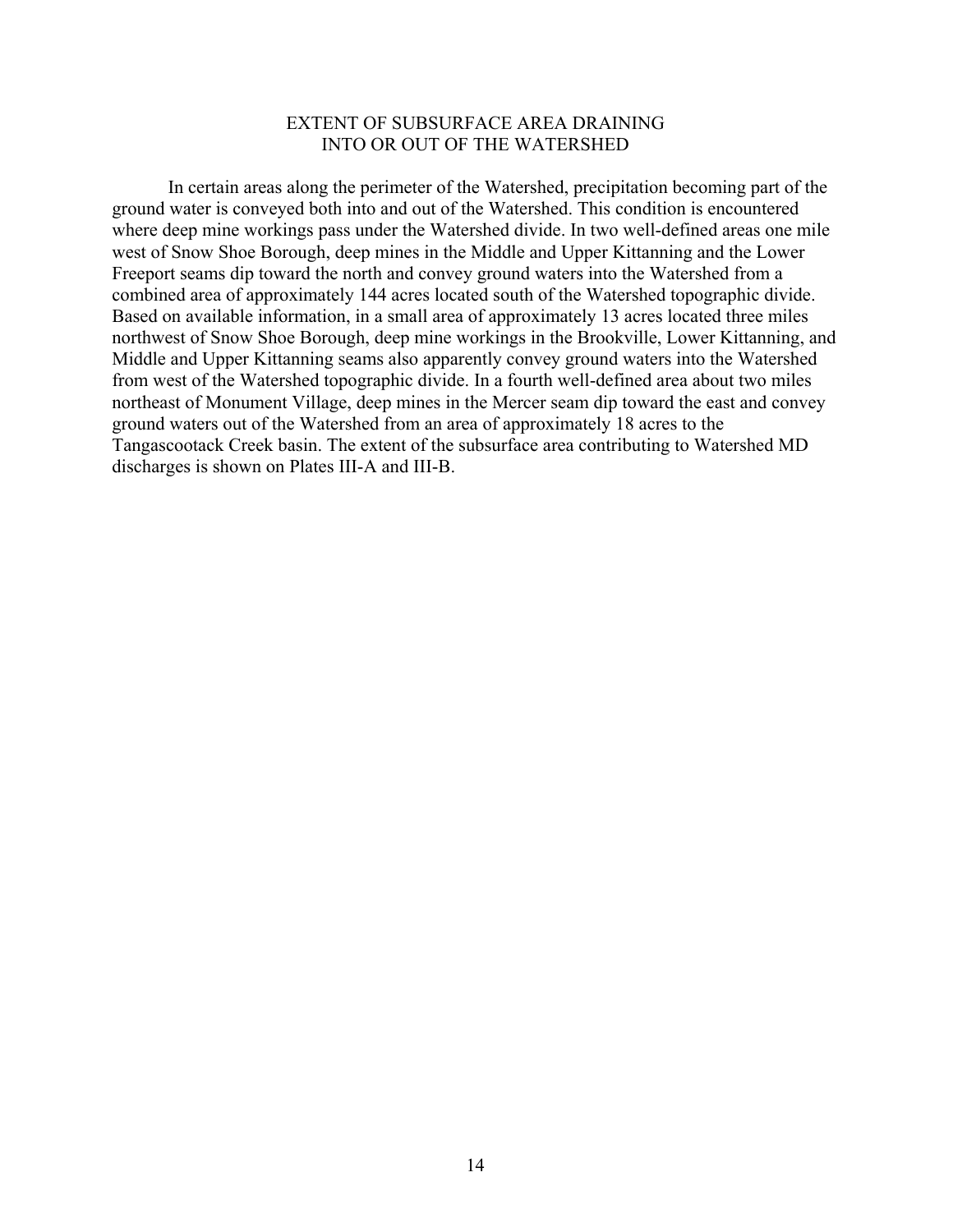# MAJOR SURFACE CONDITIONS BEARING UPON THE FORMATION OF ACID MINE DRAINAGE

Defining the subsurface and surface conditions contributing to the formation of AMD was the first essential step in determining the causes of AMD and the subsequent development of abatement plans. This section describes the major surface conditions causing AMD. Sources of information used in defining the subsurface conditions causing AMD were also used in defining the surface conditions causing AMD.

An estimated 33 percent, or eight square miles, of the area within the Watershed underlaid with coal has been affected by active and inactive coal and clay strip mines. The largest quantities of strip mined coal have been removed from the Brookville seam. Strip mining within the Watershed has been and is currently being performed at a significant rate in the Brookville, Clarion, Lower Kittanning, and the Middle and Upper Kittanning seams. Limited strip mining has been performed in the Mercer and Lower Freeport seams. An estimated four percent, or seven square miles, of the Watershed has been disturbed by currently inactive coal and clay strip mines; 0.5 percent, or 0.8 square mile, by currently active strip mines.

As a result of past inadequate restoration, some strip mines in the Watershed serve as catch basins, which collect in varying degrees direct precipitation, surface runoff, and ground water. Considerable volumes so collected appear to enter deep mine workings through fissures in the bottoms of the strip mines or through connections created when strip mines cut directly into deep mine workings. Where no connections exist that allow water to flow from strip mines to inactive deep mine workings, water flows from the strip mines directly to surface streams. Waters collected in strip mines have contact with acid-producing materials located therein or in connecting deep mines.

Past practices used for the disposal of deep and strip mine refuse material on the Watershed surface have also resulted in the creation of AMD discharges. All this refuse in varying degrees is acid-producing and therefore causes AMD during wet weather.

The extent of Watershed strip mining, both inactive and active, and the locations of significant deposits of refuse and other geographic features are shown on Plates III-A and III-B.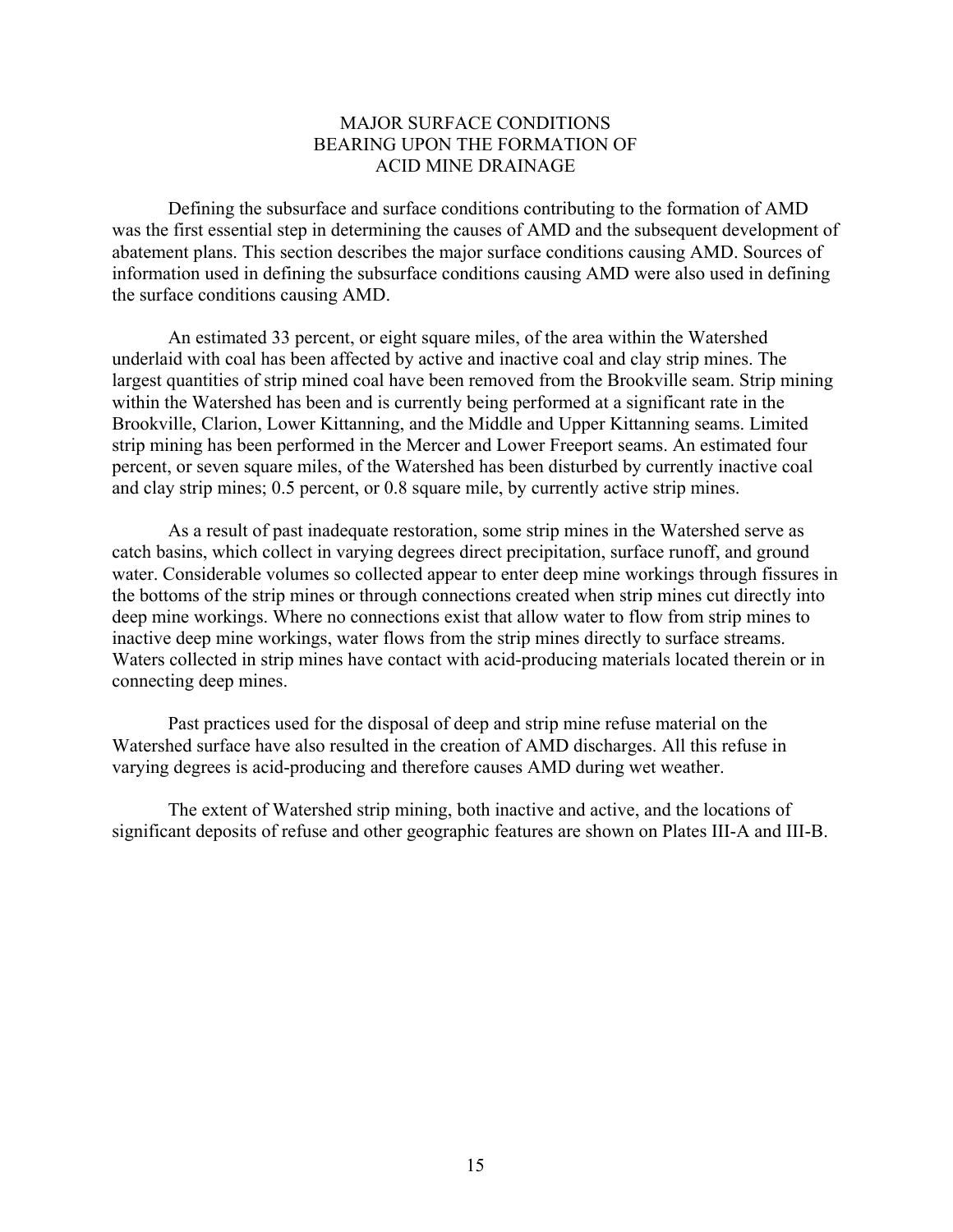## WATER FLOW ROUTES INTO AND THROUGH DEEP MINE WORKINGS

After major subsurface and surface conditions causing AMD within the Watershed were established, water flow routes into and through deep mine workings were determined. Specific points at which surface and ground waters enter deep mine workings had to be located before AMD abatement measures could be planned in an effective and integrated manner. Water flow routes through underground workings also had to be traced before MD design volumes and quality could be established and before estimates could be made of AMD reductions attributable to the construction of preventive measures. This section describes the major points of interconnection between the ground surface and deep mine workings, and water flow routes through the deep mine workings.

The major points of connection between the ground surface and inactive deep mine workings in the Watershed are summarized below:

1. Deep Mine Entries:

Ninety-one deep mine entries were located within the Watershed, including 86 drifts, four shafts, and one slope. The majority of deep mine entries were driven into the Brookville and Lower Kittanning seams, while the rest were driven into the Mercer, Clarion, Middle and Upper Kittanning, and Lower Freeport seams. Five deep mine entries, a relatively small number, provide access for surface waters to abandoned deep mine workings. Exhibit B describes the physical features of each deep mine entry. The locations of all deep mine entries are noted on Plates III-A and III-B.

2. Subsidence Areas:

Thirty-nine areas where the ground surface has subsided into underlying deep mine workings exist in the Watershed. In the largest number of cases, the overburden has subsided into the Brookville seam. For the balance, subsidence has been into the Mercer, Lower Kittanning, Middle and Upper Kittanning, and Lower Freeport seams. Exhibit C presents additional descriptive information relative to subsidence areas. The locations of subsidence areas are noted on Plates III-A and III-B.

3. Stream Infiltration Areas:

Two separate stretches of stream bed over which surface streams infiltrate in varying degrees into underlying deep mine workings are located in the Watershed. This condition was created by deep mining beneath stretches of stream bed. Both stream infiltration areas provide access for surface waters to the Brookville seam. Exhibit D presents additional descriptive information pertaining to stream infiltration areas. The locations of stream infiltration areas are noted on Plate III-A.

4. Strip Mines:

One hundred eighty-eight strip mines exist in the Watershed, 10 of which are clay mines. Presently five coal strip mines and two clay strip mines are active. The majority of surface operations have mined the Brookville, Clarion, and Lower Kittanning seams. The balance have mined the Mercer, Middle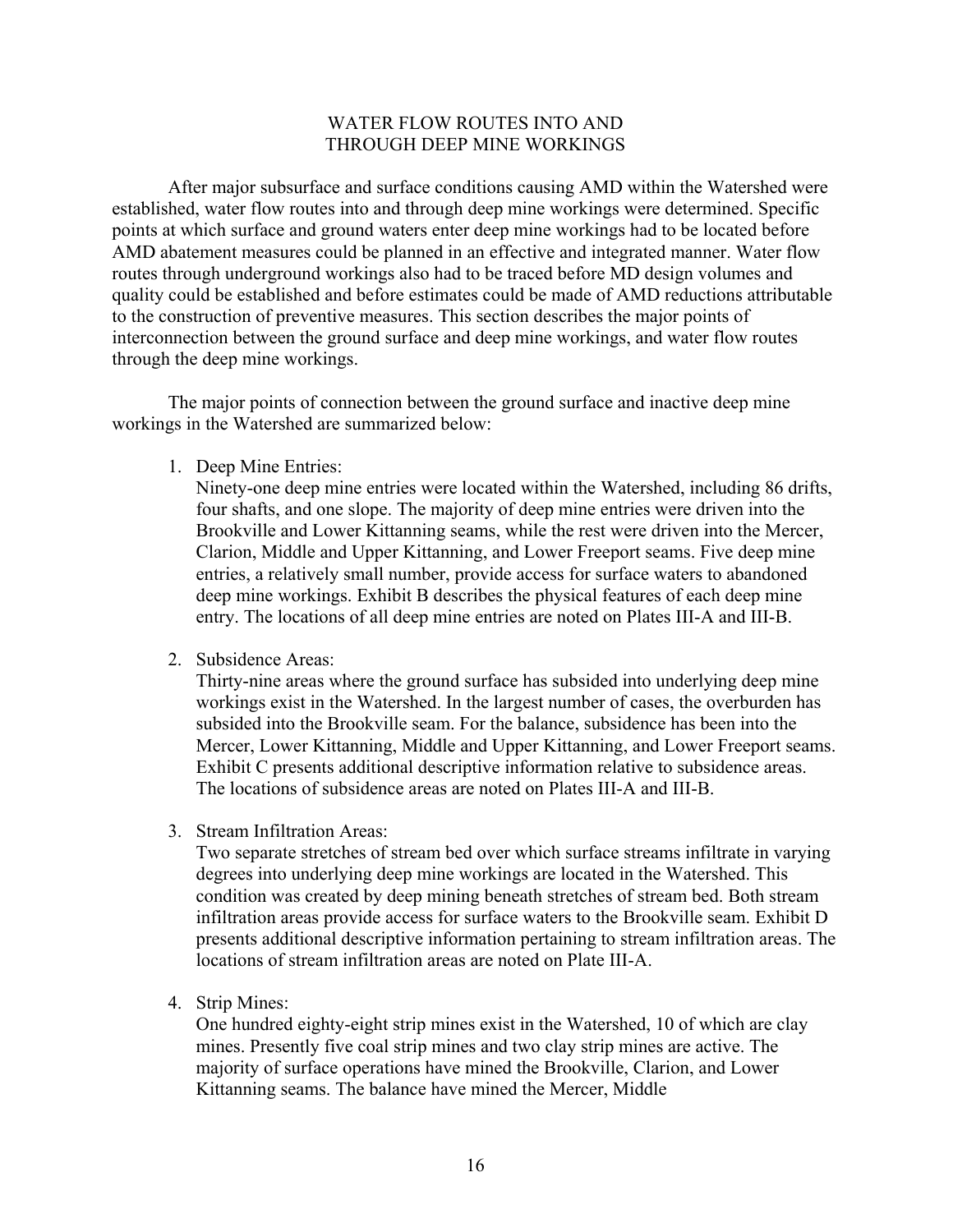and Upper Kittanning, and Lower Freeport seams. Seventy strip mines provide varying degrees of access for surface waters to abandoned deep mine workings by direct connections or infiltration, or both. Exhibit E presents additional descriptive information pertaining to strip mines. The locations of all strip mines are noted on Plates III-A and III-B.

The information and data set forth in this section and in Exhibits B, C, D, and E relative to water flow routes through deep mine workings are based on the investigations described in this report. In reviewing this information and these data, it should be borne in mind that gobbing practices, the pulling of pillars during deep mine operations, and roof falls since the cessation of deep mine operations may have blocked, restricted, or altered the water flow routes through deep mine workings noted in Exhibits B, C, D, and E. The extent to which this may have occurred is extremely difficult to determine, but apparently the major underground flow routes are carrying huge volumes of water 30 to 40 years after abandonment of the deep mines.

A majority of the surface area underlaid with deep mines in the Watershed has been extensively fissured. In addition to the specific points of connection between the ground surface and deep mine workings located during the investigations, surface and ground waters also have access to deep mine workings in the deep-mined area of the Watershed through fissured overburden.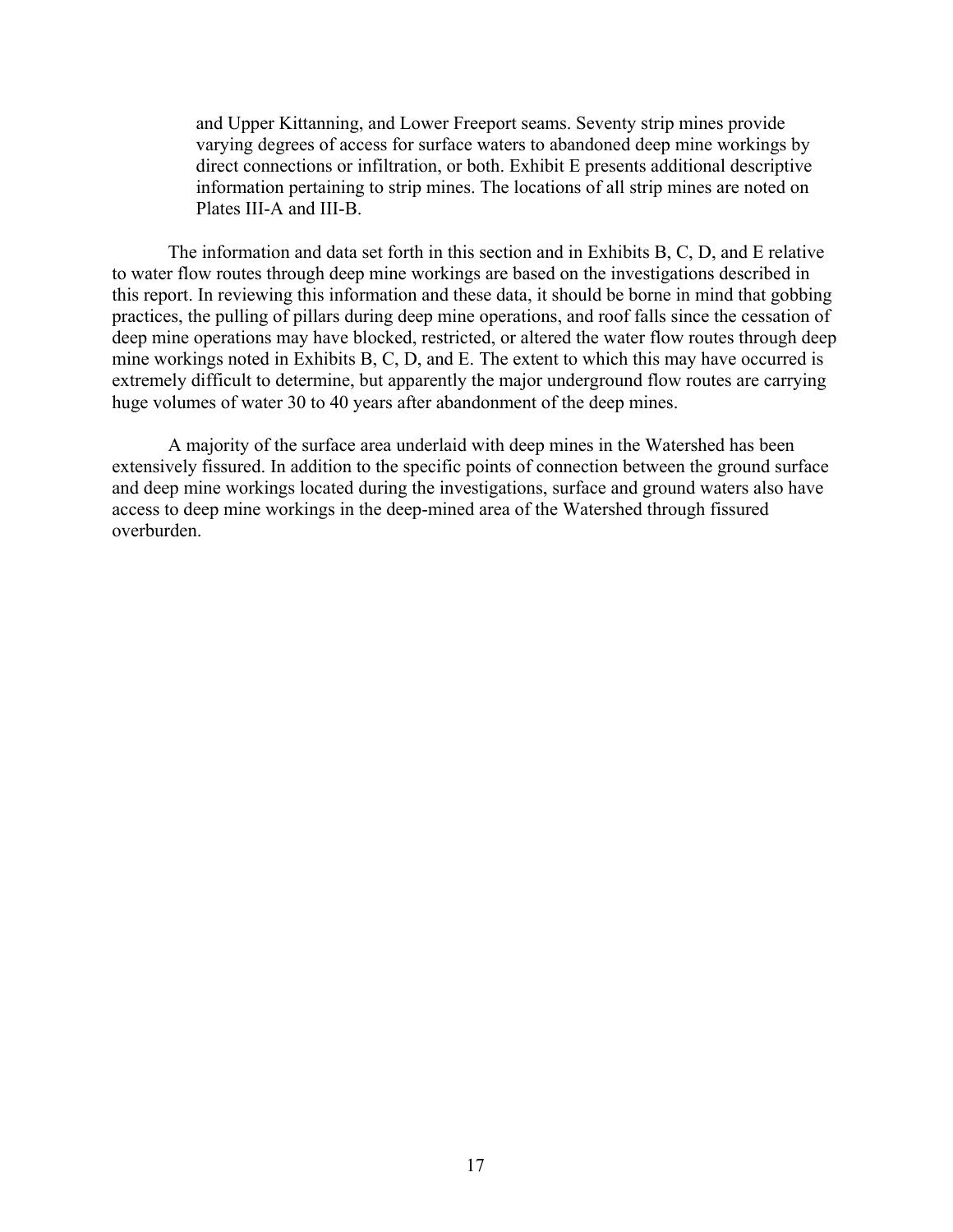#### MINE DRAINAGE DISCHARGE POINTS

Locating MD discharge points was also essential in defining the current extent of MD pollution as well as the type and extent of abatement measures applicable to the Watershed. At the beginning of the investigations described in this report, the Federal Water Quality Administration and the Pennsylvania Departments of Mines and Mineral Industries and Health were contacted and all available Watershed MD volume and analytical data in the files of these agencies were reviewed. The Federal Water Quality Administration had located in the winter of 1966-1967 approximately one half of the MD discharge points ultimately found during field investigations conducted by Gannett Fleming Corddry and Carpenter, Inc. At each MD discharge point located by Federal Water Quality Administration personnel, one instantaneous flow measurement was made and one grab sample was collected for analysis. Records of the Department of Mines and Mineral Industries and the Department of Health have few MD volume and quality data. Furthermore, the use of data from these records was limited because of their age and the difficulty in correlating the data with specific MD discharge points. The relatively small amount of MD volume and analytical data that could be utilized from the files of these agencies, however, tends to substantiate the results of the gauging, sampling, and analytical program.

As part of the field investigations, 184 Watershed MD discharge points were located, identified, and marked. MD discharges reported herein were located primarily during field investigations conducted from the fall of 1968 to the fall of 1969. Most of these discharges (145) flow to the North Fork of Beech Creek and its tributaries as well as to Sandy Run and its tributaries. Another 17 discharges were located on the south side of Beech Creek between Kato Village and Logway Run. The remaining discharges are scattered throughout the Watershed down to and including Twin Run. No discharges are located downstream from the confluence of Twin Run and Beech Creek. Discharges in addition to those observed probably exist under certain weather conditions not encountered during the field investigations. Findings, conclusions, and recommendations contained in this report are based solely upon discharge points observed from fall 1968 to fall 1969.

The MD discharge points located during the field investigations are summarized in the following:

1. Deep Mine Entries:

MD is discharged to surface streams from 25 deep mine entries. Twenty-four entries provide gravity drainage from deep mine workings, and one serves as an overflow from an underground mine water pool. Of the 25 deep mine entries discharging MD, nine were driven into the Brookville seam, 11 into the Lower Kittanning, and the rest into the Mercer and Clarion seams. The locations of deep mine entries that discharge MD are noted on Plates III-A and III-B. Exhibits B and F present descriptive information pertaining to deep mine entries through which MD is discharged to surface streams.

2. MD Discharge Points Adjacent to Deep Mine Workings: Sixteen MD discharge points adjacent to deep mine workings with which there are no apparent direct interconnections exist in the Watershed. These discharge points are probably created by the seepage of mine waters to the ground surface from abandoned deep mine workings through unmined areas.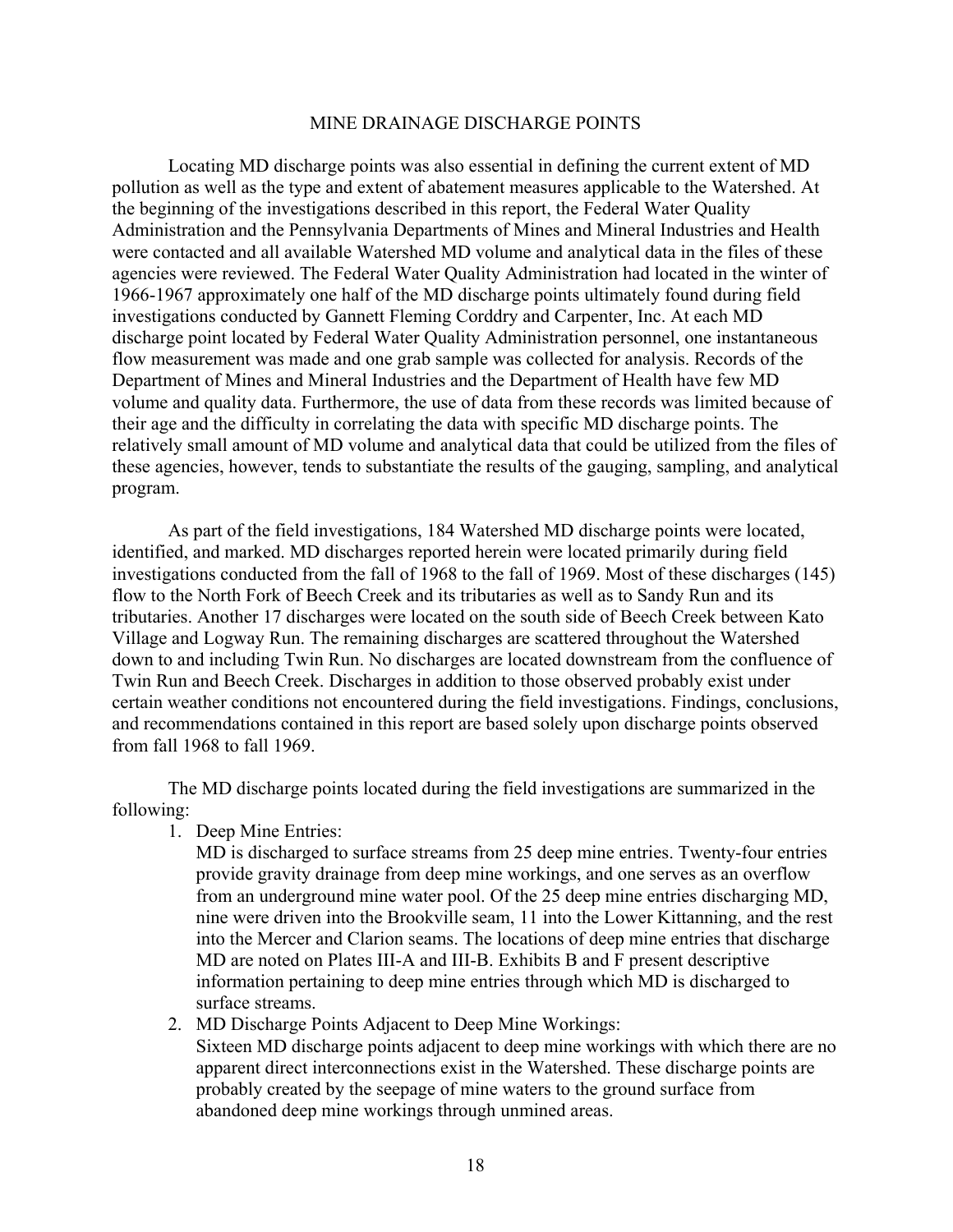Apparently mine waters flow above the underclay from the deep mine workings to the ground surface where these waters appear as springs. The locations of these discharge points are noted on Plate III-A. Exhibit F describes these discharge points.

3. Underground Mine Water Pool Discharges:

Fifteen MD discharge points relieving underground mine water pools exist within the Watershed. Two are overflows off the tops of pools, while the remainder are artesian flows through rock strata or boreholes to the overlying ground surface. Exhibit F describes the discharge points that relieve underground mine water pools. Their locations are noted on Plate III-A.

4. Strip Mines:

MD from 134 strip mines drains through 168 discharge points. These discharge points pass not only MD resulting from direct precipitation, surface runoff, and ground water caught within the strip mine, but also MD from deep mine workings intercepted by stripping operations. Of these 134 strip mines, 50 are in the Brookville seam. The remainder are in the Mercer, Clarion, Lower Kittanning, Middle and Upper Kittanning, and Lower Freeport seams. For the rest of the strip mines (54) no discharge points could be established during the investigations. Exhibit F describes the discharge points that drain strip mines. The locations of strip mines and the discharge points that drain them are noted on Plates III-A and III-B.

5. Refuse Areas:

Thirty-three refuse areas are located in the Watershed and apparently all discharge MD to some extent during and for a short period following wet weather. MD from 17 refuse areas was traced to 25 discharge points. The majority of these discharge points pass MD not only from refuse areas but from other sources as well. For the rest of the refuse areas, no discharge points could be established during the investigations. Exhibit G describes the discharge points that drain refuse areas and presents additional descriptive information relative to refuse areas. The locations of all major refuse areas are noted on Plates III-A and III-B.

6. Highway Fill Areas:

In the southern portion of the Watershed a large highway fill area exists where Interstate 80 crosses the South Fork of Beech Creek. The fill material, obtained from adjacent highway cuts, is a hard gray sandstone containing large amounts of unstable pyritic concretions and disseminated specks. The oxidation products of this pyrite are now draining into the South Fork of Beech Creek through six MD discharge points. Exhibit F describes these discharge points. Their locations are noted on Plate III-A.

7. Miscellaneous MD Discharge Points:

Five MD discharge points not covered previously include two natural springs flowing off the underclay of the Lower Kittanning seam, two discharges from test excavations in the Brookville seam, and one artesian flow from a deep well drilled in the strata below the coal measures. Exhibit F describes these discharge points. Their locations are noted on Plate III-A.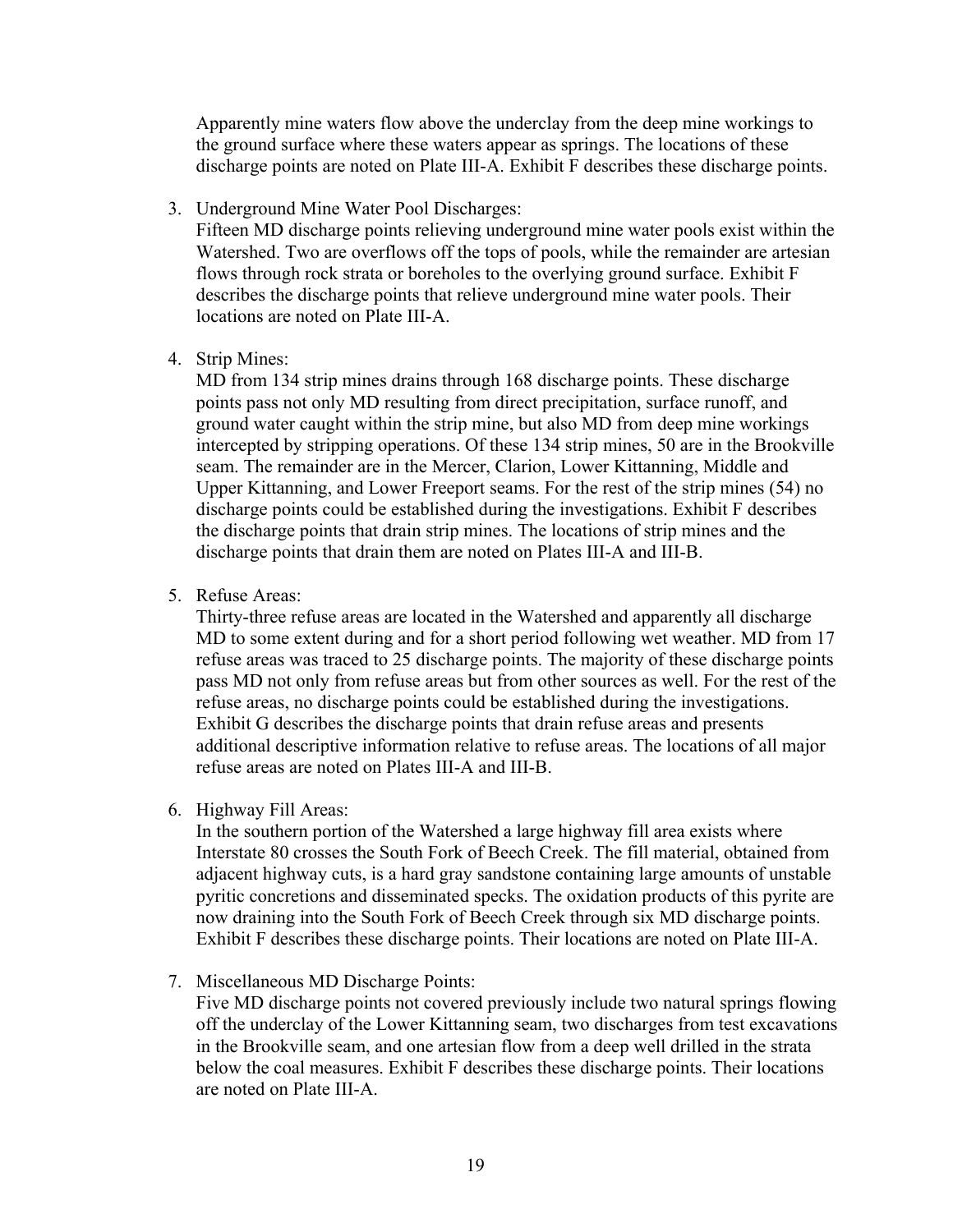## MINE DRAINAGE GAUGING, SAMPLING, AND ANALYTICAL PROGRAM

To define the current extent of MD pollution within the Watershed, the current volume and quality of MD discharges had to be established. Therefore, discharges from all 184 discharge points located during the field investigations were gauged, sampled, and analyzed from the fall of 1968 to the fall of 1969. At most discharge points covered during this program, nine instantaneous flow measurements and grab samples were obtained during dry, normal, and wet weather. All samples collected were analyzed for pH, iron, acidity, and sulfate. In addition, some samples were analyzed for aluminum, manganese, and total solids concentrations. The sporadic nature of MD discharges from refuse areas and time limitations prevented gauging and sampling of MD discharged from refuse areas to the same extent as other MD discharges.

Of the 184 discharge points located during the field investigations, 160 appear to continuously discharge MD. The remaining 24 discharge points appear to intermittently discharge MD. At 10 discharge points that appear to intermittently pass MD, no discharges were observed during the field investigations. Based on discharge conditions encountered during low, average, and high ground-water levels, combined Watershed MD volumes as well as major constituents and characteristics approximated the following:

|                    | Ground-Water Levels |             |             |  |
|--------------------|---------------------|-------------|-------------|--|
|                    | Low                 | Average     | High        |  |
| Volume - mgd       | 4.1                 | 11.0        | 15.9        |  |
| pH                 | $3.0 - 3.5$         | $3.0 - 3.5$ | $2.8 - 3.3$ |  |
| Total Iron         |                     |             |             |  |
| mg/l               | 28                  | 26          | 27          |  |
| tons per day       | 0.48                | 1.20        | 1.79        |  |
| Acid (as $CaCO3$ ) |                     |             |             |  |
| mg/l               | 395                 | 397         | 418         |  |
| tons per day       | 6.5                 | 18.2        | 27.7        |  |

Exhibit H presents MD volumes, constituents, and characteristics measured at each discharge point during the gauging, sampling, and analytical program.

During the period covered by this program, yearly precipitation in the Watershed was approximately 10 percent less than the average yearly precipitation over the period of record. Likewise, total precipitation during the period affecting spring high flows (December 1968 through April 1969) was approximately 37 percent less than the December through April average over the period of record. Total Watershed precipitation during dry weather (August through October 1969) was approximately 17 percent less than average precipitation during these months over the period of record.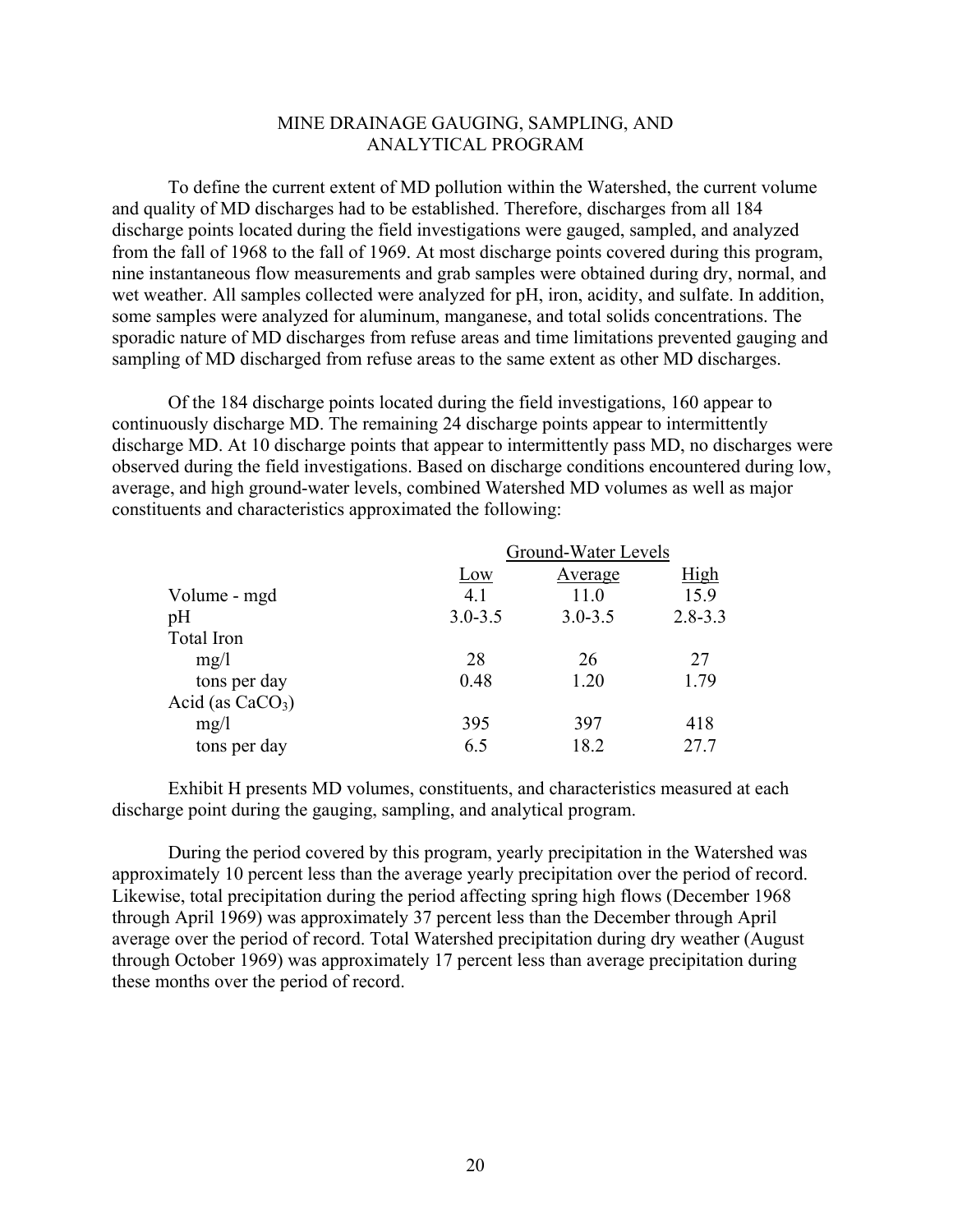#### MINE DRAINAGE DESIGN VOLUMES AND QUALITY

In addition to the establishing of water flow routes into, through, and out of deep mine workings, MD discharge conditions for design purposes had to be established for each discharge point before abatement measures could be planned and their effectiveness estimated. This section describes the MD design volumes, constituents, and characteristics used in planning and evaluating the effectiveness of Watershed abatement measures.

Three conditions of MD discharge were established at each discharge point to determine the necessity for abatement measures, to design abatement measures, and to estimate their effectiveness. The three discharge conditions are described in the following:

#### Design Average

Average daily MD volumes, constituents, and characteristics during a year of normal precipitation;

## Design Wet Weather

Average daily MD volumes, constituents, and characteristics during spring high ground-water level periods caused by normal precipitation from December through April;

#### Design Maximum

Maximum daily MD volumes, constituents, and characteristics resulting from the maximum 24-hour accumulation of rainfall occurring, on the average, no more often than once every 10 years.

Design average, wet weather, and maximum MD volumes were calculated using precipitation records, and assumed surface-water runoff coefficients and evaporationtranspiration losses, as well as other information developed during the investigations. MD constituents and characteristics for design average as well as wet-weather conditions were based upon the previously noted sampling and analytical program results obtained during normal and high ground-water level periods, respectively. Design maximum constituents and characteristics were estimated based on results obtained from the sampling and analytical program and previous experience.

For design average conditions, MD volumes at discharge points range from 0 to 2,160 gpm, iron concentrations from 0.1 to 265 mg/l, and acid concentrations from 0 to 2,450 mg/l. Combined MD volumes as well as major constituents and characteristics used for design purposes are summarized in the following: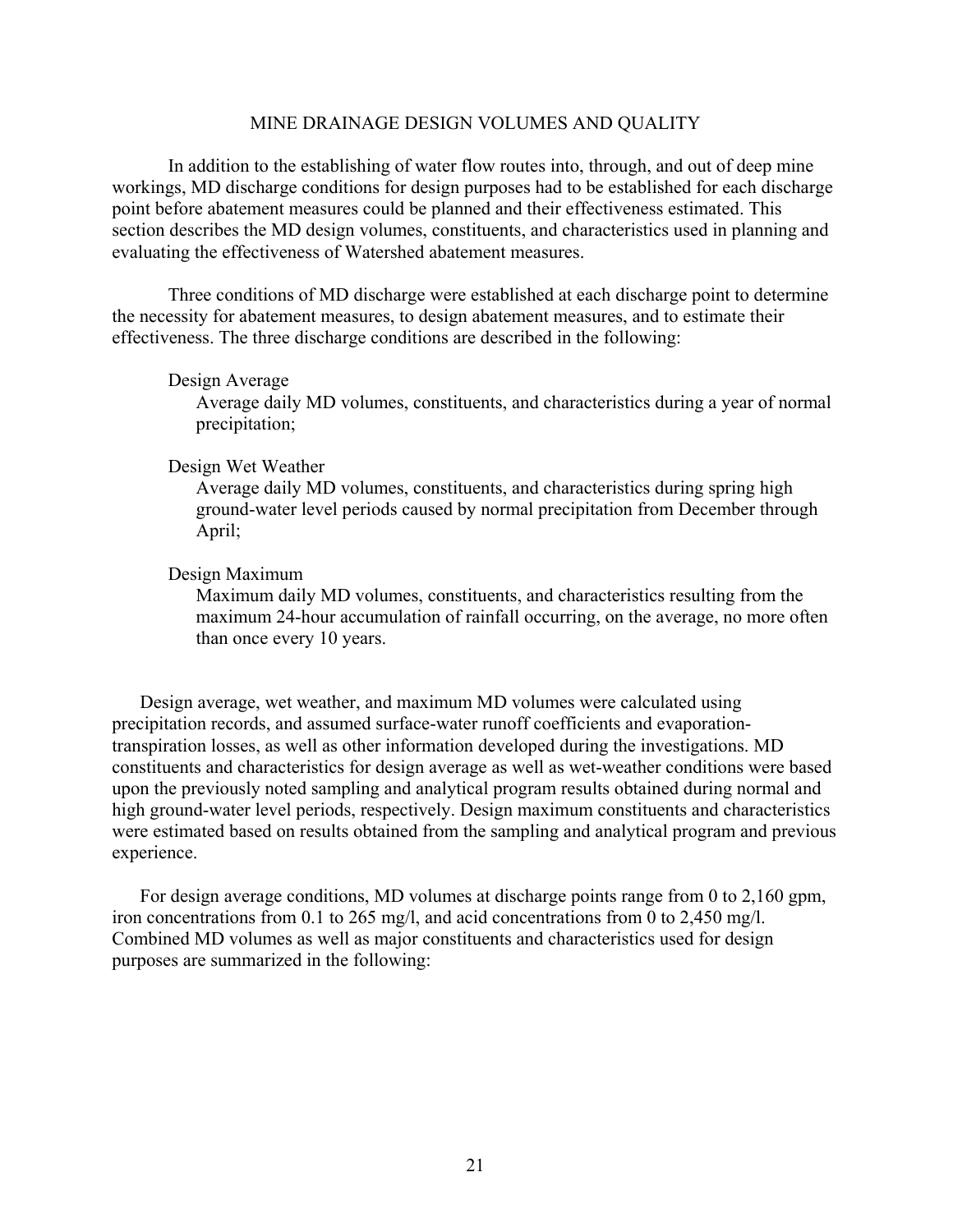|                    | Design  | Design Wet | Design  |
|--------------------|---------|------------|---------|
|                    | Average | Weather    | Maximum |
| Volume - mgd       | 14.8    | 25.2       | 526     |
| pH                 | 3.3     | 3.0        | 3.7     |
| Total Iron         |         |            |         |
| mg/l               | 26      | 27         | 23      |
| tons per day       | 1.62    | 2.82       | 49.8    |
| Acid (as $CaCO3$ ) |         |            |         |
| mg/1               | 400     | 420        | 350     |
| tons per day       | 24.6    | 43.9       | 753     |
|                    |         |            |         |

Exhibit I presents the assumptions and calculations used to establish combined design MD volumes. Exhibit J sets forth the MD design volumes, major constituents, and characteristics of discharges for each of the 184 discharge points located during the field investigations.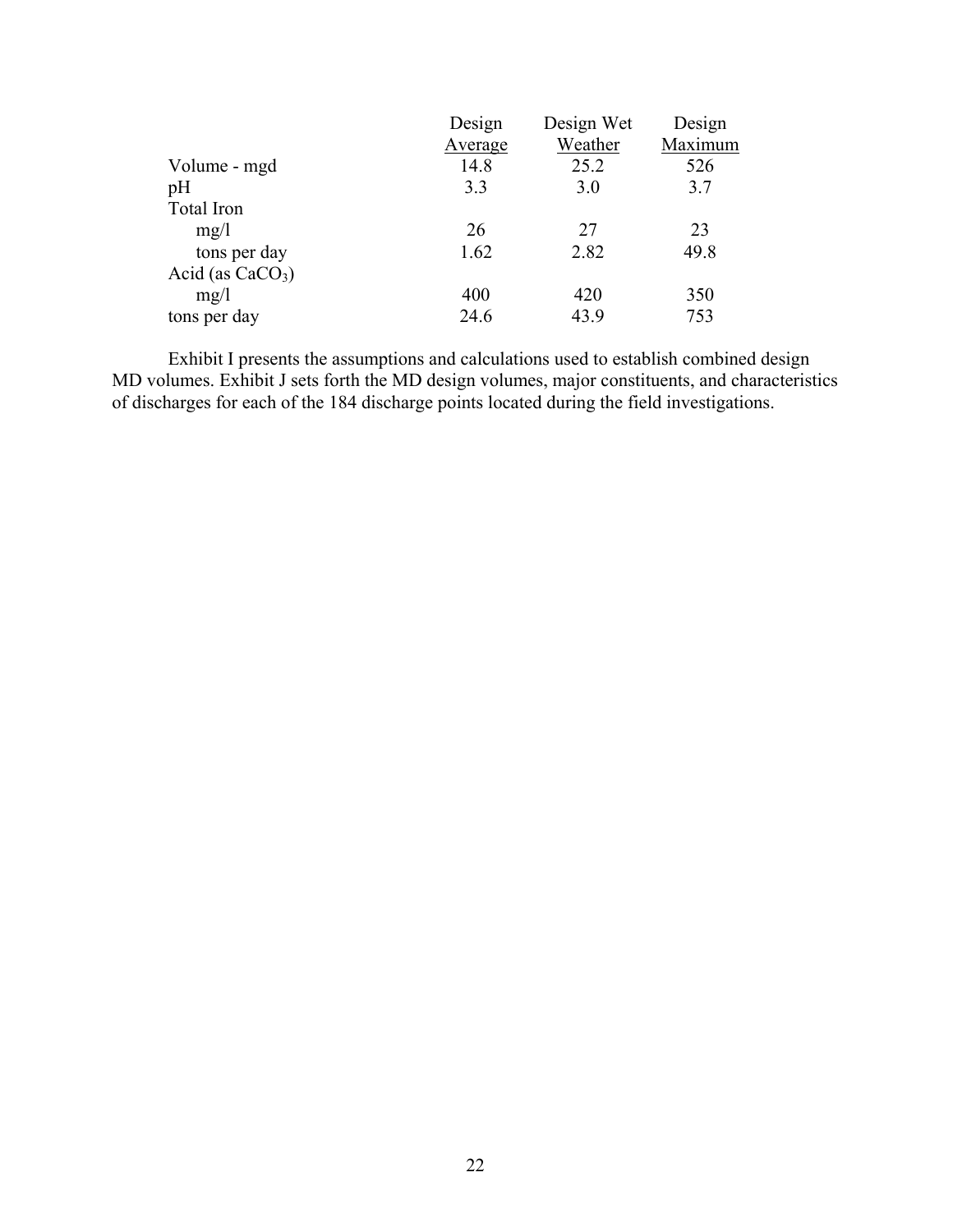## EVAPORATION-TRANSPIRATION LOSSES AND RUNOFF COEFFICIENTS

As part of the investigations described in this report, an attempt was made to verify certain hydrologic assumptions used to establish combined Watershed MD design volumes. Based on precipitation and runoff data collected by the Department, the evaporationtranspiration and runoff coefficient assumptions set forth in Exhibit I were checked.

Stream flow data were collected from May 1, 1969 through April 30, 1970 at stream gauging stations established by the Department on the South and North Forks of Beech Creek. The area tributary to the South Fork gauging station does not contain coal; the area tributary to the North Fork station has been subjected to considerable deep and strip mining. In addition, stream flow data were available for this time period for the permanent stream gauging station on Beech Creek at Monument Village.

Precipitation data were also collected during the same period at the United States Weather Bureau's permanent precipitation station at Clarence and at a second station established near Snow Shoe Borough. Because of various problems associated with operating and maintaining the Snow Shoe Borough station, precipitation data were incomplete and those collected appeared suspect. Therefore, precipitation data gathered at the Clarence station were used in estimating evaporation-transpiration losses and runoff coefficients in areas tributary to the three stream gauging stations. The locations of the stream gauging and precipitation stations are shown on Plate I.

From May 1, 1969 through April 30, 1970 precipitation equivalent to 41.91 inches of rain fell at the Clarence station. An estimated 56, 45, and 59 percent of the precipitation falling in Watershed areas tributary to the South Fork, North Fork, and Beech Creek stream gauging stations, respectively, flowed past these stations during the year as the result of surface- and ground-water discharges. The balance of the precipitation - 44, 55, and 41 percent - was lost to the atmosphere by evaporation and transpiration.

Measured stream flows at the South Fork, North Fork, and Beech Creek stream gauging stations were correlated with rainfall measured at the United States Weather Bureau's Clarence station during wet weather. The Rational Method, in which  $Q = CIA$ , was used to determine runoff coefficients. These terms are defined as follows: Q is the rate of runoff in cubic feet per second; C is the runoff-rainfall ratio; i is the rainfall intensity in inches per hour; and A is the area in acres off which the runoff occurs. Calculated runoff coefficients in Watershed areas tributary to the South Fork, North Fork, and Beech Creek stream gauging stations varied from 0.01 to 0.55, 0.02 to 0.45, and 0.01 to 0.51, respectively. The higher runoff coefficients were experienced during February and April, when melting snow contributed to surface-water discharges. Runoff coefficients averaged 0.18, 0.15, and 0.14, respectively.

Based on limited precipitation and stream flow data accumulated from May 1, 1969 through April 30, 1970, MD design volumes based on the evaporation-transpiration and runoff coefficient estimates set forth in Exhibit I appear reasonable for preliminary design purposes.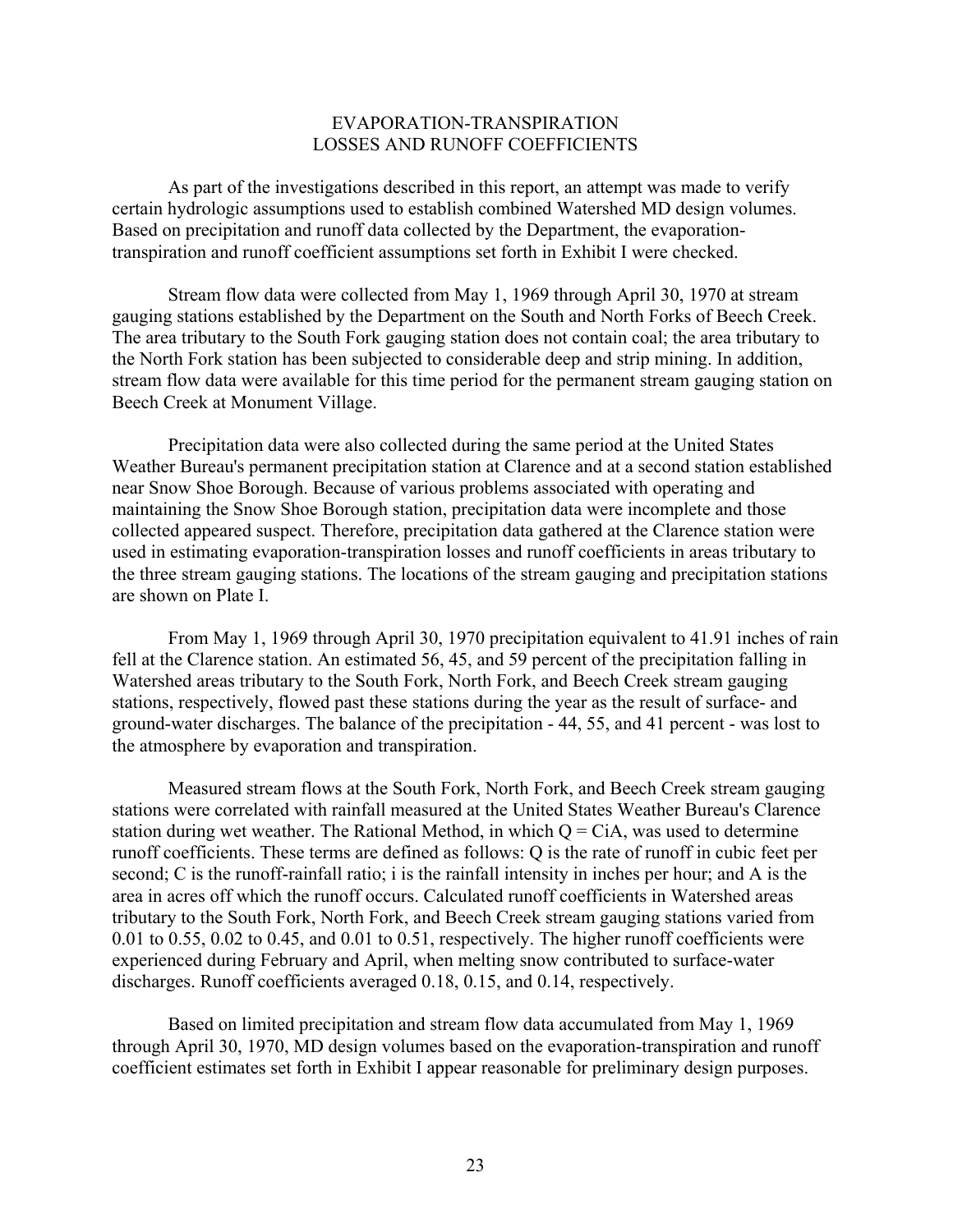# PRESENT MINE DRAINAGE DISCHARGE LIMITATIONS OF THE SANITARY WATER BOARD

One set of conditions used in the development of abatement plans for the Watershed was that of bringing various MD discharges under design average, wet weather, and maximum conditions into compliance with present SWB limitations. These discharge limitations are as follows:

pH not less than six or greater than nine Iron concentration not in excess of seven mg/l No acid

No additional MD discharge limitations have at present been established for the Watershed.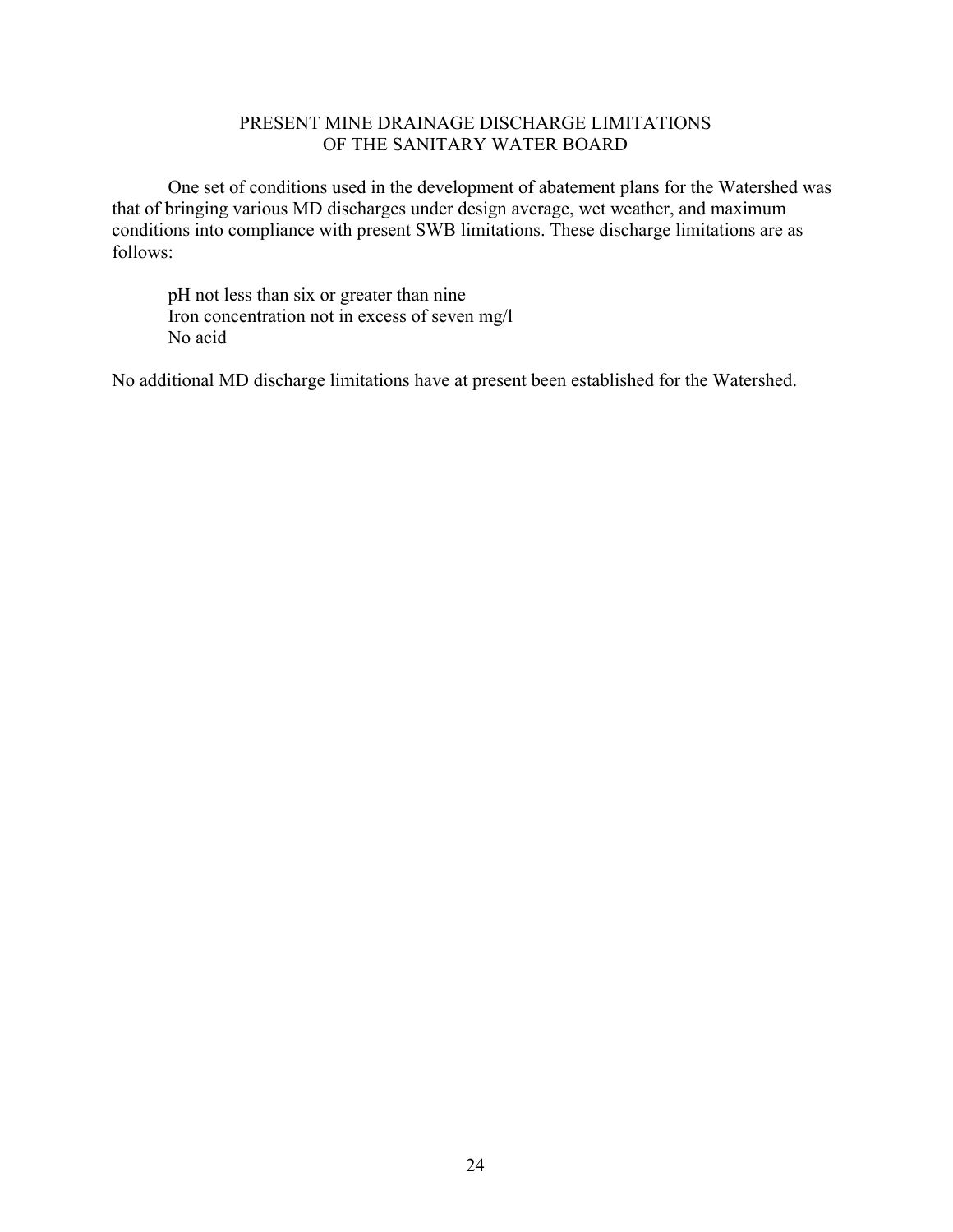## MINE DRAINAGE DISCHARGES IN COMPLIANCE WITH PRESENT DISCHARGE LIMITATIONS OF THE SANITARY WATER BOARD

Only three existing MD discharges meet all current SWB limitations for the design average, design wet weather, and design maximum conditions. For design average conditions three discharges meet all current SWB limitations, for design wet weather conditions five discharges meet all SWB limitations, and for design maximum conditions seven discharges meet all SWB limitations. Discharges meeting all current SWB limitations account for only one-tenth of one percent of Watershed pollution loads. The number of discharges meeting the pH, iron, and acid SWB limitations are listed below:

|                    | Design  | Design Wet | Design  |
|--------------------|---------|------------|---------|
|                    | Average | Weather    | Maximum |
| pH                 |         |            |         |
| Total Iron         | 114     | 115        | 138     |
| Acid (as $CaCO3$ ) |         |            |         |

Scattered throughout the Watershed are an additional 20 discharges that are of marginal quality when compared to SWB limitations. For the three design conditions, these discharges meet two of the three discharge limitations and are of generally good quality. Under design average conditions these 20 discharges account for less than one-half of one percent of total Watershed pollution loads.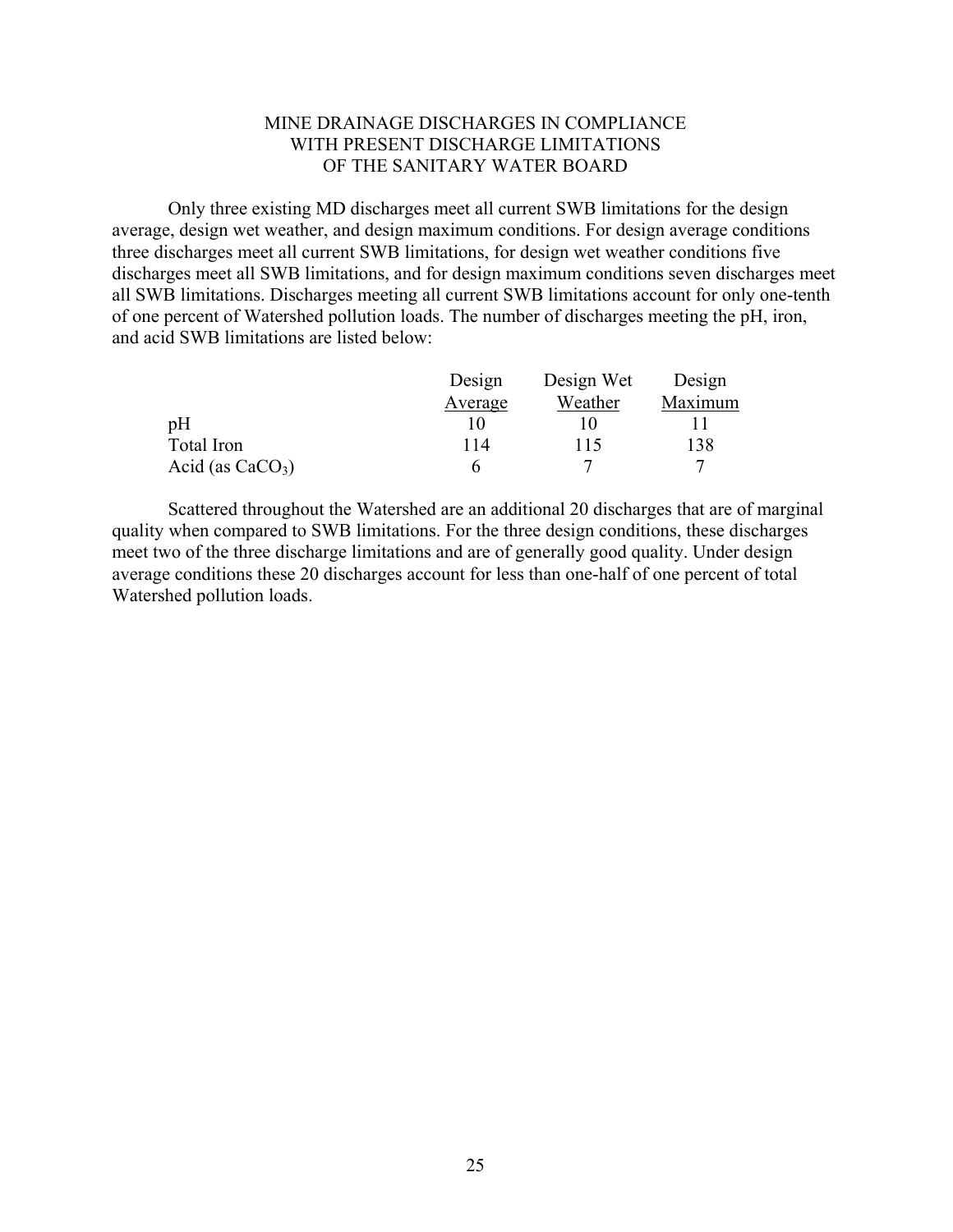#### ANALYTICAL PROCEDURES

Analytical procedures used for determining the quality of MD discharges and Watershed streams were taken from several sources. The procedures used for pH, acidity-alkalinity, sulfate, and total solids determinations were taken directly from the 12th Edition of "Standard Methods for the Examination of Water and Wastewater," published in 1965. Atomic absorption procedures were used for determining total iron, manganese, and relatively high aluminum concentrations. Atomic absorption procedures are set forth in "FWPCA Methods for Chemical Analysis of Water and Wastes," published by the United States Department of the Interior in 1969. For relatively low aluminum concentrations, under two mg/l, the procedure used is set forth in "Analytical Chemistry," Volume 28, published by the American Chemical Society in 1956.

When reviewing and interpreting the acidity-alkalinity analytical results listed in this report, it is noted that analytical procedures for determining the acidity or alkalinity of a sample have varied over the years. The procedure in the 12th Edition of "Standard Methods for the Examination of Water and Wastewater" was adopted by the SWB in 1966 as set forth in the Board's "Rules and Regulations." This procedure results in certain Watershed discharges and streams with pH values as high as 7.5 being reported as acidic. On the other hand, if the acidityalkalinity analytical procedure used by the Department of Health before 1966 had been utilized, a number of discharges and streams reported as acidic would have been alkaline.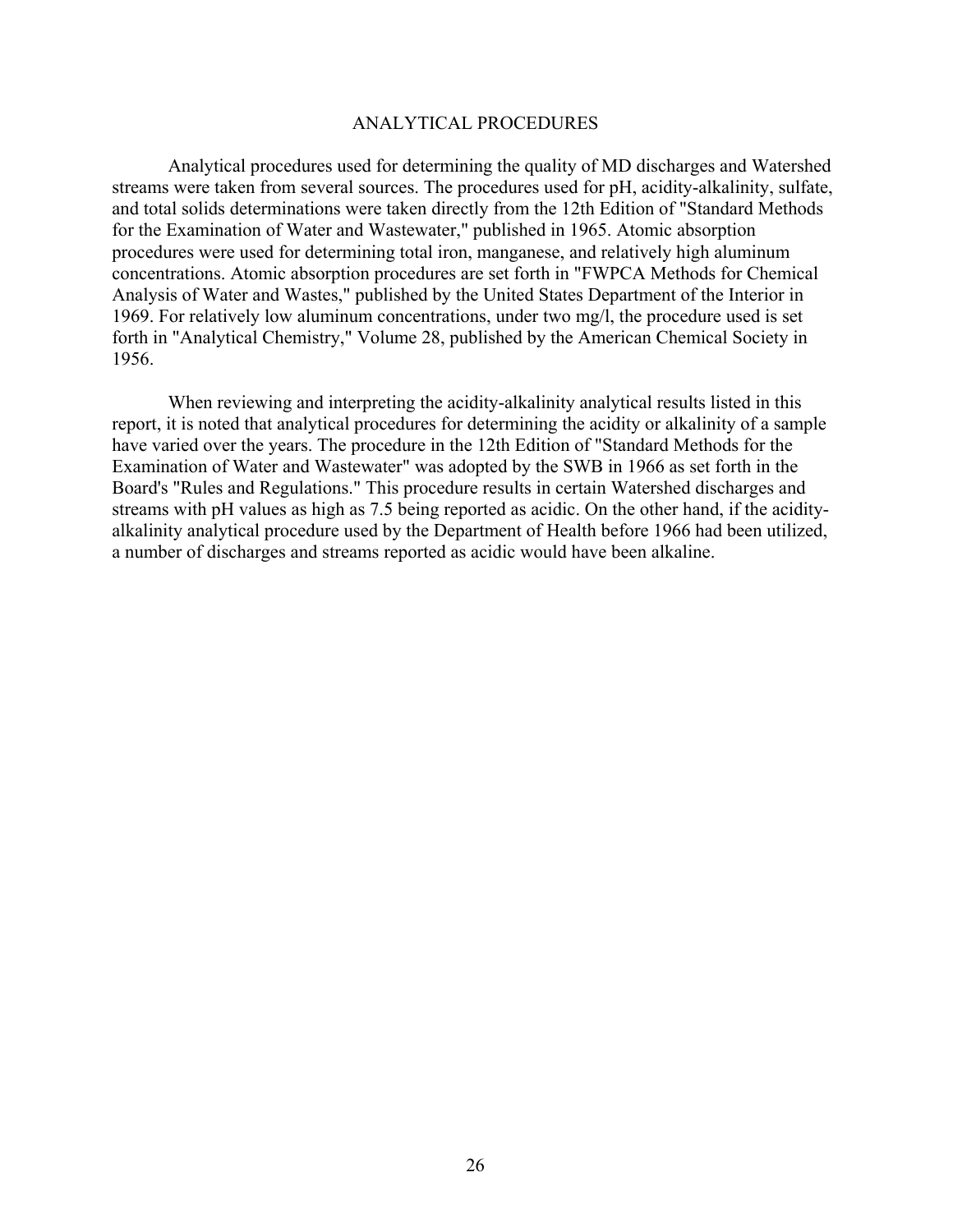## EXTENT AND EFFECTIVENESS OF PAST MINE DRAINAGE PREVENTIVE MEASURES

Field investigations and other available information indicate that the federal Works Progress Administration constructed approximately one dozen air seals in various deep mine entries into the Lower Kittanning seam in the 1930's. These air seals have not proven to be effective primarily because of the shallow cover over the Lower Kittanning seam. In many cases the ground surface in the immediate area of the air seal has collapsed around the seal, completely obscuring it from view. Extensive fissuring of the overburden has allowed air to enter the abandoned deep mine workings thereby defeating the purpose of the air seals. None of the MD discharges from air sealed deep mine entries met SWB limitations.

Exhibit B notes the deep mine entries at which past attempts at air sealing could be definitely identified.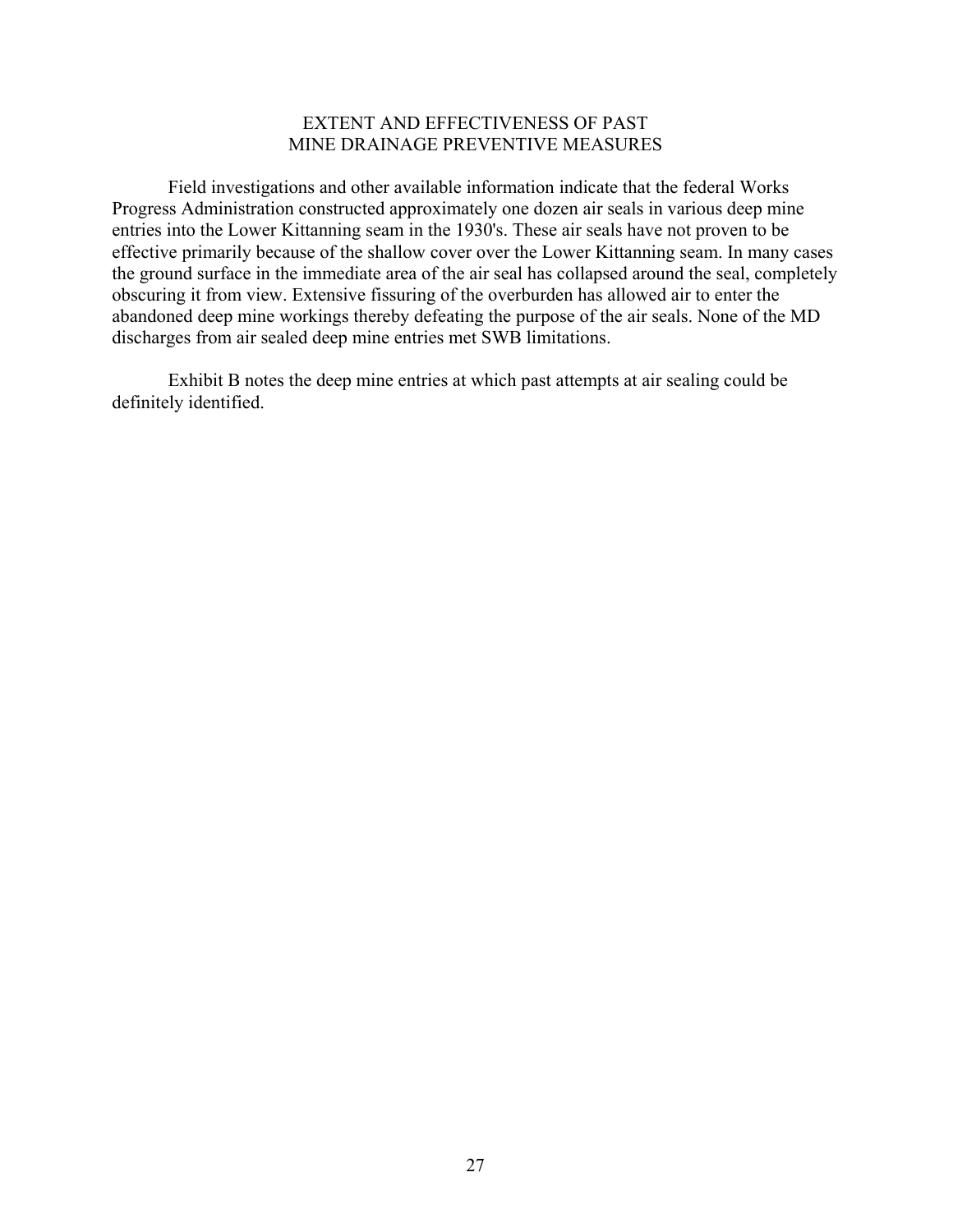# MAJOR MINE DRAINAGE VOLUME, IRON, AND ACID CONTRIBUTORS

During the investigations considerable variation was observed in the volume as well as in the tons of iron and acid contributed by MD discharge points. The number of discharge points contributing various percentages of total Watershed MD volume, iron, and acid for design average conditions are summarized below:

|                      | Approximate Percentage of |                                           |      |      |      |      |  |
|----------------------|---------------------------|-------------------------------------------|------|------|------|------|--|
|                      |                           | Total Watershed MD Volume, Iron, and Acid |      |      |      |      |  |
|                      | 30                        | 50                                        | 75   | 90   | 99   | 100  |  |
| Volume               |                           |                                           |      |      |      |      |  |
| mgd                  | 52                        | 74                                        | 11.1 | 13.3 | 14.7 | 14.8 |  |
| no. of MD Discharges | 3                         | 6                                         | 24   | 57   | 125  | 184  |  |
| Total Iron           |                           |                                           |      |      |      |      |  |
| tons per day         | 0.47                      | 0.75                                      | 1.22 | 1.47 | 1.61 | 1.62 |  |
| no. of MD Discharges |                           | $\mathcal{D}_{\mathcal{L}}$               | 5    | 13   | 65   | 184  |  |
| Acid                 |                           |                                           |      |      |      |      |  |
| tons per day         | 77                        | 133                                       | 18.3 | 22.1 | 243  | 24.6 |  |
| no. of MD Discharges | 2                         | 4                                         | 12   | 32   | 95   | 184  |  |

Exhibits K, L, and M present a tabulation in order of magnitude of all discharge points and percentages of total Watershed volume, iron, and acid represented by each under design average conditions.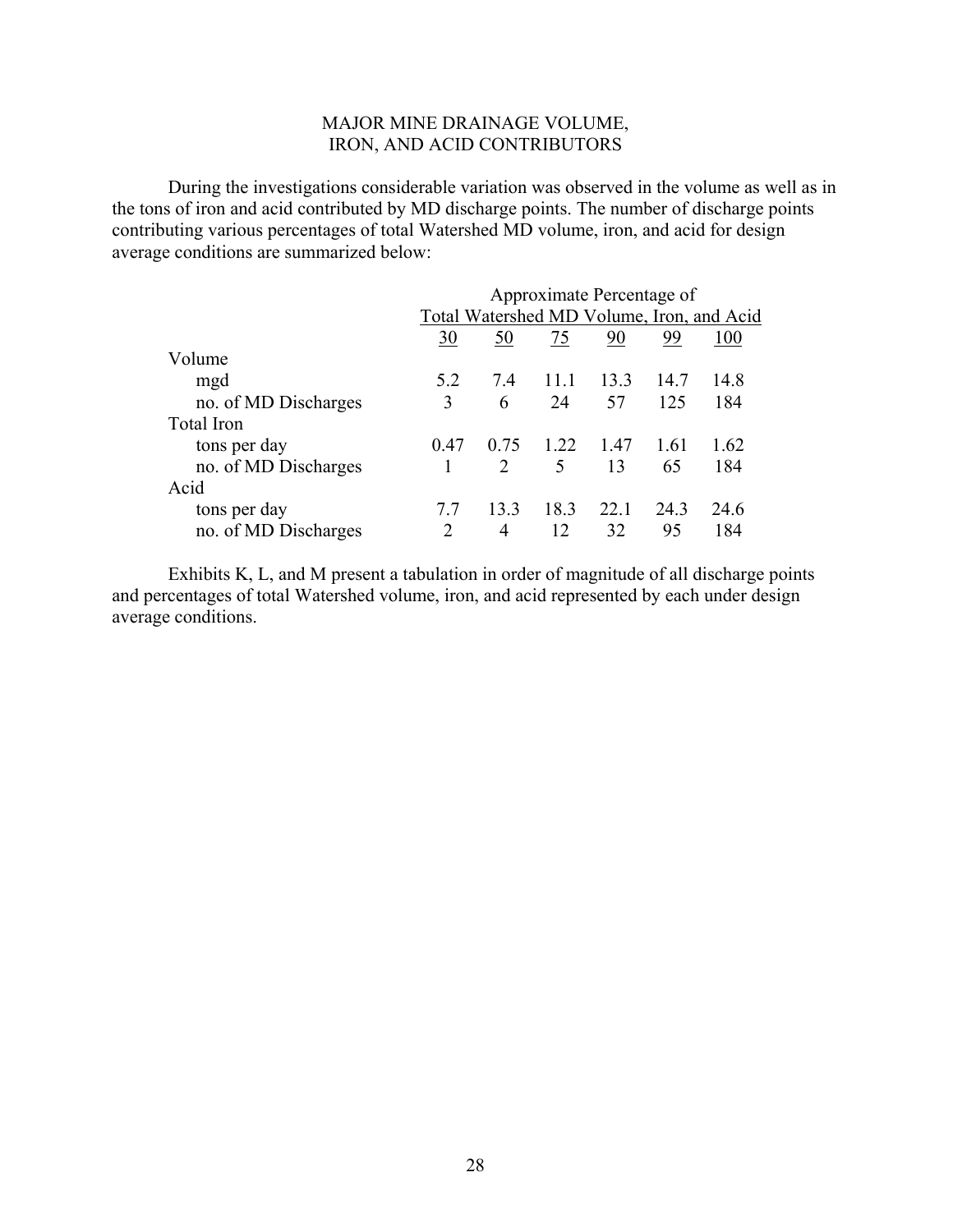#### WATERSHED STREAM LOADS

Relatively few MD discharge points are contributing the majority of Watershed AMD. Moreover, the discharge points contributing most AMD are clustered in certain areas within the Watershed. To further delineate those areas from which AMD originates, AMD being contributed to Beech Creek from each of its tributaries was determined. This further delineation of the origin of AMD within the Watershed was made so that subsequent abatement plans could be more realistically developed and evaluated. The major AMD loads being contributed to Beech Creek from various tributaries are listed below:

|                    |                | <b>MD</b>      |            |                |                 | Total            |                 |                |  |
|--------------------|----------------|----------------|------------|----------------|-----------------|------------------|-----------------|----------------|--|
|                    |                | Discharges     |            | Volume         |                 | Iron             |                 | Acid           |  |
|                    |                | Approx.        |            | Approx.        |                 | Approx.          |                 | Approx.        |  |
|                    |                | $%$ of         |            | $%$ of         | 1 <sub>bs</sub> | $%$ of           | 1 <sub>bs</sub> | $%$ of         |  |
|                    | <u>No.</u>     | Total          | <b>GPM</b> | Total          | <u>day</u>      | Total            | <u>day</u>      | Total          |  |
| <b>Beech Creek</b> |                |                |            |                |                 |                  |                 |                |  |
| North Fork         | 92             | 50             | 3,824      | 37             | 1,488           | 46               | 17,288          | 35             |  |
| Tributary L        |                | 0.5            | 108        |                | 3               | $\boldsymbol{0}$ | 1,140           | 2              |  |
| Sandy Run          | 53             | 30             | 4,539      | 44             | 1,668           | 51               | 26,090          | 53             |  |
| Tributary R        | $\overline{4}$ | $\overline{2}$ | 118        |                | 16              | 0.5              | 827             | 2              |  |
| Logway Run         | $\overline{2}$ |                | 210        | $\overline{2}$ | 39              |                  | 728             | $\overline{2}$ |  |
| Big Run            | 5              | 3              | 839        | 8              | 9               | 0.5              | 1,709           | 3              |  |
| Totals             | 157            | 86.5           | 9,638      | 93             | 3,223           | 99.0             | 47,782          | 97             |  |

The rest of the MD volume, iron, and acid contributions to Beech Creek come from seven tributaries and nine discharges that flow directly to Beech Creek.

Under design average conditions, approximately 81 percent of the Watershed AMD volume, 97 percent of the iron, and 88 percent of the acid originate from the discharge points located in the Beech Creek North Fork and Sandy Run basins. Approximately 93 percent of the AMD volume, 99 percent of the iron, and 97 percent of the acid originate from the discharge points located in the Beech Creek North Fork, Sandy Run, Tributary L, Tributary R, Logway Run, and Big Run basins. Exhibit N lists for the three design conditions MD loads being contributed to Beech Creek from each tributary and from MD discharges that flow directly into Beech Creek. Exhibits O and P list for the three design conditions MD loads being contributed to Beech Creek North Fork, and Sandy Run, respectively. The locations of all streams and discharge points are noted on Plates III-A and III-B.

The following presents a comparison of the number of discharge points contributing various percentages of Watershed MD volume, iron, and acid under design average conditions, and the number of such discharges tributary to those streams noted in this section: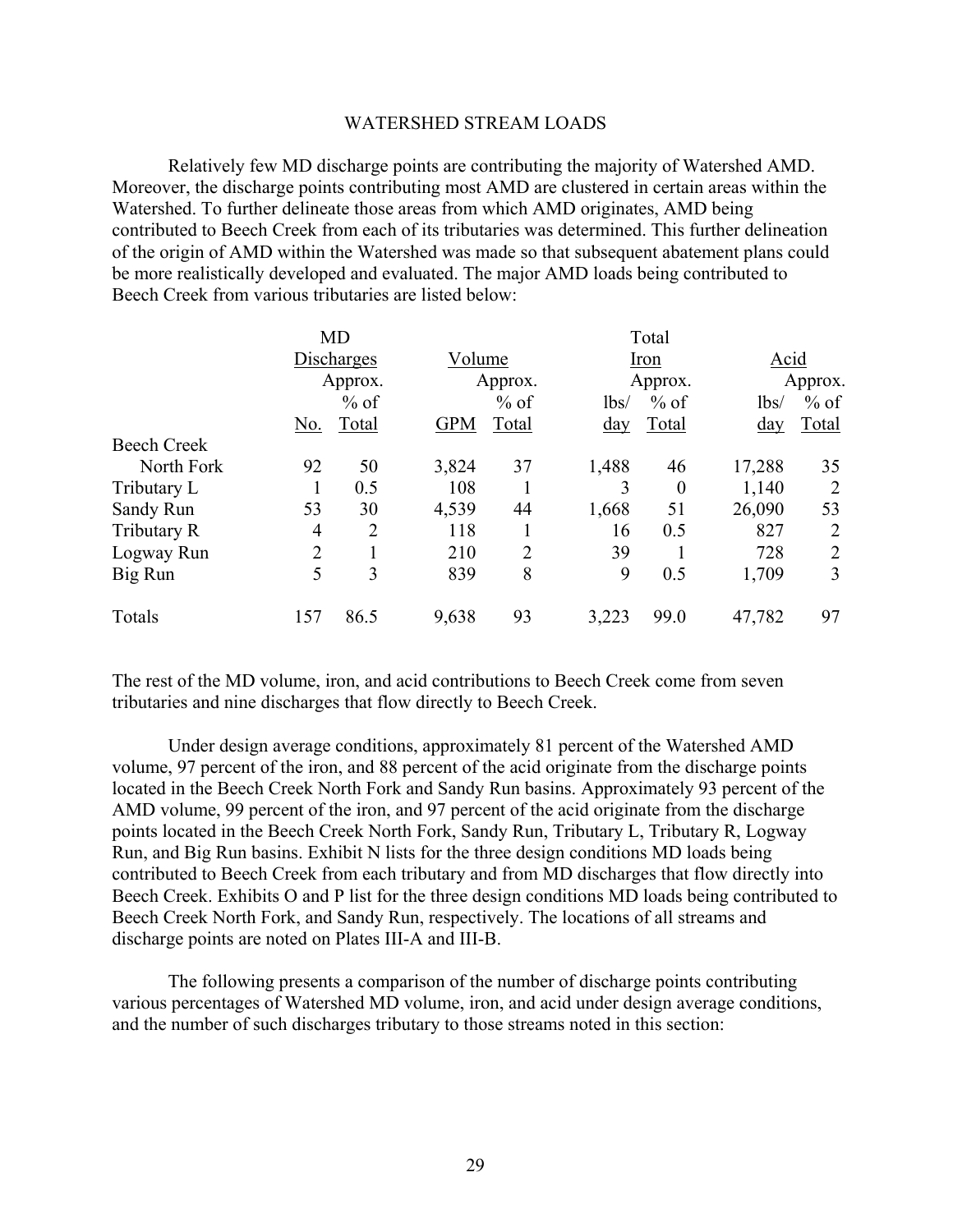|                                                                                                                                            |                                           |              |                | Approximate Percentage of |    |           |
|--------------------------------------------------------------------------------------------------------------------------------------------|-------------------------------------------|--------------|----------------|---------------------------|----|-----------|
|                                                                                                                                            | Total Watershed MD Volume, Iron, and Acid |              |                |                           |    |           |
|                                                                                                                                            |                                           | <u>30</u>    | <u>50</u>      | <u>75</u>                 | 90 | <u>99</u> |
| Volume<br>Number of MD discharges throughout Watershed<br>producing the listed percentages                                                 |                                           | 3            | 6              | 24                        | 57 | 125       |
| Number of these same MD discharges tributary to<br>Beech Creek North Fork and Sandy Run                                                    |                                           | 3            | 5              | 18                        | 42 | 97        |
| Number of these same MD discharges tributary to<br>Beech Creek North Fork, Sandy Run, Tributary<br>L, and Tributary R                      |                                           | 3            | 5              | 19                        | 44 | 99        |
| Number of these same MD discharges tributary to<br>Beech Creek North Fork, Sandy Run, Tributary<br>L, Tributary R, and Logway Run          |                                           | 3            | 5              | 20                        | 45 | 101       |
| Number of these same MD discharges tributary to<br>Beech Creek North Fork, Sandy Run, Tributary<br>L, Tributary R, Logway Run, and Big Run |                                           | 3            | 6              | 23                        | 49 | 106       |
| Iron                                                                                                                                       |                                           |              |                |                           |    |           |
| Number of MD discharges<br>throughout Watershed producing<br>the listed percentages                                                        |                                           | $\mathbf{1}$ | $\overline{2}$ | 5                         | 13 | 65        |
| Number of these same MD discharges<br>tributary to Beech Creek<br>North Fork and Sandy Run                                                 |                                           | 1            | $\overline{2}$ | 5                         | 12 | 51        |
| Number of these same MD discharges<br>tributary to Beech Creek<br>North Fork, Sandy Run, Tributary<br>L, and Tributary R                   |                                           | $\mathbf{1}$ | 2              | 5                         | 12 | 55        |
| Number of these same MD discharges<br>tributary to Beech Creek<br>North Fork, Sandy Run, Tributary                                         |                                           | $\mathbf{1}$ | $\overline{2}$ |                           |    |           |
| L, Tributary R, and Logway Run<br>Number of these same MD discharges<br>tributary to Beech Creek                                           |                                           |              |                | 5                         | 13 | 56        |
| North Fork, Sandy Run, Tributary<br>L, Tributary R. Logway Run, and<br>Big Run                                                             |                                           | $\mathbf{1}$ | 2              | 5                         | 13 | 59        |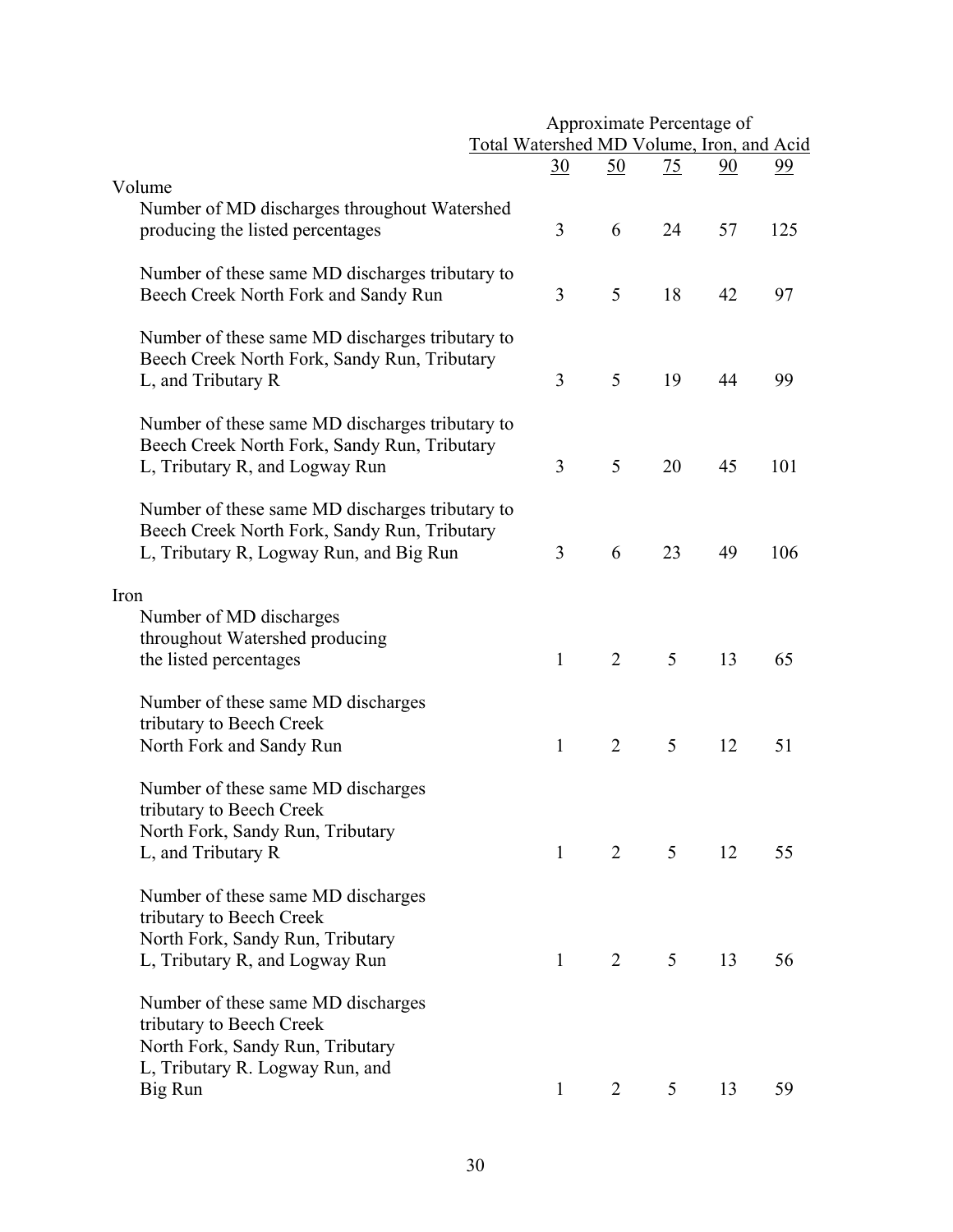|      |                                                                                                                                         |                                           | Approximate Percentage of |                 |    |                |
|------|-----------------------------------------------------------------------------------------------------------------------------------------|-------------------------------------------|---------------------------|-----------------|----|----------------|
|      |                                                                                                                                         | Total Watershed MD Volume, Iron, and Acid |                           |                 |    |                |
|      |                                                                                                                                         | $\underline{30}$                          | $\underline{50}$          | $\overline{25}$ | 90 | $\frac{99}{9}$ |
|      |                                                                                                                                         |                                           |                           |                 |    |                |
| Acid |                                                                                                                                         |                                           |                           |                 |    |                |
|      | Number of MD discharges<br>throughout Watershed producing<br>the listed percentages                                                     | $\overline{2}$                            | $\overline{4}$            | 12              | 32 | 95             |
|      |                                                                                                                                         |                                           |                           |                 |    |                |
|      | Number of these same MD dis-<br>charges tributary to Beech Creek<br>North Fork and Sandy Run                                            | $\overline{2}$                            | $\overline{4}$            | 10              | 25 | 75             |
|      | Number of these same MD dis-<br>charges tributary to Beech Creek<br>North Fork, Sandy Run, Tributary                                    |                                           |                           |                 |    |                |
|      | L, and Tributary R                                                                                                                      | $\overline{2}$                            | $\overline{4}$            | 11              | 28 | 79             |
|      | Number of these same MD dis-<br>charges tributary to Beech Creek<br>North Fork, Sandy Run, Tributary<br>L, Tributary R, and Logway Run  | $\overline{2}$                            | $\overline{4}$            | 11              | 29 | 81             |
|      | Number of these same MD dis-<br>charges tributary to Beech Creek<br>North Fork, Sandy Run, Tributary<br>L, Tributary R, Logway Run, and |                                           |                           |                 |    |                |
|      | Big Run                                                                                                                                 | 2                                         | 4                         | 12              | 30 | 85             |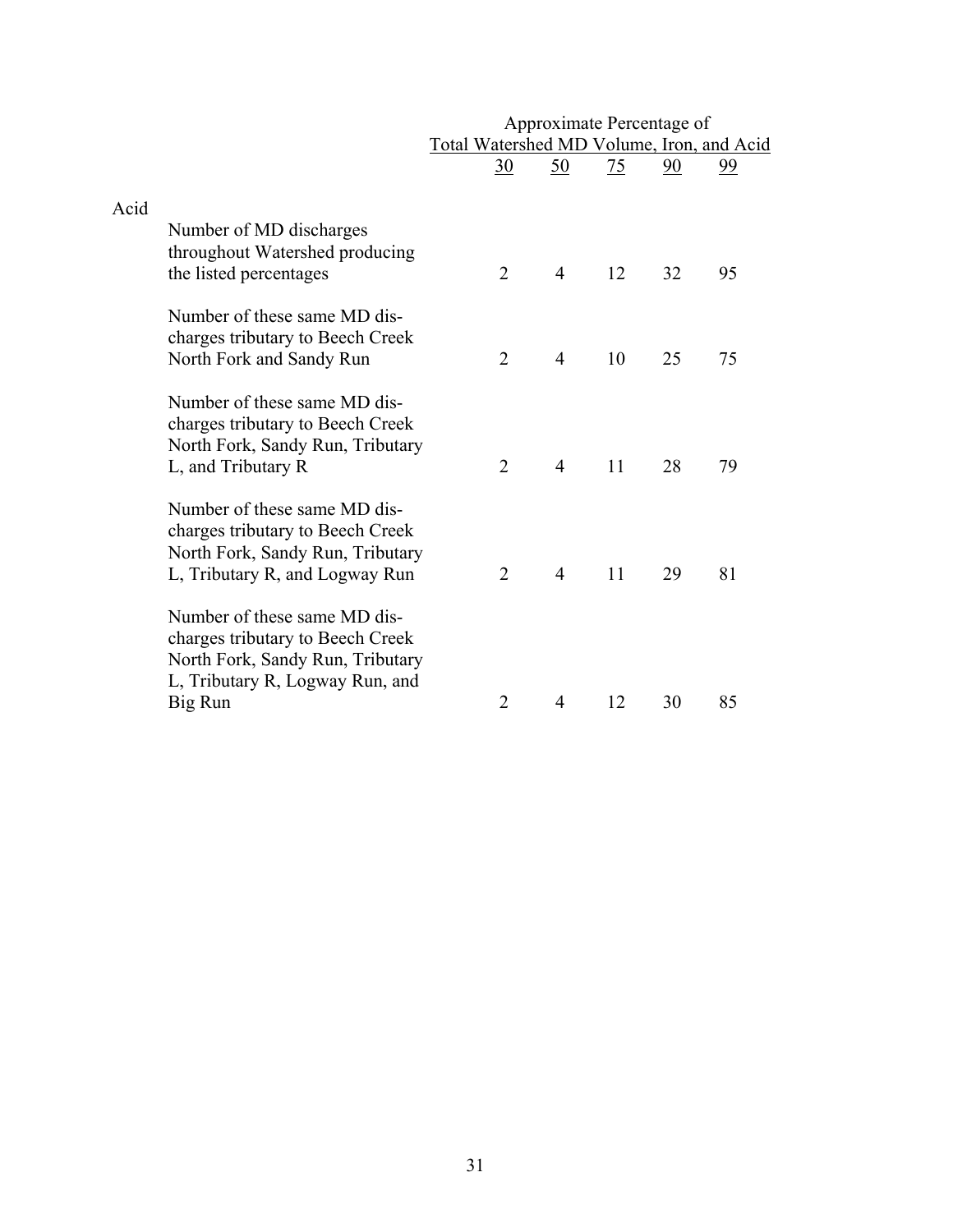#### STREAM QUALITY CRITERIA

In addition to the MD discharge limitations previously presented, the SWB, upon recommendation of the Bureau of Sanitary Engineering (Bureau) of the Department of Health, has adopted general and specific stream quality criteria for all surface streams in the Bald Eagle Creek Basin, of which Beech Creek is a part. The stream quality criteria are based upon the anticipated use of Bald Eagle Creek basin surface streams for (1) the maintenance and propagation of cold and warm water fish; (2) water supply for domestic, industrial, livestock, wildlife, and irrigation purposes; (3) fishing and water contact sports; (4) power; and (5) treated waste assimilation.

The Board's general stream quality criteria apply to all streams in the Watershed and are as follows:

The water shall not contain substances attributable to municipal, industrial, or other waste discharges in concentration or amount sufficient to be inimical or harmful to the water uses to be protected or to human, animal, plant, or aquatic life. Specific substances to be controlled include, but are not limited to, floating debris, oil, scum, and other floating materials; toxic substances; substances that produce color, tastes, odors or settle to form sludge deposits.

The specific stream quality criteria adopted by the Board are as follows:

| pH                          | Not less than 6.0 or greater than 8.5.                                                                                                                                                                                                                                                                                                                                                                                                                                                                                          |
|-----------------------------|---------------------------------------------------------------------------------------------------------------------------------------------------------------------------------------------------------------------------------------------------------------------------------------------------------------------------------------------------------------------------------------------------------------------------------------------------------------------------------------------------------------------------------|
| Dissolved oxygen            | Minimum daily average $6.0 \text{ mg/l}$ ; no value less than<br>$5.0 \text{ mg/l}.$                                                                                                                                                                                                                                                                                                                                                                                                                                            |
| Total iron                  | Not to exceed 1.5 mg/l.                                                                                                                                                                                                                                                                                                                                                                                                                                                                                                         |
| Temperature                 | Not to exceed 58° F or natural temperatures,<br>whichever is greater.                                                                                                                                                                                                                                                                                                                                                                                                                                                           |
| Dissolved solids            | Not to exceed 500 mg/l as a monthly average value;<br>not to exceed 750 mg/l at any time.                                                                                                                                                                                                                                                                                                                                                                                                                                       |
| Bacteria (coliforms/100 ml) | For the period $5/15$ to $9/15$ of any year - not to<br>exceed 1,000/100 ml as an arithmetic average<br>value; not to exceed $1,000/100$ ml in more than two<br>consecutive samples; not to exceed 2,400/100 ml in<br>more than one sample. For the period 9/16 to 5/14<br>of any year - not to exceed 5,000/100 ml as a<br>monthly average value, or to exceed this number in<br>more than 20 percent of the samples collected<br>during any month; not to exceed $20,000/100$ ml in<br>more than five percent of the samples. |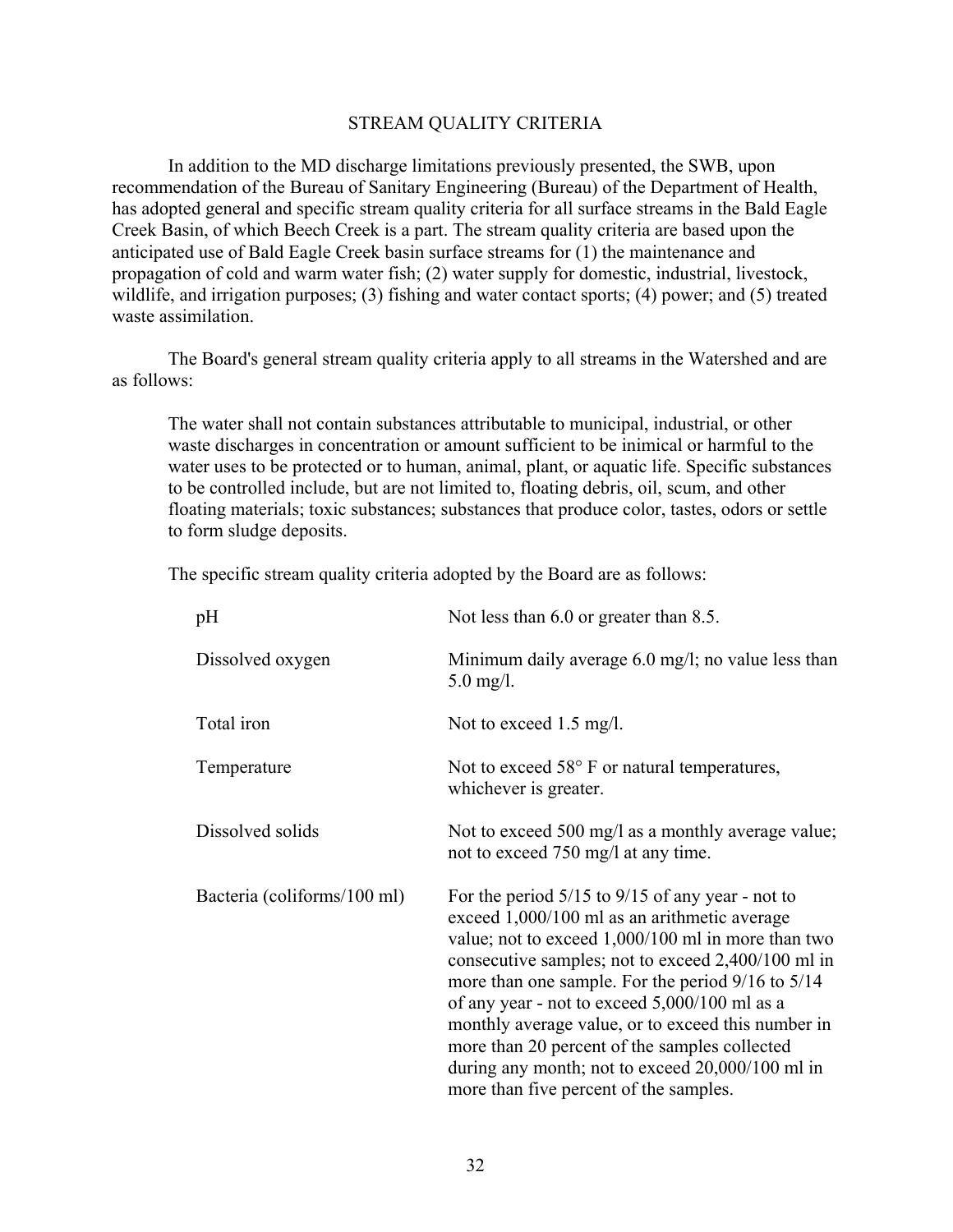The specific stream quality limitations represent maximum or minimum values that can be reached in the receiving stream only during critical stream flow conditions. The critical flow is considered as the average minimum stream flow that occurs during seven consecutive days of any one year and has a recurrence interval of 10 years, whether the flow is regulated or not. For stream flows lower than critical flow, the general stream quality criteria would apply.

The Bureau further recommended to the SWB that MD from abandoned mines be controlled throughout the entire Watershed as part of an overall plan of abatement. Based on discussions with Bureau personnel, the SWB would apparently not require the treatment of all MD discharges from abandoned workings to the extent necessary to meet SWB limitations. The basic intent of the SWB appears to be that of initially protecting the major Watershed streams. To achieve this end, the SWB would apparently require the elimination, reduction, and/or treatment of MD discharges to the extent necessary to remove MD pollutants primarily responsible for degradation of major streams. If in the opinion of the SWB the removal of additional MD pollutants appeared warranted, the SWB would so indicate.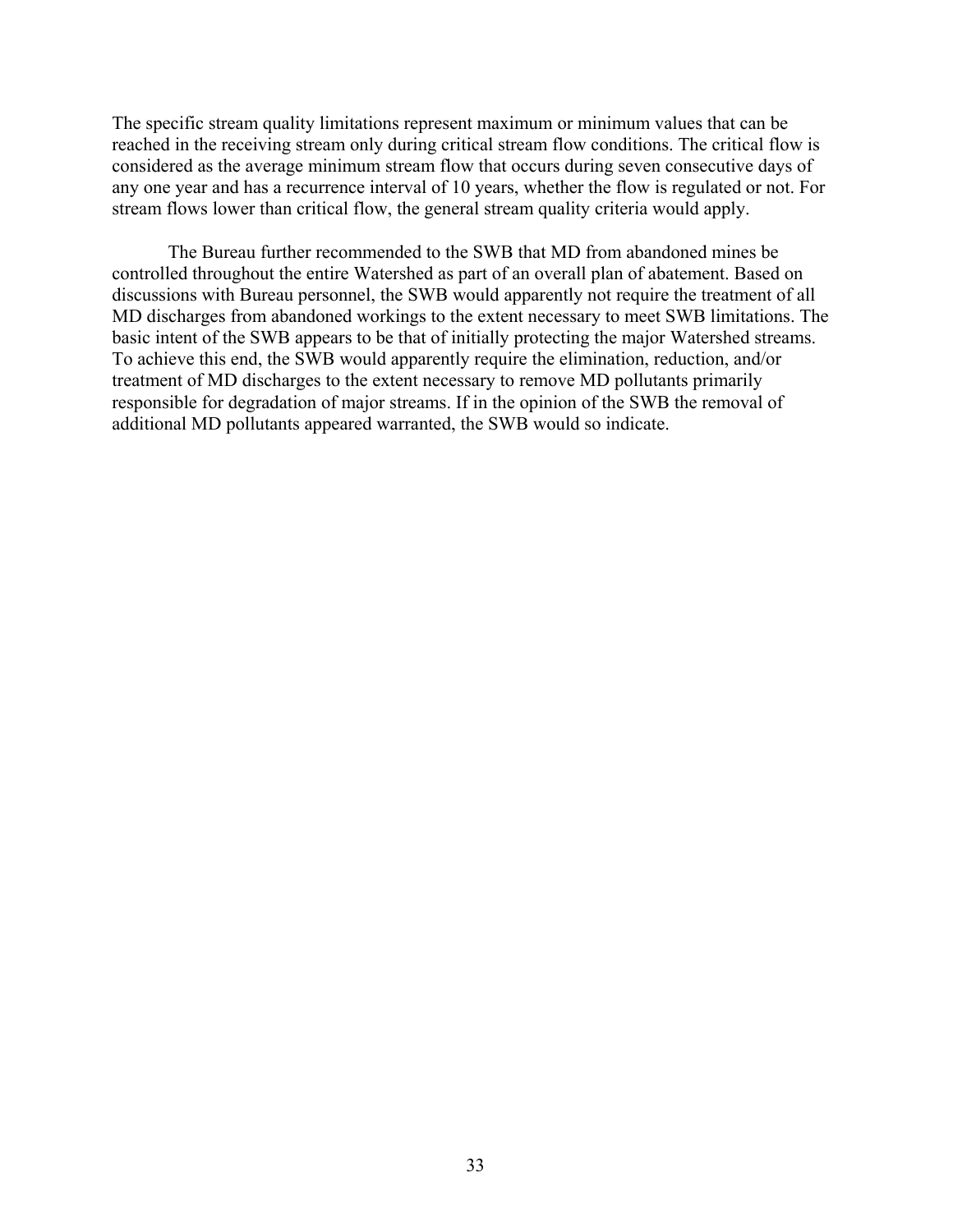#### STREAM SAMPLING AND ANALYTICAL PROGRAM

An important aspect of the investigations was that of determining existing stream quality in Beech Creek and its major tributaries. Knowledge of current Watershed stream quality was considered essential for evaluating abatement plans.

The Federal Water Quality Administration, the Department of Mines and Mineral Industries, and the Department of Health were contacted, and all their Watershed stream quality data were reviewed. As part of the field investigations conducted by the Federal Water Quality Administration during the winter of 1966-1967, one or more grab samples were obtained at the mouths of certain tributaries of, and at several locations along, Beech Creek. Fairly complete laboratory analyses were performed on these samples. Records of the Departments of Health and of Mines and Mineral Industries generally contain very little data on Watershed stream quality. One exception is that during the past eight years the Department of Health has accumulated some stream quality data at the mouth of Beech Creek and in Bald Eagle Creek upstream and downstream from its confluence with Beech Creek. Beech Creek stream quality data collected by the Department of Health over the past several years have been incorporated into the stream quality data presented in this report.

As part of the field investigations conducted by Gannett Fleming Corddry and Carpenter, Inc., stream sampling stations were established at (1) the mouths of all major Beech Creek tributaries and other points along the tributaries as considered advisable, and (2) several locations along Beech Creek. Forty-two sampling stations were established, 37 on tributaries of Beech Creek and five on Beech Creek itself. Samples were collected at each of these 42 stations from the fall of 1968 to the fall of 1969. At most stations nine grab samples were obtained under dry, average, and wet-weather runoff conditions. During a portion of the sampling program, Logway Run was being treated by a coal operator who was conducting an active strip mine operation in its headwaters. The reported Logway Run sampling results show stream quality during periods when treatment was not being accomplished. The locations of all sampling stations are noted on Plate I.

Specific stream quality criteria such as pH, total iron, and dissolved solids are applicable to Watershed streams when considering MD discharges. All stream samples collected were analyzed for pH, total iron, acidity, and sulfate, whereas some were analyzed for aluminum, manganese, and total solids concentrations. No effort was made during the investigations to determine the dissolved oxygen, temperature, or coliform bacteria content of streams. Dissolved oxygen was not considered to be a critical criterion since ferrous iron in MD discharges was found to be insignificant. Temperature was not felt to be a critical consideration since the presence or absence of mining would have little effect on stream temperatures. Any coliform bacterial population in Watershed streams would not be attributable to MD discharges.

For purposes of this report, only pH and iron and acid concentrations have been used in evaluating stream quality and for determining the effectiveness of abatement plans.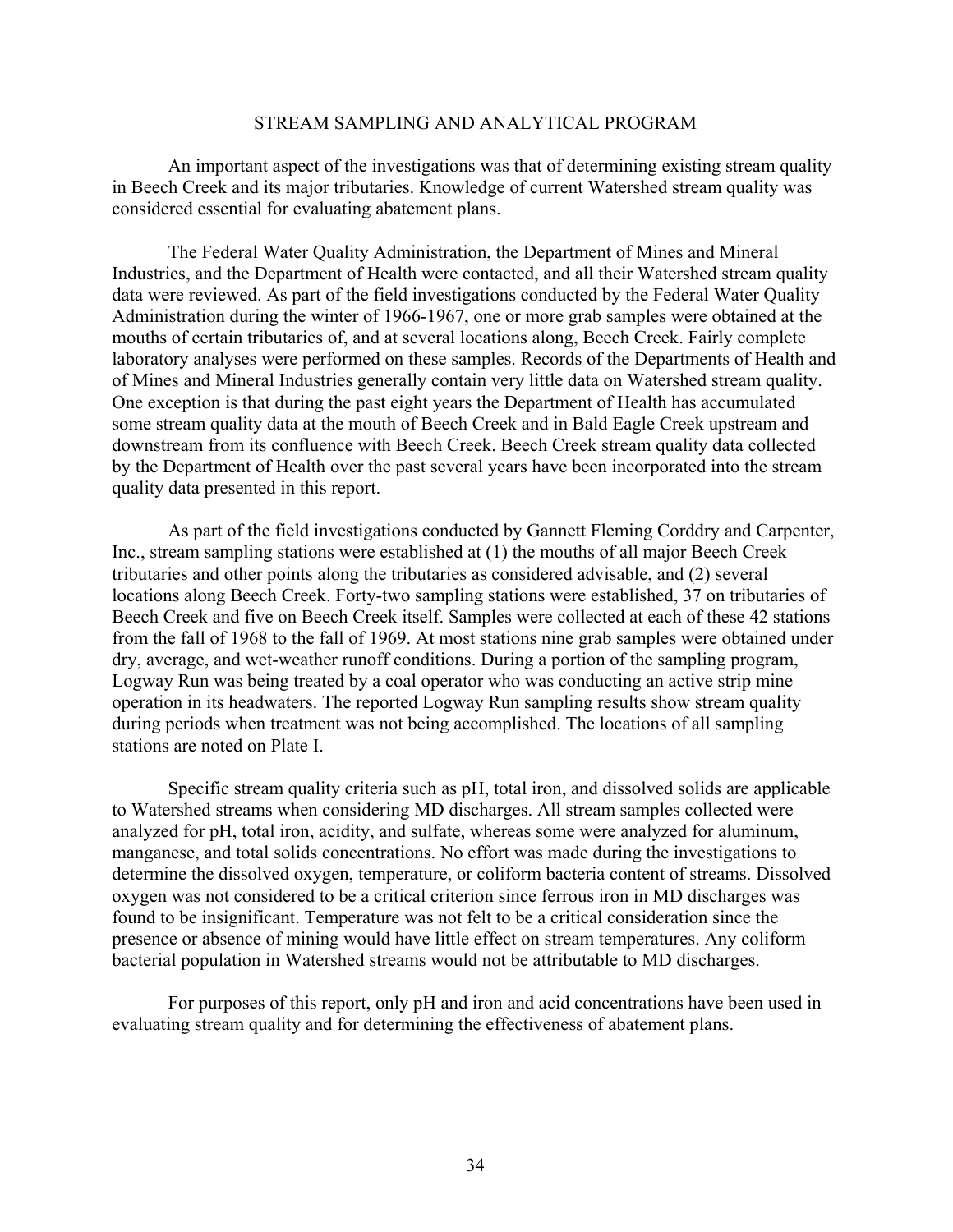## CURRENT QUALITY OF WATERSHED STREAMS

The average quality of waters observed at Beech Creek sampling stations from the fall of 1968 to the fall of 1969 is summarized below:

|                           | <b>Stream Sampling Stations on Beech Creek</b> |             |  |
|---------------------------|------------------------------------------------|-------------|--|
|                           | Upstream                                       | Downstream  |  |
|                           | Portion                                        | Portion     |  |
| pH                        | $3.7 - 3.8$                                    | $4.1 - 4.2$ |  |
| Total Iron - $mg/l$       | $2.2 - 3.7$                                    | $0.3 - 0.4$ |  |
| Acid (as $CaCO3$ ) - mg/l | 59-74                                          | 43-48       |  |

Based on analytical data, Beech Creek does not meet the SWB pH criterion and is acidic. Low pH values of 3.3 and 3.7, respectively, were noted in the upstream and downstream portions of Beech Creek. The SWB iron criterion is met in the lower reaches of Beech Creek but not in its upper reaches. Maximum iron concentrations of 6.5 mg/l were noted in the upstream portion and 0.6 mg/l in the downstream portion. Based on available information and additional limited analytical data, other constituents and characteristics do not appear at present to be of major sanitary significance.

The average quality of waters observed at sampling stations located on Beech Creek tributaries is summarized in the following:

|                         | <b>Stream Sampling Stations</b> |             |                 |               |  |  |
|-------------------------|---------------------------------|-------------|-----------------|---------------|--|--|
|                         | on Beech Creek Tributaries (1)  |             |                 |               |  |  |
|                         | Mined Areas                     |             | Non-Mined Areas |               |  |  |
|                         | MD                              | No MD       |                 |               |  |  |
|                         | Discharges                      | Discharges  | Coal Present    | Coal Not      |  |  |
|                         | Noted $(2)$                     | Noted $(3)$ | (4)             | Present $(5)$ |  |  |
| pH                      | $2.9 - 6.5$                     | $5.2 - 6.6$ | 6.2             | $6.1 - 6.5$   |  |  |
| Total Iron-mg/l         | $0.1 - 35$                      | $0.1 - 0.2$ | 0.3             | $0.1 - 0.2$   |  |  |
| Acid (as $CaCO3$ )-mg/l | 13-542                          | 17-22       | 21              | 18-19         |  |  |

(1) Including North and South Forks

(2) 19 tributaries; active mining and/or processing on six

(3) Four tributaries; no active mining or processing

(4) One tributary; no MD discharges noted

(5) Three tributaries

A brief discussion of information and data on the quality of Watershed streams tributary to Beech Creek follows. Unless otherwise noted, all sampling stations were located at the mouths of tributaries.

1. Tributaries on which Mining or Processing Operations, or Both, Have Been or Are Being Conducted (Mined Areas):

a. Tributaries on which MD Discharges Were Noted

Downstream Portion of Beech Creek South Fork and Its Tributaries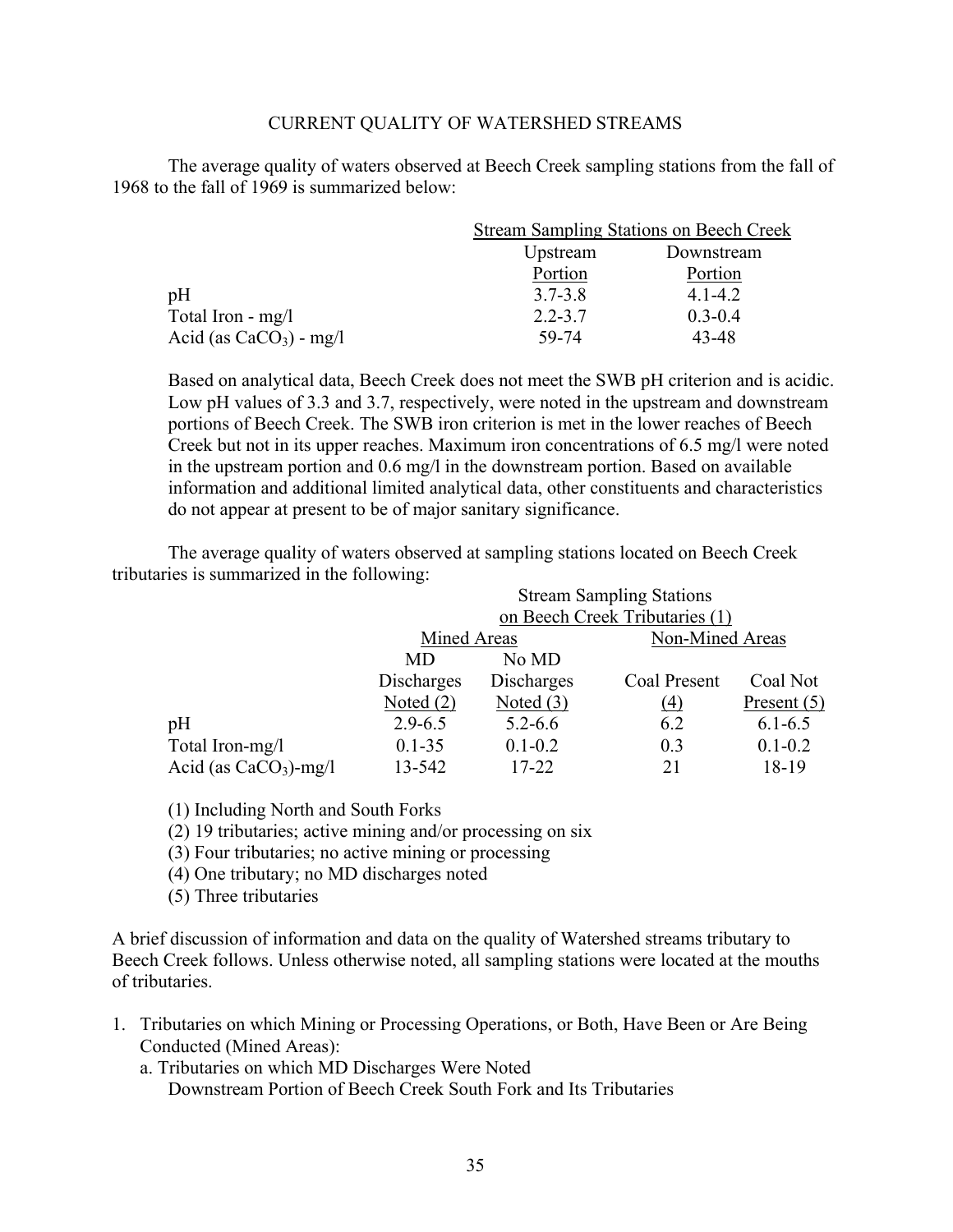Although Beech Creek South Fork at its mouth is of generally good quality, the South Fork and its tributaries deteriorate as the Interstate Route 80 crossing is approached. This deterioration is attributable to the fill material used in the construction of Interstate Route 80 and to a relatively small active coal processing operation. The average pH at the mouth of Beech Creek South Fork was 4.8, with a low of 4.7. The average acid concentration was 26 mg/l. The maximum iron concentration noted was 1.1 mg/l. Based on available information and additional limited analytical data, other stream constituents and characteristics do not appear at present to be of consequence. Near the Interstate Route crossing, the average pH in Beech Creek South Fork and its tributaries varied from 3.7 to 4.9, with a low of 3.5. Average acid concentrations varied from 63 to 164 mg/l. Average iron concentrations ranged from 0.9 to 2.0 mg/l, with a high of 3.3. Based on available information and additional limited analytical data, other stream constituents and characteristics do not appear at present to be of major sanitary significance.

## Beech Creek North Fork and Its Tributaries

Except for the upstream reaches of Cherry Run, Beech Creek North Fork and its tributaries are of generally poor quality. The upstream portions of the North Fork are generally of poorer quality than the downstream portions. Average pH values throughout the North Fork basin ranged from 3.0 to 4.5, with a low of 2.7. Average acid concentrations ranged from 65 to 370 mg/l. Average iron concentrations varied from 1.7 to 35.3 mg/l, with a high of 51.5 mg/l. Based on available information and additional limited analytical data, other constituents and characteristics do not appear at present to be of major sanitary significance in the downstream portions of the North Fork. However, in its upstream portions the sulfate, total solids, aluminum, and manganese concentrations are of magnitude sufficient to justify further consideration.

#### Sandy Run and Its Tributaries

Sandy Run and its tributaries are of generally poor quality, with the downstream portions being significantly worse than the upstream portions. In the upstream portions of the Sandy Run watershed, average pH values ranged from 3.7 to 4.6, with a low of 3.0. Average acid concentrations ranged from 28 to 61 mg/l. Average iron concentrations ranged from 0.2 to 1.8 mg/l, with a high of 5.2 mg/l. Based on available information and additional limited analytical data, other constituents and characteristics do not appear at present to be of major sanitary significance. In the downstream portions of the Sandy Run watershed, average pH values ranged from 2.9 to 3.4, with a low of 2.8. Average acid concentrations varied from 114 to 542 mg/l. Average iron concentrations ranged from 7.5 to 31 mg/l, with a high of 50.9 mg/l. Based on available information and additional limited analytical data, sulfate, total solids, aluminum, and manganese concentrations are generally of a magnitude sufficient to justify further consideration.

#### Tributaries L and R

No sampling stations were established on these tributaries. Flows, except during runoff, are mostly from MD discharges within their basins.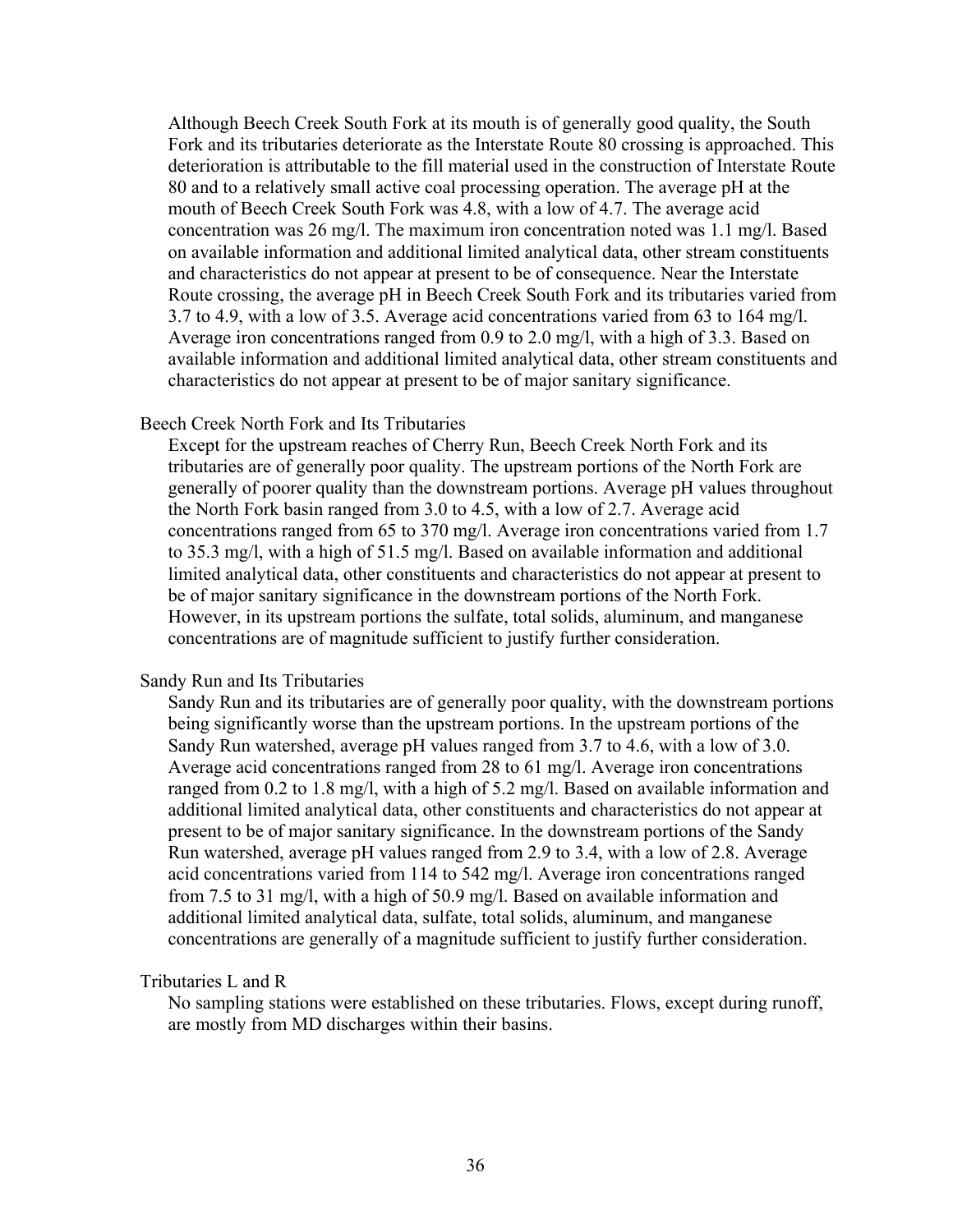The quality of these tributaries is poor, usually comparable to that of the MD discharges entering them.

# Logway Run

The quality of Logway Run is poor. The average pH was 3.3, with a low of 2.9, and the average acidity was 312 mg/l. The average iron concentration was 12 mg/l, with a high of 24.2 mg/l. Based on available information and analytical data, sulfate, total solids, aluminum, and manganese concentrations are of magnitude sufficient to justify further consideration.

# Big Run

Big Run at its mouth was found to be of generally good quality. The average pH was 5.2, with a low of 4.9. The average acid concentration was 23 mg/l. The maximum iron concentration noted was 0.1 mg/l. Based on available information and additional limited analytical data, other stream constituents and characteristics do not appear at present to be of consequence.

- Twin, Three Rock, Two Rock, and Council Runs, and the Downstream Portion of Wolf Run These tributaries at the sampling stations were found to be of generally good quality. Average pH values varied from 5.6 to 6.5, with a low of 4.6. Average acid concentrations varied from 13 to 20 mg/l. The maximum iron concentration noted was 0.3 mg/l. Based on available information and additional limited analytical data, other stream constituents and characteristics do not appear to be of consequence. Normal aquatic life including several species of minnow and trout was noted in Twin, Three Rock, Two Rock, and Council Runs.
- b. Tributaries on which No MD Discharges Were Noted

Based on investigations described in this report, the upper portions of Wolf and Cherry Runs, and Monument and Hayes Runs drain Watershed areas that have been mined but within which no MD discharges were noted. All these streams at the sampling stations were of generally good quality. The average pH varied from 5.2 to 6.6, with a low of 4.4. Average acid concentrations ranged from 17 to 22 mg/l. The maximum iron concentration noted was 0.6 mg/l. Based on available information and additional limited analytical data, other stream constituents and characteristics do not appear to be of consequence. Normal aquatic life including several species of minnow and trout was noted in the upper portion of Wolf Run as well as in Monument and Hayes Runs.

2. Tributaries on which Coal Is Present but Has Not Been Mined, and on which No Coal Exists (Non-mined Areas):

Based on investigations described in this report, Rock Run drains a Watershed area in which coal is present but has not been mined. The upstream portion of Beech Creek South Fork, and Eddy Lick and Panther Runs drain Watershed areas not containing coal. All four of these tributaries were found to be of comparable quality. Average pH varied from 6.1 to 6.5, with a low of 4.6. Average acid concentrations ranged from 18 to 21 mg/l. The maximum iron concentration noted was 1.0 mg/l. Based on available information and additional limited analytical data, other stream constituents and characteristics do not appear to be of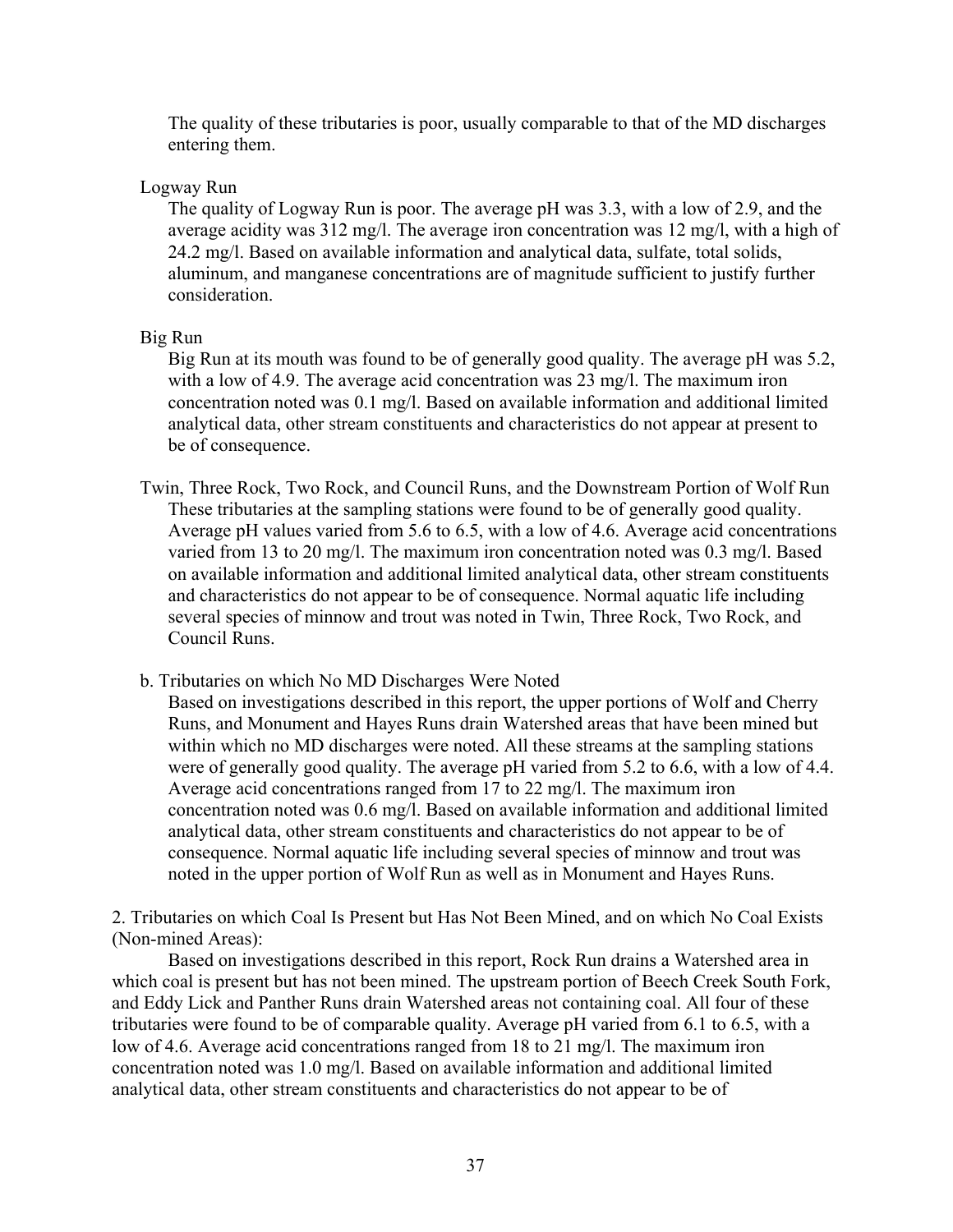consequence. Normal aquatic life including several species of minnow and trout was noted in the upstream portion of Beech Creek South Fork.

As previously noted, the majority of Watershed MD pollution loads were attributable to relatively few MD discharges located in certain well defined and limited areas. The information and data set forth in this chapter further show that, except for Big Run, tributaries receiving most AMD loads - Beech Creek North Fork, Tributary L, Sandy Run, Tributary R, and Logway Run are of the poorest quality. The Big Run sampling station was a substantial distance downstream from the MD discharges draining into the Run. This and the fact that the Big Run watershed area is fairly large account for the generally good quality of Big Run at its mouth.

On the other hand, the rest of the tributaries sampled were in generally good condition when judged on the basis of quality at the sampling stations. With the exception of pH, all these tributaries for the most part met the SWB specific stream quality criteria. Although they drain 1) areas containing MD discharges, 2) mined areas containing no MD discharges, 3) non-mined areas in which coal is present, and 4) areas in which no coal is known to exist, there was no significant difference in their quality at the sampling stations. Tributaries draining non-mined areas in which coal is present and those draining areas in which no coal is known to exist occasionally did not meet the Board's pH criterion. In addition, these tributaries were at all times acidic. While the SWB iron criterion was met under all runoff conditions during sampling, iron was at all times present.

Exhibit Q lists the constituents and characteristics measured at each sampling station during the sampling and analytical program. The locations of all sampling stations are noted on Plate I. The locations of all streams are shown on Plates I, III-A, and III-B.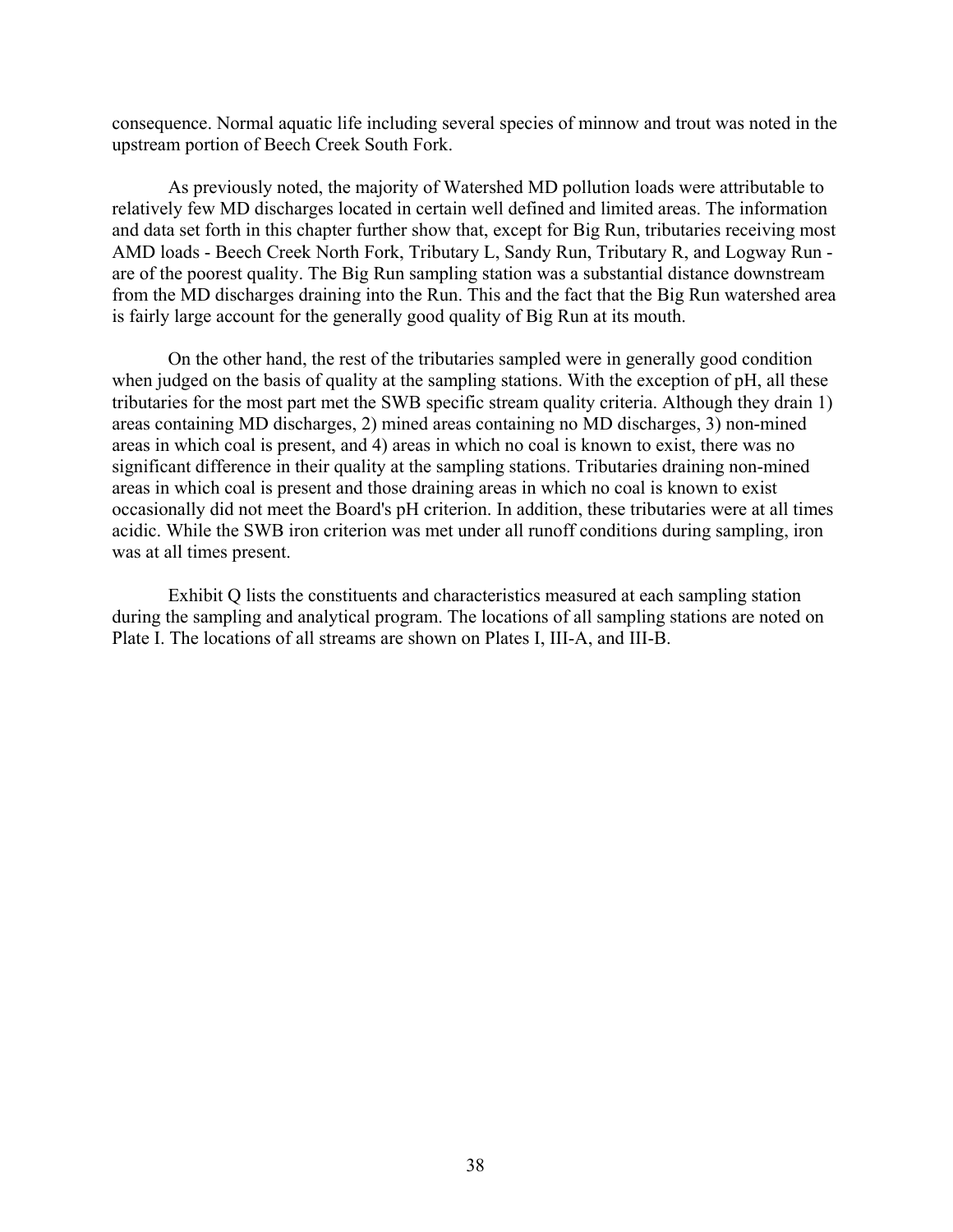#### APPLICABLE ACID MINE DRAINAGE ABATEMENT MEASURES

Over the years numerous abatement measures capable of eliminating or reducing AMD have been proposed. Before development of abatement plans for the Watershed, abatement measures applicable to Watershed problems and conditions had to be established. This section describes the abatement measures considered applicable in the Watershed and subsequently used in developing abatement plans.

As part of the investigations described in this report, all known abatement measures considered to be theoretically sound were reviewed without regard to the extent of previous usage. The purpose of this review was to gather and tabulate pertinent information needed to determine applicability of abatement measures within the Watershed. Twenty-five abatement measures (18 preventive, four treatment, and three disposal measures) were covered by this review. Abatement measures and information pertaining to them are set forth in Exhibit R.

Eleven of the abatement measures were not considered applicable in eliminating or reducing MD pollution within the Watershed. This was due to subsurface and surface conditions, the anticipated degree of accuracy in predicting effectiveness, and relative treatment costs. Of the 14 considered applicable, 10 were eventually used in developing abatement plans. Four abatement measures considered applicable were not utilized because the other applicable abatement measures could be more appropriately used in the Watershed. The 10 abatement measures used in developing abatement plans are listed below:

## Preventive Measures:

Inundate Deep Mine Workings Reconstruct Stream Channels Construct Surface or Ground Water Diversion Ditches, or Both Restore Strip Mines Move Refuse into Strip Mines Eliminate Deep Mine Workings Excavate and Restore Subsidence Areas Close Deep Mine Entries Chemically Neutralize Contents of Strip Mines

#### Treatment Measure:

Chemically Neutralize, Oxidize, and Settle Mine Drainage in Treatment Facilities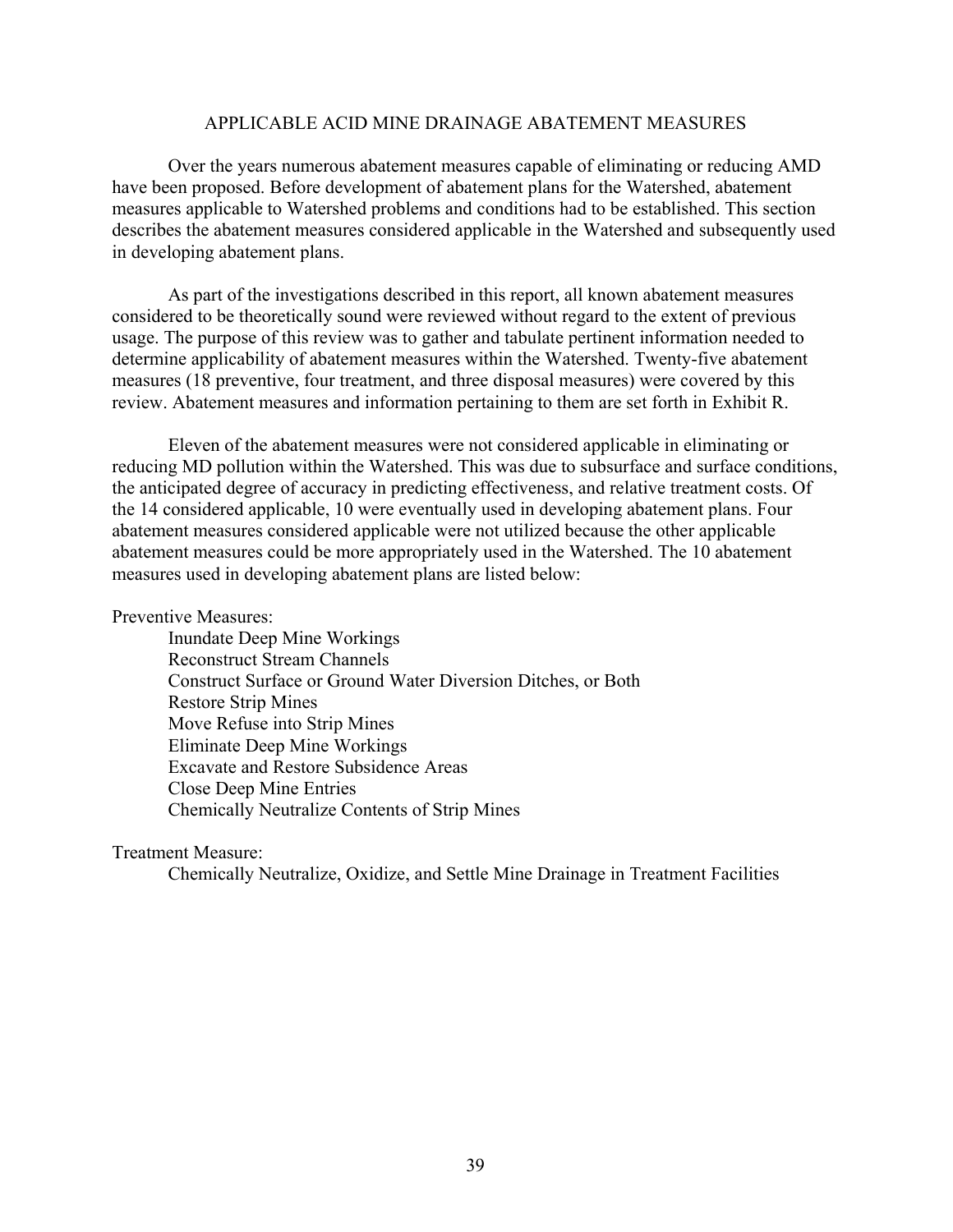# ACID MINE DRAINAGE ABATEMENT PLANS STUDIED IN DETAIL

Various abatement measures, separately or in combination, have the potential for eliminating MD pollution in the Watershed. All abatement measures considered applicable to problems and conditions of the Watershed were reviewed separately and in combination to develop by inspection techniques alternative abatement plans. Plans developed by this procedure and considered of sufficient merit were studied in detail. This section describes such plans.

Preliminary consideration was given to developing abatement plans in each of three categories:

- 1. Abatement plans based solely on preventive measures
- 2. Abatement plans based solely on treatment measures
- 3. Abatement plans based on various combinations of preventive and treatment measures.

Comments relative to these three categories and the individual abatement plans presented in this section are set forth in the following:

- 1. Based on investigations described in this report and previous experience, it would be prohibitively expensive and totally impractical to develop an abatement plan comprised solely of preventive measures in an area as large as and with the physical conditions of the Watershed.
- 2. For abatement plans consisting of preventive measures supplemented by treatment measures, estimates of AMD reductions attributable to the preventive measures were made on the basis of estimated increases in runoff coefficients, volumes of surface water kept from deep mine workings, and similar factors. In the preliminary design of treatment measures, due allowance was made for AMD reductions attributable to preventive measures.
- 3. Treatment measures were designed to meet the present SWB MD effluent requirements.
- 4. Based on investigations described in this report and previous experience, a number of preventive measures were considered uniquely applicable to Watershed conditions. These preventive measures were used in most of the abatement plans presented.
- 5. In the development of abatement plans, consideration was given in certain cases to abating all MD discharges and in others only some discharges. Plans were studied that would reduce Watershed MD pollution from 90 to 100 percent. In the development of abatement plans in which somewhat less than a 100 percent reduction was to be attained, every effort was made to concentrate on the most polluted tributaries and those discharges contributing 90 percent of the Watershed MD iron and acid loads. Preventive measures designed toward this end eliminated many additional MD discharges.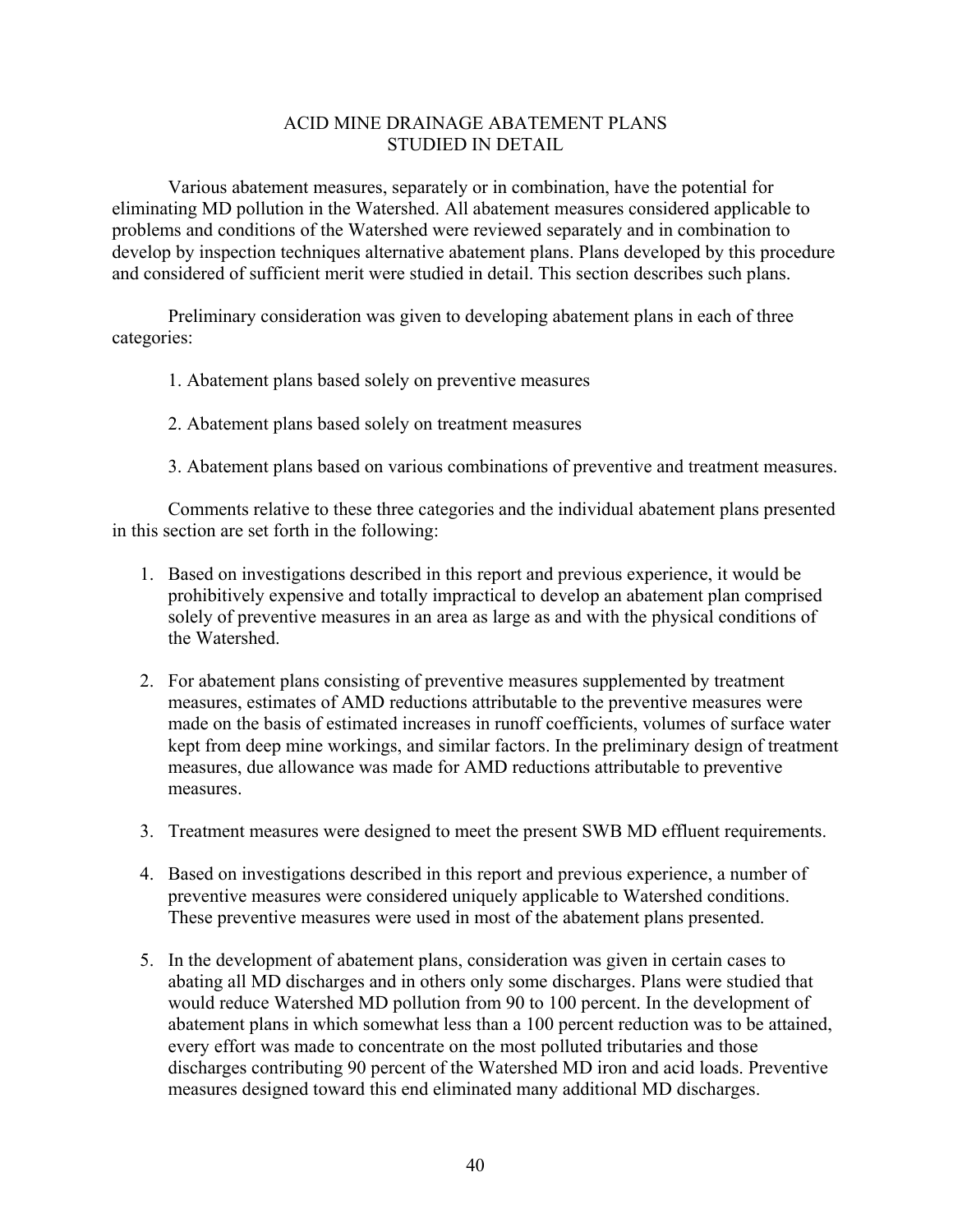- 6. Collection systems initially intended to convey the major MD discharges not eliminated by preventive measures collected minor MD discharges located within 500 feet of the conveyance sewers. Resultant iron and acid reductions for abatement plans comprised of preventive and treatment measures were therefore equal to or greater than 90 percent.
- 7. All abatement plans included the collection and treatment of AMD discharges near the crossing of Interstate Route 80 and Beech Creek South Fork. These MD discharge points contribute a negligible fraction of the Watershed pollution loads, and Beech Creek South Fork at its mouth is of generally good quality. The only reason for collecting and treating such discharges was to complement the Corps of Engineers designation of the South Fork as a trout fishing stream.

Each abatement plan studied in detail is described below:

| Abatement Plan I<br>Basic Intent:                   | Collect and treat at one site all 181 MD discharges<br>not meeting current SWB limitations.                                                                                                                                                                                                           |
|-----------------------------------------------------|-------------------------------------------------------------------------------------------------------------------------------------------------------------------------------------------------------------------------------------------------------------------------------------------------------|
| <b>Preventive Measures:</b>                         | None                                                                                                                                                                                                                                                                                                  |
| Collection System and<br><b>Treatment Measures:</b> | a. 575,950 feet of conveyance sewers six to 120<br>inches in diameter; Design maximum flow.<br>b. One flow equalization basin at treatment plant;<br>Design maximum flow.<br>c. One treatment plant located on Beech Creek two<br>miles downstream from Monument Village; Design<br>wet-weather flow. |

|                             |    | Volume -                         | $100\%$ ; 14.8 mgd                                        |
|-----------------------------|----|----------------------------------|-----------------------------------------------------------|
|                             |    | Iron-                            | $85\%$ (to 4 mg/l);                                       |
|                             |    |                                  | 1.37 tons per day                                         |
|                             |    | Acid -                           | $100\%$ ; 24.6 tons per day                               |
| Abatement Plan II           |    |                                  |                                                           |
| Basic Intent:               |    | meeting current SWB limitations. | Collect and treat at four sites the 181 MD Discharges not |
| <b>Preventive Measures:</b> |    | None.                            |                                                           |
| Collection System and       |    |                                  |                                                           |
| <b>Treatment Measures:</b>  | a. | diameter; Design maximum flow.   | 427,210 feet of conveyance sewers six to 84 inches in     |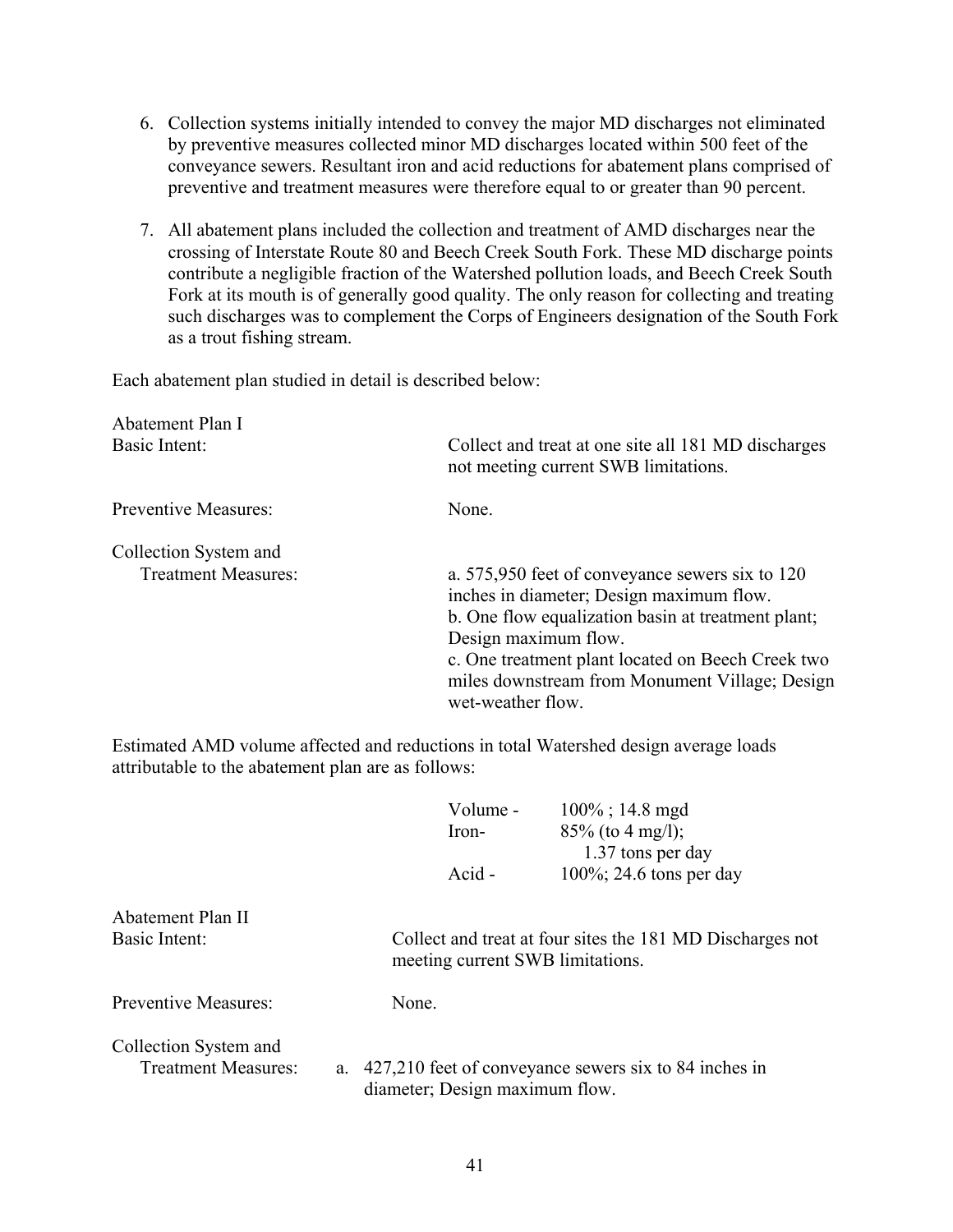- b. Four flow equalization basins, one at each treatment plant; Design maximum flow.
- c. Four treatment plants North Fork Beech Creek 1.4 miles downstream from Pancake Village, South Fork Beech Creek 2,000 feet downstream from Interstate Route 80 crossing, Beech Creek 2,000 feet. downstream from Kato Village, and Beech Creek two miles downstream from Monument Village; Design wet-weather flow.

|                                                     | Volume<br>$-100\%$ ; 14.8 mgd                                                                                                                                                                                                                                                                                                                                                                                      |
|-----------------------------------------------------|--------------------------------------------------------------------------------------------------------------------------------------------------------------------------------------------------------------------------------------------------------------------------------------------------------------------------------------------------------------------------------------------------------------------|
|                                                     | $89\%$ (to 4 mg/l);<br>Iron<br>$\blacksquare$                                                                                                                                                                                                                                                                                                                                                                      |
|                                                     | 1.44 tons per day                                                                                                                                                                                                                                                                                                                                                                                                  |
|                                                     | $100\%$ ; 24.6 tons per day<br>Acid<br>$\overline{\phantom{0}}$                                                                                                                                                                                                                                                                                                                                                    |
| Abatement Plan III                                  |                                                                                                                                                                                                                                                                                                                                                                                                                    |
| Basic Intent:                                       | Control of MD pollution by construction of preventive and<br>treatment measures; eliminate AMD at 84 MD discharge points<br>and reduce at 10 MD discharge points; collect and treat in three<br>systems 78 MD discharges, including 10 from which AMD was<br>reduced by preventive measures; 22 MD discharges not eliminated<br>or treated consist of three meeting SWB limitations and 19 of<br>marginal quality. |
| <b>Preventive Measures:</b>                         | Reconstruct stream channels; construct surface or ground water<br>diversion ditches, or both, at seven strip mines; restore in varying<br>degrees 45 strip mines; move 13 refuse areas into strip mines;<br>eliminate deep mine workings in two areas; excavate and restore<br>three subsidence areas; close one deep mine entry; chemically<br>neutralize one strip mine.                                         |
|                                                     | Estimated AMD volume affected and reductions in total<br>Watershed design average loads attributable to the preventive<br>measures are as follows:                                                                                                                                                                                                                                                                 |
|                                                     | Volume - $44\%$<br>Iron<br>$-30\%$<br>$-47%$<br>Acid                                                                                                                                                                                                                                                                                                                                                               |
| Collection System and<br><b>Treatment Measures:</b> | 187,580 feet of conveyance sewers six to 90 inches in<br>a.<br>diameter; Design maximum flow.<br>b. Three flow equalization basins, one at each treatment<br>plant; Design maximum flow.                                                                                                                                                                                                                           |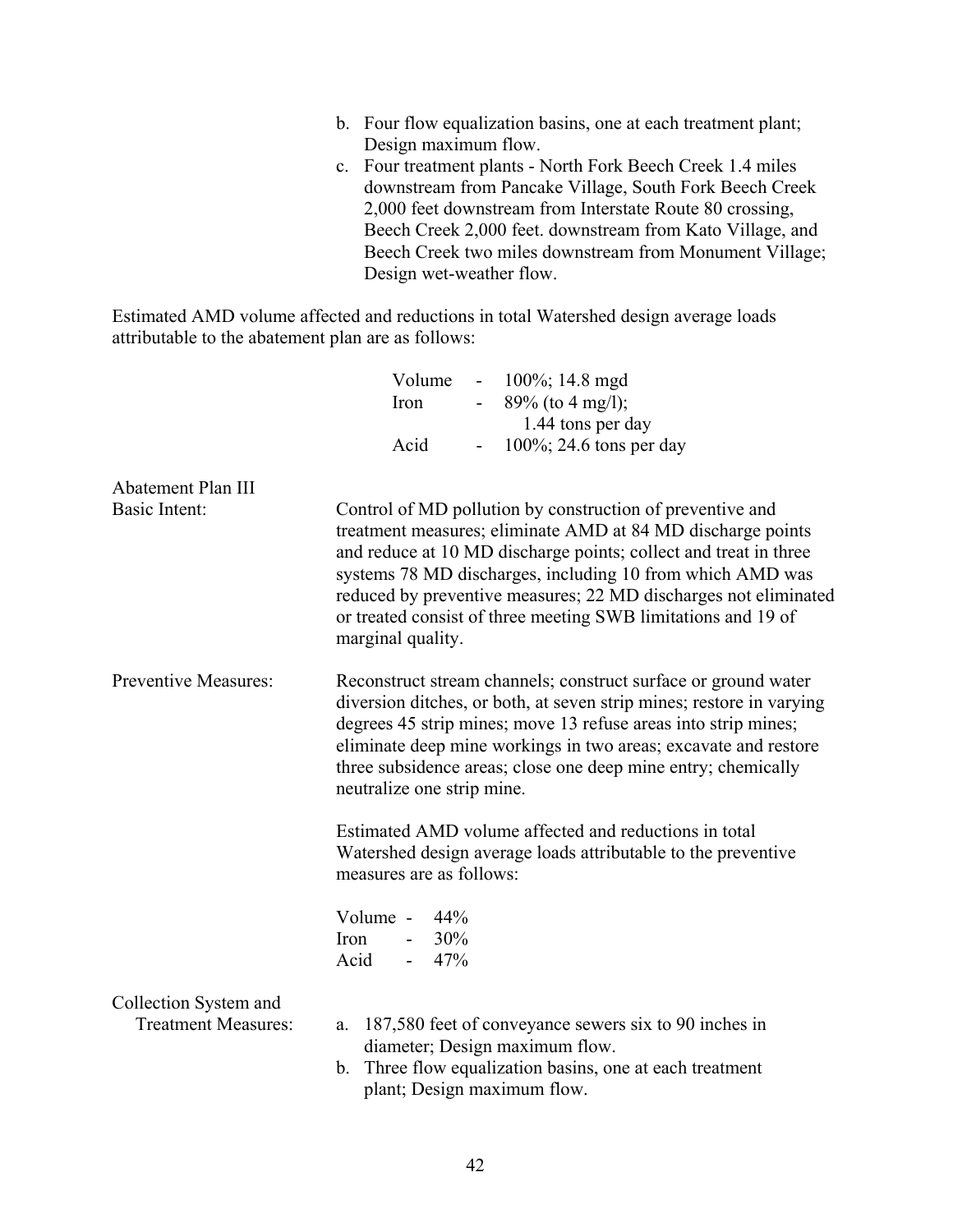c. Three treatment plants - North Fork Beech Creek at Pancake Village, South Fork Beech Creek 2,000 feet downstream from Interstate Route 80 crossing, and Beech Creek two miles downstream from Kato Village; Design wet-weather flow.

Estimated AMD volume affected and reductions in total Watershed design average loads attributable to the treatment measures are as follows:

| Volume - |    | 50%                |
|----------|----|--------------------|
| Iron     | ۰. | $62\%$ (to 4 mg/l) |
| Acid     | ۰. | 52%                |

|                                    | Volume - 94%; 13.9 mgd<br>- $92\%$ ; 1.48 tons per day<br>Iron<br>Acid                                                                                                                                                                                                                                                                                |
|------------------------------------|-------------------------------------------------------------------------------------------------------------------------------------------------------------------------------------------------------------------------------------------------------------------------------------------------------------------------------------------------------|
|                                    | - $99\%$ ; 24.4 tons per day                                                                                                                                                                                                                                                                                                                          |
| Abatement Plan IV<br>Basic Intent: | Control of MD pollution by construction of preventive and<br>treatment measures; eliminate AMD at 41 MD discharge points<br>and reduce at four MD discharge points; collect and treat in one<br>system 34 MD discharges including three from which AMD was<br>reduced by preventive measures.                                                         |
| <b>Preventive Measures:</b>        | Reconstruct stream channels; construct surface water diversion<br>ditches at three strip mines; restore in varying degrees 22 strip<br>mines; move three refuse areas into strip mines; eliminate deep<br>mine workings in one area; excavate and restore one subsidence<br>area; close one deep mine entry; chemically neutralize one strip<br>mine. |
|                                    | Estimated AMD volume affected and reductions in total<br>Watershed design average loads attributable to preventive<br>measures are as follows:<br>Volume - $38\%$<br>Iron<br>$-29\%$<br>Acid<br>$-45%$                                                                                                                                                |
| Collection System and              |                                                                                                                                                                                                                                                                                                                                                       |
| <b>Treatment Measures:</b>         | 115,530 feet of conveyance sewers six to 84 inches in<br>a.<br>diameter; Design maximum flow.                                                                                                                                                                                                                                                         |
|                                    | b. One flow equalization basin; Design maximum flow.<br>One treatment plant located on Beech Creek at Kato Village;<br>$\mathbf{c}$ .<br>Design wet-weather flow.                                                                                                                                                                                     |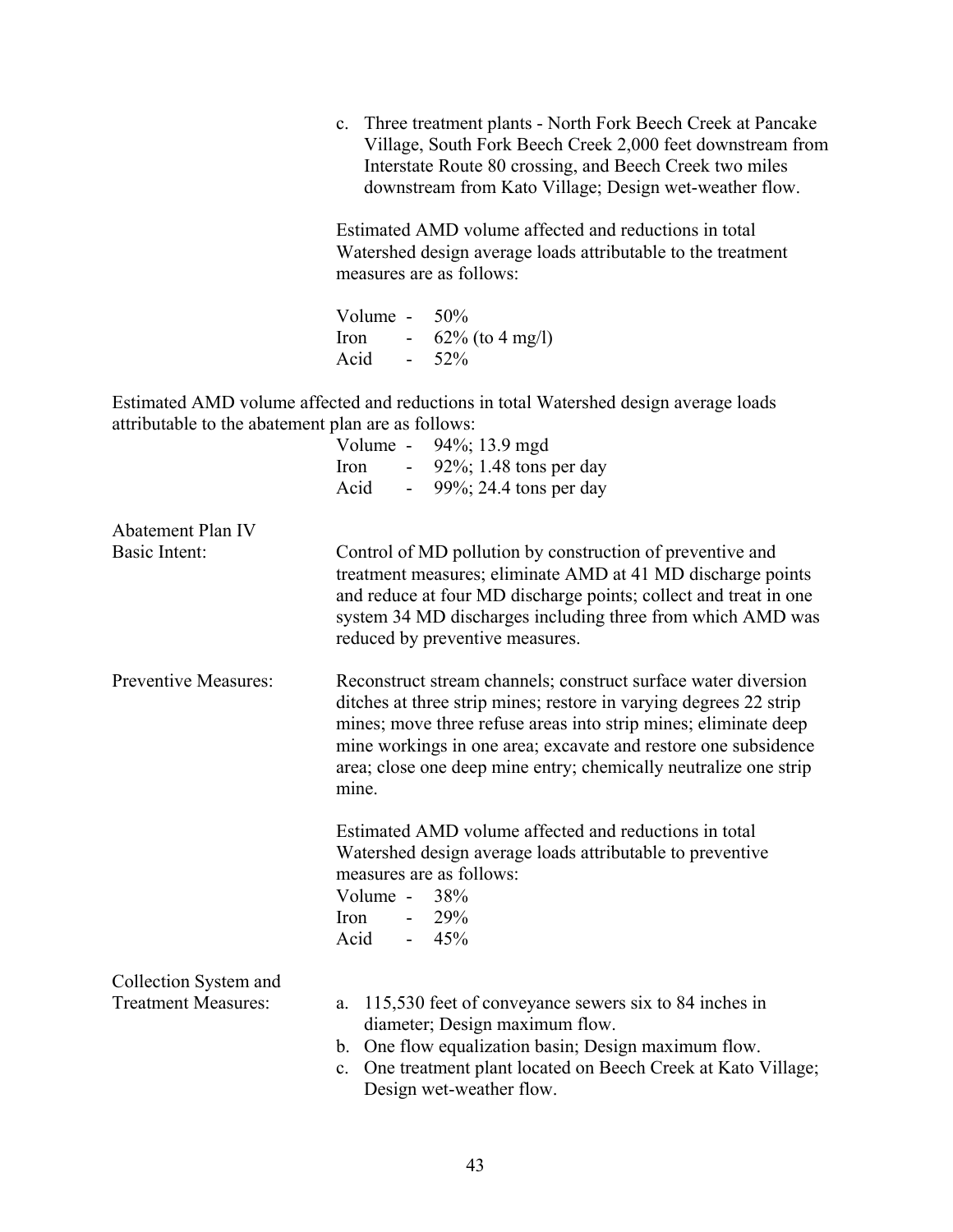Estimated AMD volume affected and reductions in total Watershed design average loads attributable to the treatment measures are as follows:

Volume -  $41\%$ <br>Iron -  $62\%$  $- 62\%$  (to 4 mg/l) Acid - 49%

|                                                     | Volume<br>$-79\%$ ; 11.7 mgd                                                                                                                                                                                                                                                         |  |  |  |
|-----------------------------------------------------|--------------------------------------------------------------------------------------------------------------------------------------------------------------------------------------------------------------------------------------------------------------------------------------|--|--|--|
|                                                     | 91%; 1.48 tons per day<br>Iron<br>94%; 22.9 tons per day<br>Acid                                                                                                                                                                                                                     |  |  |  |
| Abatement Plan V                                    | $\blacksquare$                                                                                                                                                                                                                                                                       |  |  |  |
| <b>Basic Intent:</b>                                | The same as Abatement Plan IV except that treatment is at three<br>sites rather than at one site.                                                                                                                                                                                    |  |  |  |
| <b>Preventive Measures:</b>                         | The same as for Abatement Plan IV.                                                                                                                                                                                                                                                   |  |  |  |
|                                                     | Estimated AMD volume affected and reductions in total<br>Watershed design average loads attributable to the preventive<br>measures are as follows:                                                                                                                                   |  |  |  |
|                                                     | The same as for Abatement Plan IV.                                                                                                                                                                                                                                                   |  |  |  |
| Collection System and<br><b>Treatment Measures:</b> | a. 52,510 feet of conveyance sewers six to 60 inches in diameter;<br>Design maximum flow.                                                                                                                                                                                            |  |  |  |
|                                                     | b. Three flow equalization basins, one at each treatment plant;<br>Design maximum flow.                                                                                                                                                                                              |  |  |  |
|                                                     | Three treatment plants - North Fork Beech Creek at Clarence<br>$\mathbf{c}$ .<br>Village, South Fork Beech Creek 2,000 feet downstream from<br>Interstate Route 80 crossing, and Sandy Run 4,000 feet<br>upstream from its confluence with Beech Creek; Design wet-<br>weather flow. |  |  |  |
|                                                     | Estimated AMD volume affected and reductions in total<br>Watershed design average loads attributable to the treatment<br>measures are as follows:<br>The same as for Abatement Plan IV.                                                                                              |  |  |  |
| attributable to the abatement plan are as follows:  | Estimated AMD volume affected and reductions in total Watershed design average loads                                                                                                                                                                                                 |  |  |  |
|                                                     | The same as for Abatement Plan IV.                                                                                                                                                                                                                                                   |  |  |  |
| Abatement Plan VI                                   |                                                                                                                                                                                                                                                                                      |  |  |  |
| Basic Intent:                                       | Control of MD pollution by construction of preventive and<br>treatment measures; eliminate AMD from 41 MD                                                                                                                                                                            |  |  |  |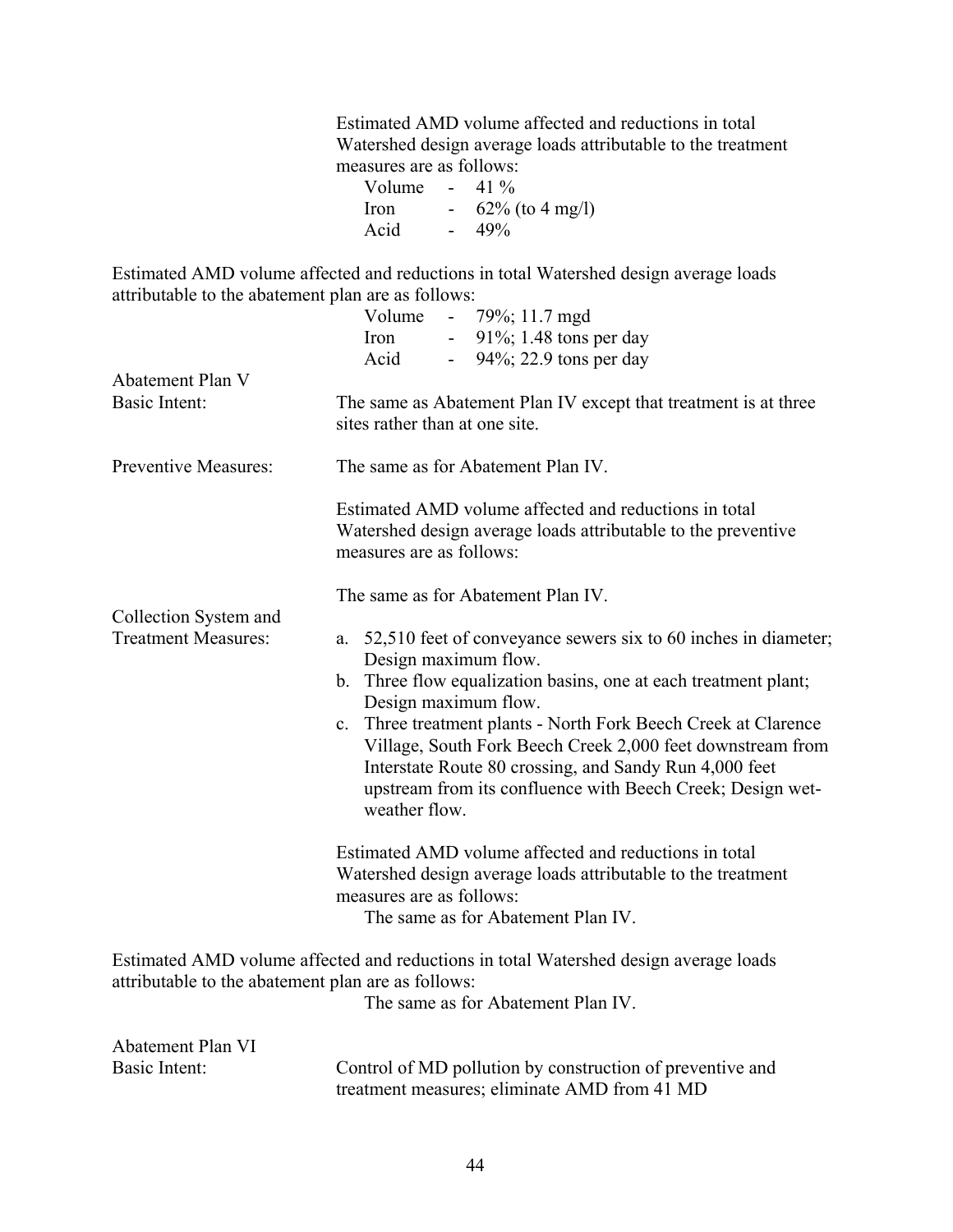|                                                     | discharge points and reduce at four MD discharge points; collect<br>and treat in two systems AMD from 36 MD discharges, including<br>three from which AMD was reduced by preventive measures,<br>interconnections constructed between abandoned deep mines used<br>to convey a portion of AMD from North Fork basin to Sandy Run<br>basin for treatment.                                                                                                                                                                                                                                                                                                                                                                                                                                                                    |  |  |  |
|-----------------------------------------------------|-----------------------------------------------------------------------------------------------------------------------------------------------------------------------------------------------------------------------------------------------------------------------------------------------------------------------------------------------------------------------------------------------------------------------------------------------------------------------------------------------------------------------------------------------------------------------------------------------------------------------------------------------------------------------------------------------------------------------------------------------------------------------------------------------------------------------------|--|--|--|
| <b>Preventive Measures:</b>                         | The same as for Abatement Plans IV and V.                                                                                                                                                                                                                                                                                                                                                                                                                                                                                                                                                                                                                                                                                                                                                                                   |  |  |  |
|                                                     | Estimated AMD volume affected and reductions in total<br>Watershed design average loads attributable to the preventive<br>measures are as follows:                                                                                                                                                                                                                                                                                                                                                                                                                                                                                                                                                                                                                                                                          |  |  |  |
|                                                     | The same as for Abatement Plans IV and V.                                                                                                                                                                                                                                                                                                                                                                                                                                                                                                                                                                                                                                                                                                                                                                                   |  |  |  |
| Collection System and<br><b>Treatment Measures:</b> | a. 21,215 feet of conveyance sewers six to 27 inches in diameter;<br>Design for twice wet-weather flow.<br>b. 5,800 feet of open channel; Design maximum flow.<br>2,350 feet of interconnections between deep mine workings;<br>$c_{\cdot}$<br>Design maximum flow.<br>Six flow equalization basins located to serve groups of MD<br>d.<br>discharges; Design maximum flow.<br>Two treatment plants - Sandy Run 4,000 feet upstream from its<br>e.<br>confluence with Beech Creek, and South Fork Beech Creek<br>2,000 feet downstream from Interstate Route 80 crossing;<br>Design wet-weather flow.<br>Estimated AMD volume affected and reductions in total<br>Watershed Design average loads attributable to the treatment<br>measures are as follows:<br>Volume -<br>41%<br>$-61\%$ (to 4 mg/l)<br>Iron<br>Acid $-49%$ |  |  |  |
|                                                     | Estimated AMD volume affected and reductions in total<br>Watershed design average loads attributable to the abatement plan<br>are as follows:<br>Volume<br>$-79\%$ ; 11.7 mgd<br>- $90\%$ ; 1.46 tons per day<br>Iron<br>Acid<br>$-94\%$ ; 23.0 tons per day                                                                                                                                                                                                                                                                                                                                                                                                                                                                                                                                                                |  |  |  |
| Abatement Plan VII<br>Basic Intent:                 | Control of MD pollution by construction of preventive and<br>treatment measures; eliminate AMD at 48 MD discharge points<br>and reduce at four MD discharge points; collect and treat in three<br>systems 30 MD discharges including three from which AMD was<br>reduced by preventive measures.                                                                                                                                                                                                                                                                                                                                                                                                                                                                                                                            |  |  |  |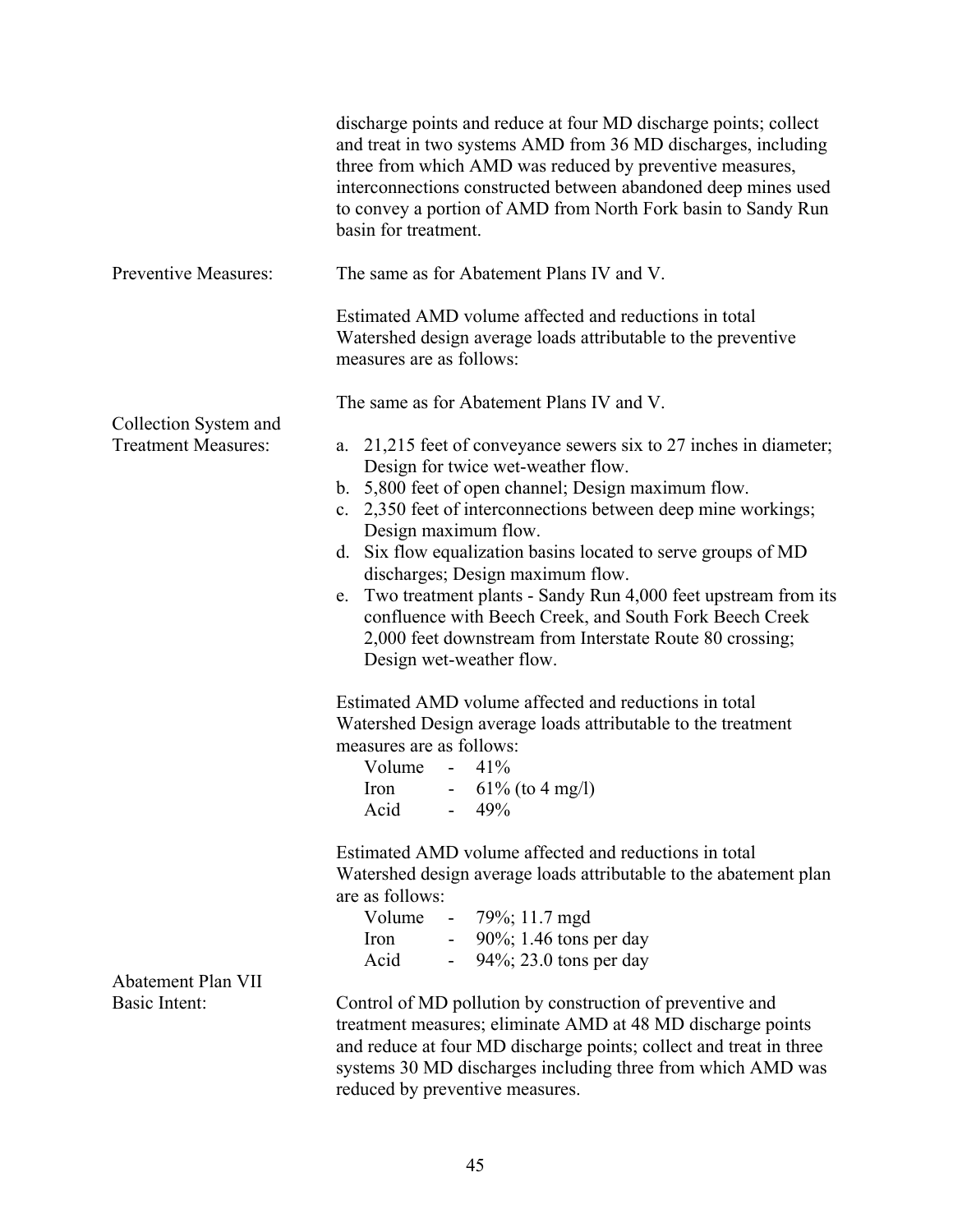| Preventive Measures:                                | Reconstruct stream channels; construct surface-water diversion<br>ditches at three strip mines; restore in varying degrees 22 strip<br>mines; move five refuse areas into strip mines; eliminate deep<br>mine workings in one area; excavate and restore one subsidence<br>area; close one deep mine entry; chemically neutralize one strip<br>mine; inundate selected deep mine workings.                                                                                                                                                    |  |  |  |
|-----------------------------------------------------|-----------------------------------------------------------------------------------------------------------------------------------------------------------------------------------------------------------------------------------------------------------------------------------------------------------------------------------------------------------------------------------------------------------------------------------------------------------------------------------------------------------------------------------------------|--|--|--|
|                                                     | Estimated AMD volume affected and reductions in total<br>Watershed design average loads attributable to the preventive<br>measures are as follows:<br>Volume $-40\%$<br>Iron - $30\%$<br>Acid<br>$-49%$                                                                                                                                                                                                                                                                                                                                       |  |  |  |
| Collection System and<br><b>Treatment Measures:</b> | a. 35,755 feet of conveyance sewers six to 24 inches in diameter;<br>Design for twice wet-weather flow.<br>b. 5,000 feet of open channel; Design maximum flow.<br>c. Nine flow equalization basins located to serve groups of MD<br>discharges; Design maximum flow.<br>d. Three treatment plants - North Fork Beech Creek at Clarence<br>Village, Beech Creek South Fork 2,000 feet downstream from<br>Interstate Route 80 crossing, and Sandy Run 4,000 feet<br>upstream from its confluence with Beech Creek; Design wet-<br>weather flow. |  |  |  |
|                                                     | Estimated AMD volume affected and reductions in total<br>Watershed design average loads attributable to the treatment<br>measures are as follows:                                                                                                                                                                                                                                                                                                                                                                                             |  |  |  |
|                                                     | Volume<br>$-39%$<br>Iron - $60\%$ (to 4 mg/l)<br>45%<br>Acid                                                                                                                                                                                                                                                                                                                                                                                                                                                                                  |  |  |  |

| Volume      | $\sim$ | 79%; 11.8 mgd              |
|-------------|--------|----------------------------|
| <i>Iron</i> |        | $90\%$ ; 1.47 tons per day |
| Acid        |        | 94%; 23.0 tons per day     |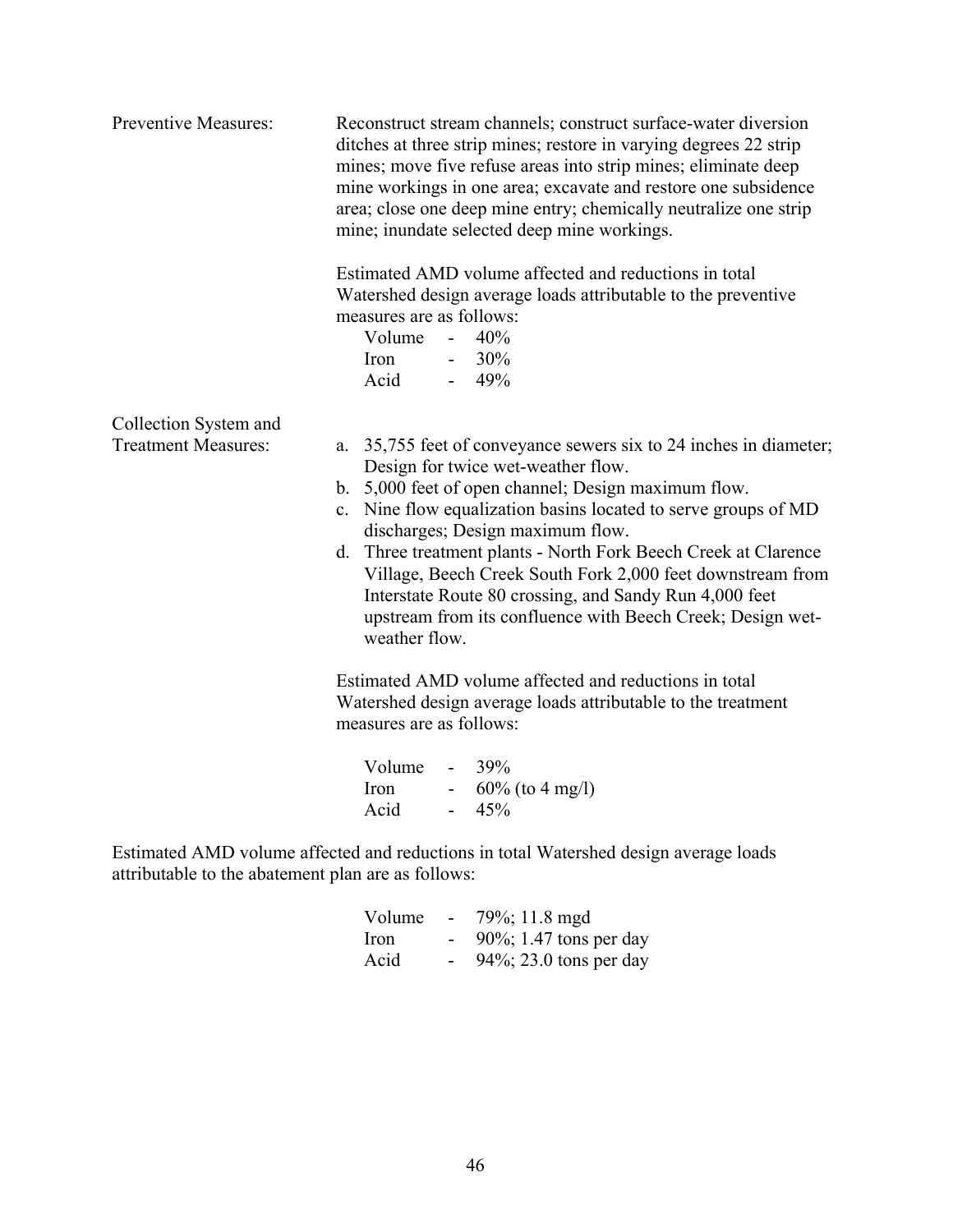# COST ESTIMATES FOR ACID MINE DRAINAGE ABATEMENT PLANS STUDIED IN DETAIL

Various considerations associated with each abatement plan studied in detail were evaluated before selecting the plan to be recommended for construction. Cost was a major consideration. Accordingly, project and total annual costs were estimated and compared. These cost estimates, based on present price levels, are set forth in this section. Information used in preparing the estimates is presented in Exhibit S.

|              |              |                  | <b>Total Annual Costs</b> |              |
|--------------|--------------|------------------|---------------------------|--------------|
| Abatement    |              | Average Over     | Average Over              | Average Over |
| Plan         | Project Cost | Initial 30 Years | Next 270 Years            | 300 Years    |
| $\mathbf{I}$ | 102,000,000  | 8,130,000        | 3,740,000                 | 4,180,000    |
| $\mathbf{I}$ | 41,000,000   | 3,670,000        | 1,960,000                 | 2,130,000    |
| Ш            | 50,000,000   | 4,000,000        | 1,110,000                 | 1,400,000    |
| IV           | 33,000,000   | 2,680,000        | 875,000                   | 1,050,000    |
| $\bf V$      | 23,100,000   | 2,050,000        | 681,000                   | 818,000      |
| VI           | 22,700,000   | 1,880,000        | 516,000                   | 652,000      |
| <b>VII</b>   | 21,400,000   | 1,880,000        | 556,000                   | 689,000      |

Costs associated with each plan studied in detail are summarized in the following: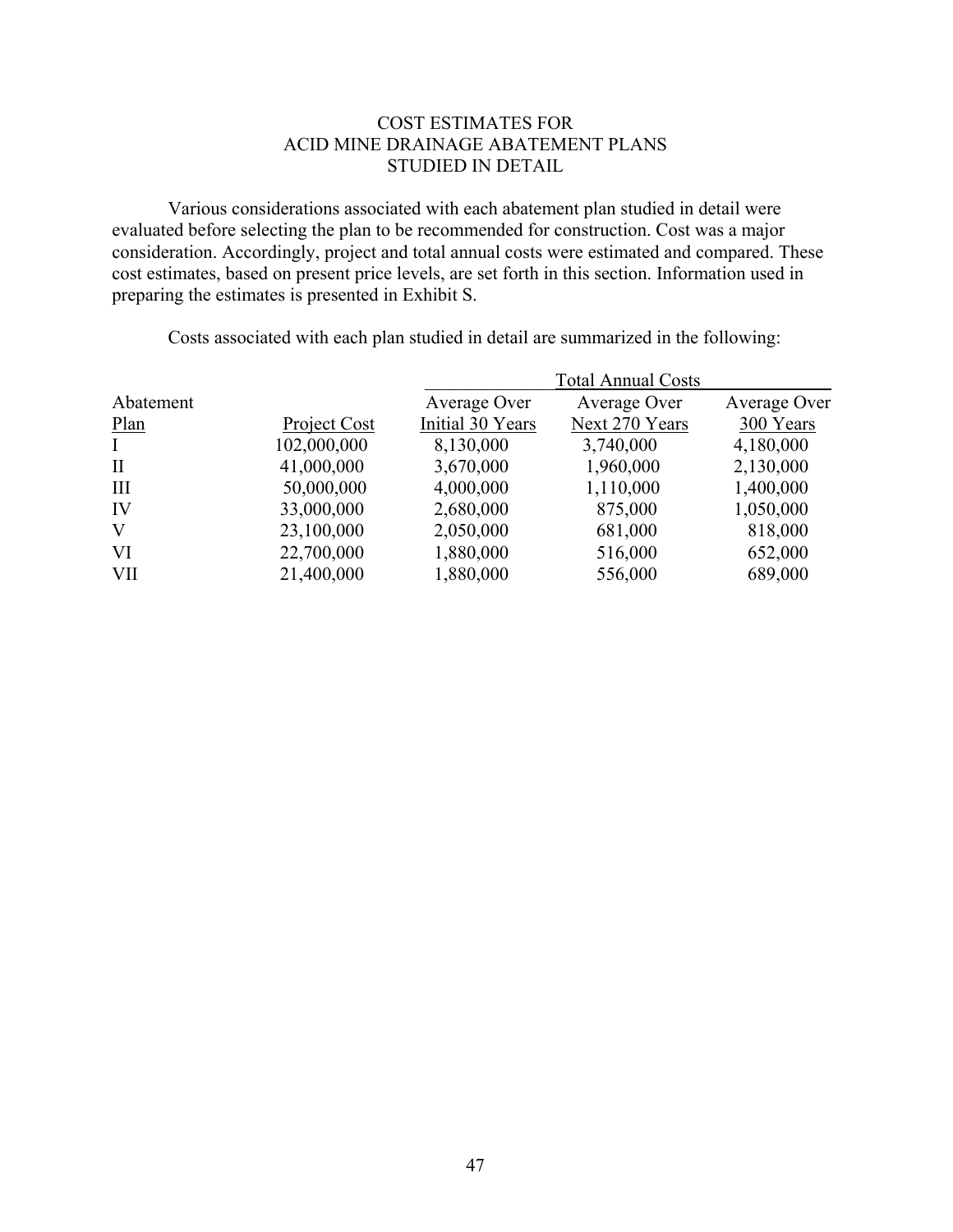## DISCUSSION OF ACID MINE DRAINAGE ABATEMENT PLANS STUDIED IN DETAIL

The principal factors considered in evaluating the abatement plans studied in detail are discussed below:

Abatement Plans I and II

The basic intent of both these plans is the collection and treatment of all MD discharges not meeting current SWB limitations. Abatement Plan I achieves this through one collection and treatment system, Abatement Plan II by four collection and treatment systems. In Abatement Plan II approximately 96 percent of the AMD pollution load reduction is achieved at two of the four treatment plants. These plans would give more positive control and more predictable results than subsequent plans incorporating preventive measures. Abatement Plan I would have to be constructed in its entirety before any reduction in AMD pollution would be realized.

The major reason for the project and long-term cost differential between Abatement Plans I and II is the considerably larger and longer conveyance sewer network required for Abatement Plan I. In Abatement Plan I the collection facilities account for approximately 98 percent of the project cost, in Abatement Plan II approximately 94 percent.

## Abatement Plan III

Nearly all MD discharges not meeting current SWB requirements are eliminated, reduced, or treated in Abatement Plan III. To this extent, the plan accomplishes the same purpose as Abatement Plans I and II but does so with a combination of preventive and treatment measures. In Abatement Plan III the three collection and treatment systems are located in the upper portion of the Watershed. Approximately 99 percent of the AMD pollution load reduction by treatment is achieved at two of the three treatment plants. Preventive measures are used throughout the Watershed.

Approximately 57 percent of the project cost is attributable to preventive measures, 40 percent to the collection facilities. Of the total Watershed design average pollution load approximately 38 percent is eliminated by preventive measures and approximately 96 percent by the entire abatement plan. The reduction in pollution load by Abatement Plan III slightly exceeds the reductions by all other abatement plans. The stage construction of preventive and treatment measures could be undertaken with Abatement Plan III, and the effect of each stage on reduction in AMD loads and improvement in stream quality evaluated.

## Abatement Plans IV and V

The basic intent of Abatement Plans IV and V and subsequent plans is to eliminate by preventive and treatment measures the pollution load from the 32 MD discharges contributing 90 percent of acid and the 13 contributing 90 percent of iron in the Watershed. The only difference between the two plans is that Abatement Plan IV has one collection and treatment system, whereas Abatement Plan V has three such systems. In Abatement Plan V approximately 99 percent of the AMD pollution load reduction by treatment is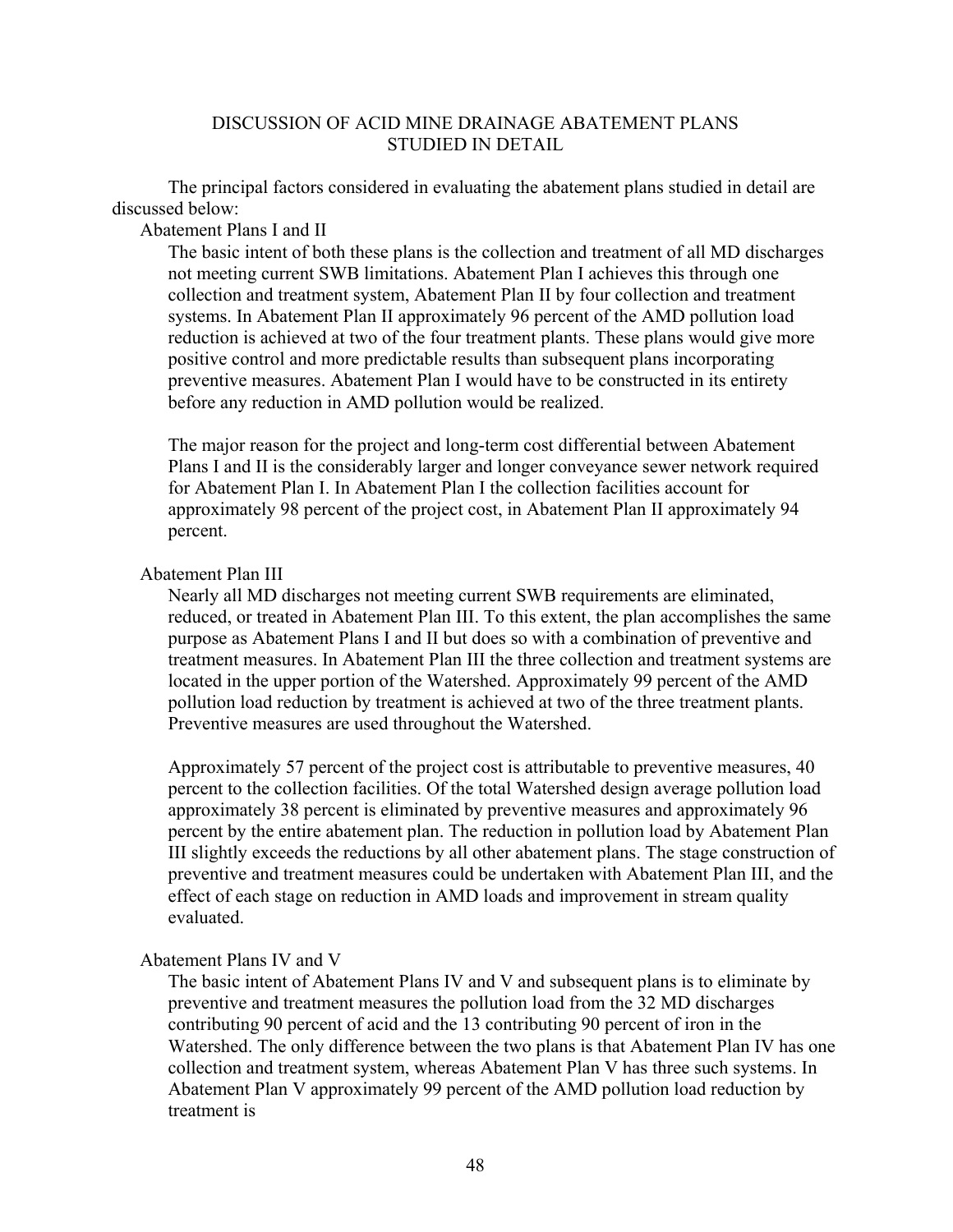achieved at two of the three treatment plants. Preventive measures in Abatement Plans IV and V are quite different than in Abatement Plan III. Collection and treatment are confined to the upper portion of the Watershed. Preventive measures are used throughout the Watershed.

In Abatement Plan IV approximately 45 percent of the project cost is attributable to preventive measures, 51 percent to the collection facilities. In Abatement Plan V approximately 64 percent of the project cost is attributable to preventive measures, approximately 30 percent to the collection facilities. Both plans give the same reductions in total Watershed design average pollution loads: approximately 37 percent by preventive measures and approximately 92 percent by the entire plans.

The project and long-term costs for Abatement Plan V are considerably less than for Abatement Plan IV. The major reason for this cost differential is that considerably larger and longer conveyance sewers are required for Abatement Plan IV. Stage construction of preventive measures would be equally applicable to both plans, but stage construction of treatment facilities would be applicable only to Abatement Plan V.

#### Abatement Plan VI

The preventive measures of Abatement Plan VI are exactly the same as those for Abatement Plans IV and V. Abatement Plan VI has two collection and treatment systems. Approximately 99 percent of the AMD pollution load reduction by treatment is achieved at one of the two treatment plants. Collection and treatment are confined to the upper portion of the Watershed. In one of the collection and treatment systems, underground conveyance of AMD is an essential part of the collection facilities. Because of the unique feature of these collection facilities the results of Abatement Plan VI cannot be predicted with as high a degree of accuracy as for the other abatement plans. Preventive measures are used throughout the Watershed.

In Abatement Plan VI approximately 66 percent of the project cost is attributable to preventive measures and approximately 29 percent to the collection facilities. Of the total Watershed design average pollution load approximately 37 percent is eliminated by preventive measures and approximately 92 percent by the entire abatement plan. The stage construction of preventive and treatment measures could be undertaken with this plan and the effect of each stage evaluated.

#### Abatement Plan VII

The preventive measures comprising part of Abatement Plan VII are virtually the same as in Abatement Plans IV, V, and VI. Abatement Plan VII has three collection and treatment systems. Approximately 99 percent of the AMD pollution load reduction by treatment is achieved at two of the three treatment plants. Collection and treatment are confined to the upper portion of the Watershed. Preventive measures are used throughout the Watershed.

In Abatement Plan VII approximately 75 percent of the project cost is attributable to preventive measures and approximately 18 percent to the collection facilities. Of the total Watershed design average pollution load approxi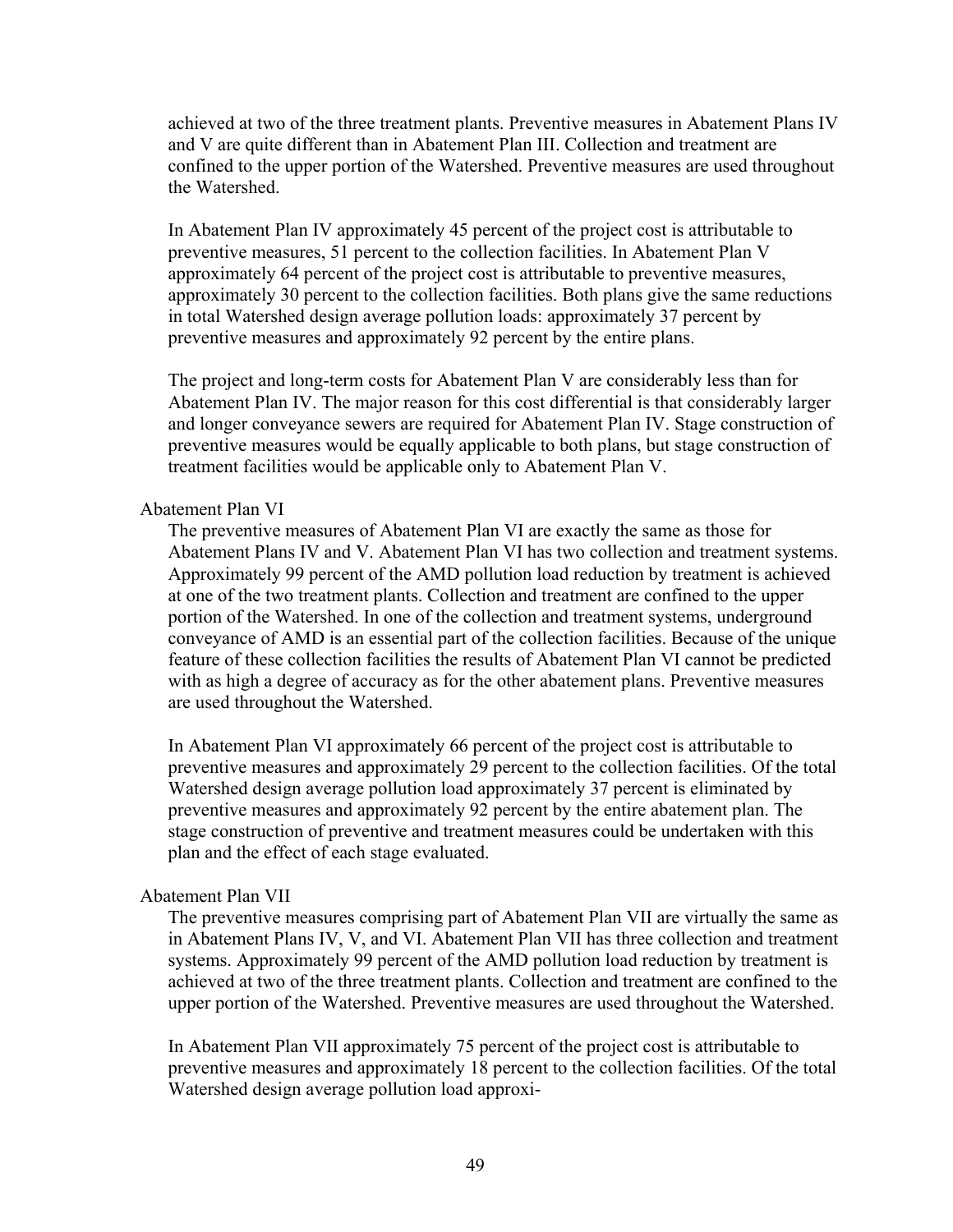mately 40 percent is eliminated by preventive measures and approximately 92 percent by the entire abatement plan. The stage construction of preventive and treatment measures could be undertaken with Abatement Plan VII and the effect of each stage evaluated.

The project costs for Abatement Plans V, VI, and VII are virtually the same. The longterm costs for Abatement Plans VI and VII are nearly equal and less than those for Abatement Plan V.

The reduction in total Watershed design average pollution loads by Abatement Plans IV, V, VI, and VII is virtually the same, as is the reduction by the preventive measures of these plans.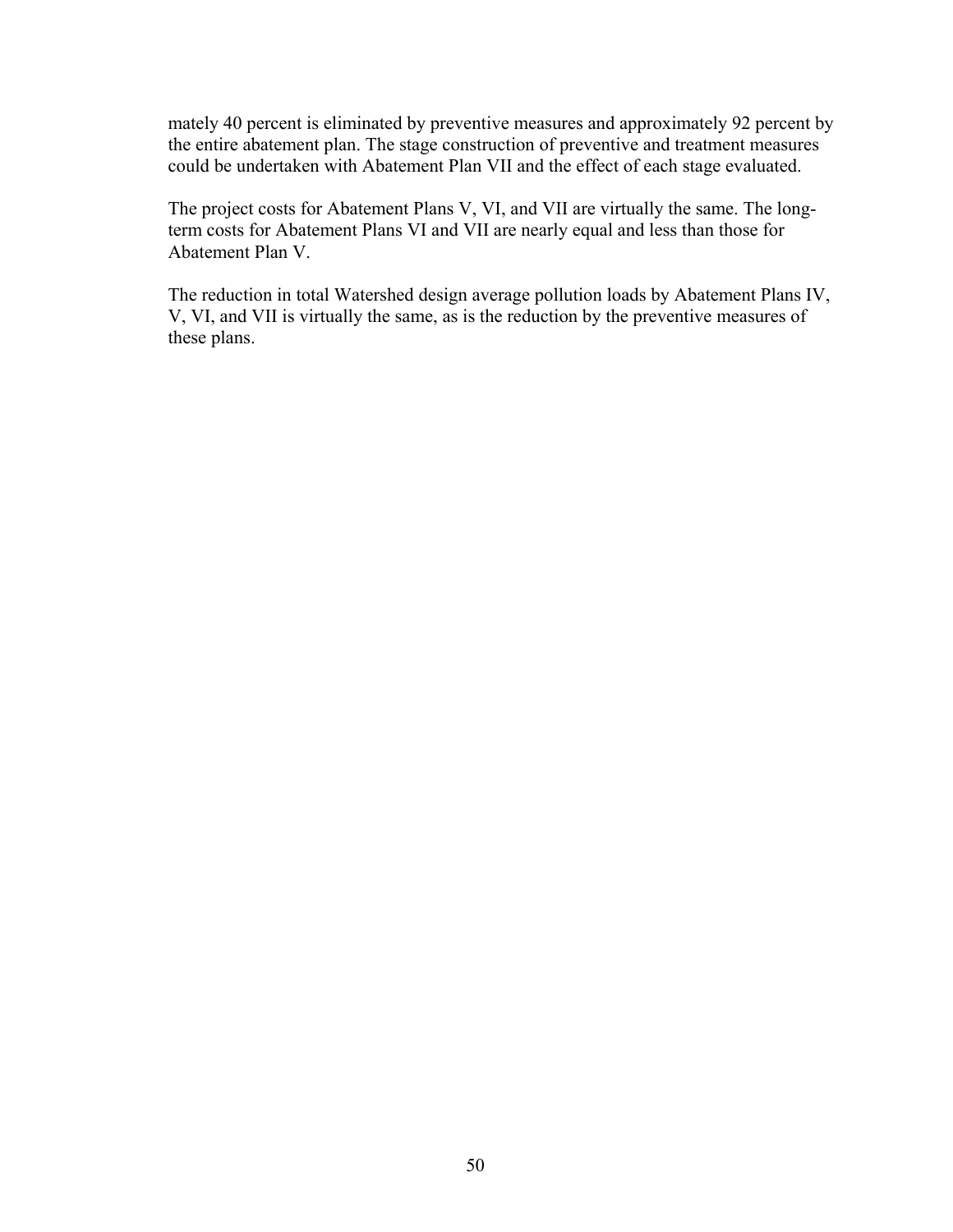## RECOMMENDED ACID MINE DRAINAGE ABATEMENT PLAN

Based on project and long-term costs, degree of reliability with which results can be predicted, flexibility to enable stage construction and evaluation of preventive and treatment measures, reduction in total Watershed pollution loads, and resultant stream quality, Abatement Plan VII is recommended for construction in the Watershed. This plan is comprised of construction in five complexes. The five complexes and various abatement measures that would be constructed therein as parts of the recommended abatement plan are shown on Plates IV-A and IV-B. The recommended order for implementing this plan is as follows:

- 1. Construct preventive measures in Complex A.
	- a. Excavate and restore Subsidence Area B-20; reconstruct stream channels across AA and BB.
	- b. Construct surface-water diversion ditches around or across Strip Mines S-8, S-55, and S-57; close Deep Mine Entry D-2.
	- c. Restore Strip Mines S-41, S-110, S-115, S-119, S-121, and south portion of S-133; move Refuse Area R-19 into strip mine.
- 2. Construct preventive measures in Complex C.
	- a. Eliminate deep mine workings behind Deep Mine Entries D-70 and 71 by excavation and restoration of the mined area.
	- b. Inundate deep mine workings by constructing peripheral seal in deep mine workings adjacent to Strip Mines S-151, S-152, S-153, and S-154.
	- c. Restore Strip Mines S-84, S-120, S-126, S-129, S-130, S-131, S-150, northern portions of S-128 and S-149, and northwest portion of S-153; move Refuse Areas R-20 and R-21 into strip mine.
- 3. Construct preventive measures in Complex E.
	- a. Neutralize the contents of Strip Mine S-184.
- 4. Construct preventive measures in Complex D.
	- a. Restore Strip Mines S-159, S-166, S-167, S-168, and portions of S-160 and S-161 located on south side of Orviston-Kato Road; move Refuse Areas R-29 and R-30 into strip mine.
- 5. Construct collection facilities and treatment plant in Complex A.
- 6. Construct collection facilities and treatment plant in Complex C.
- 7. Construct collection facilities and treatment plant in Complex B.

The recommended abatement plan includes the complete or partial restoration of Strip Mines S-119, S-149, and S-167. Portions of these strip mines are or have recently been active. However, the manner and extent of restoration do not appear to be to the degree recommended for pollution abatement. Some additional restoration of these strip mines has therefore been included in the recommended plan.

Project cost and unit cost information for the preventive and treatment measures comprising the recommended plan is summarized in the following: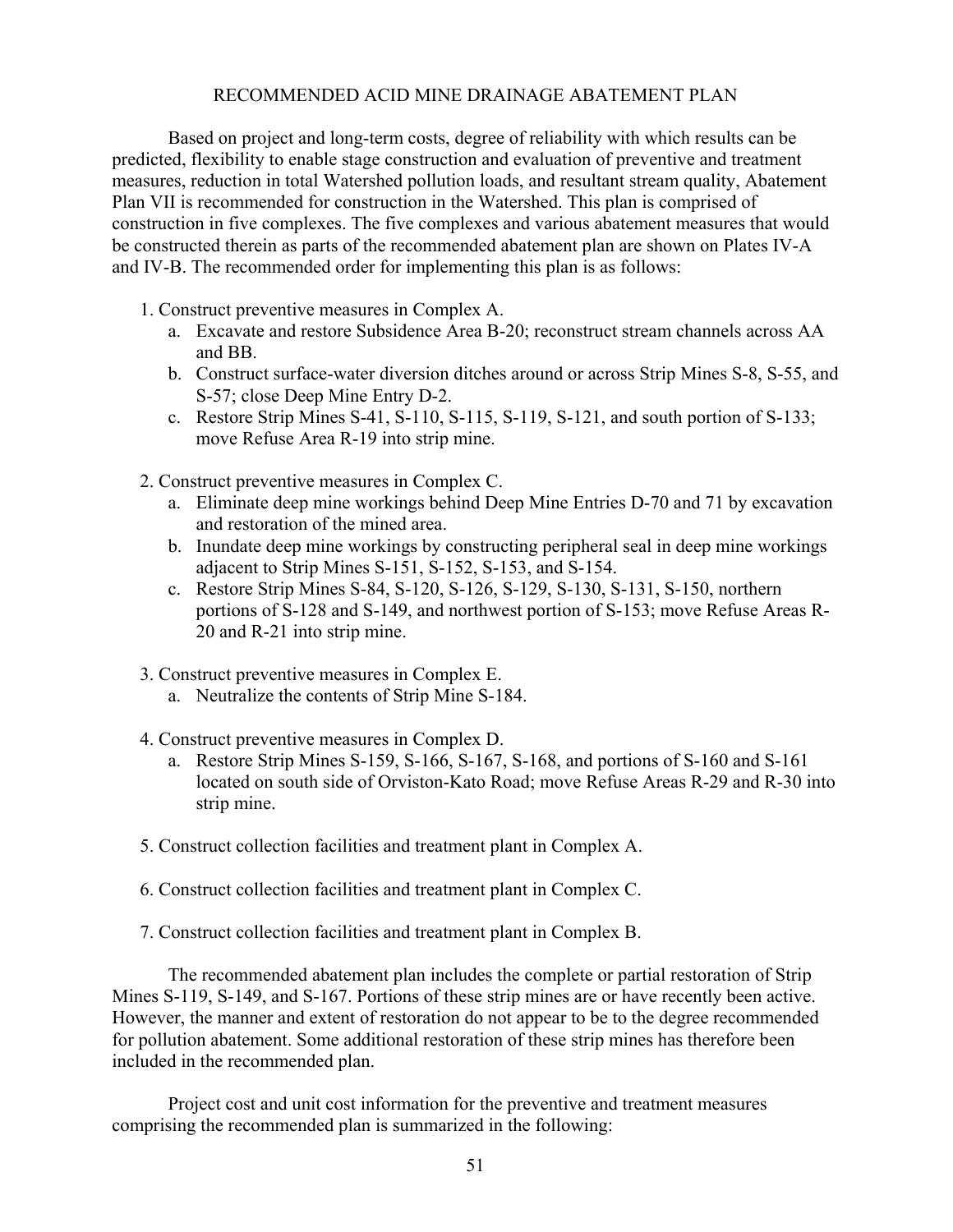|                            |              | <b>Total Annual Costs</b>              |        |         |  |
|----------------------------|--------------|----------------------------------------|--------|---------|--|
|                            |              | Per Ton of Acid Removed                |        |         |  |
|                            |              | Average Over Average Over Average Over |        |         |  |
|                            |              | Initial<br>300<br>Next                 |        |         |  |
|                            | Project Cost | Years<br>30 Years<br>270 Years         |        |         |  |
| <b>Preventive Measures</b> | \$16,100,000 | \$264                                  | \$0.28 | \$26.56 |  |
| <b>Treatment Measures</b>  | 5,300,000    | 188                                    | 141    | 145     |  |

Exhibit T presents information by complex on estimated AMD pollution abated and associated costs for the preventive and treatment measures comprising the recommended plan. Exhibit U shows by complex the MD discharge points affected by the preventive and treatment measures comprising the recommended plan.

The Department has initiated a Quick Start AMD abatement project in the vicinity of MD Discharge Points 170 and 171, which currently discharge directly to Beech Creek. Pollution discharges at MD Discharge Points 170 and 171 will be eliminated by regrading Refuse Area R-31, covering it with soil, planting it, and constructing appropriate surface-water diversion ditches around it. This project is expected to be completed during the first half of 1971.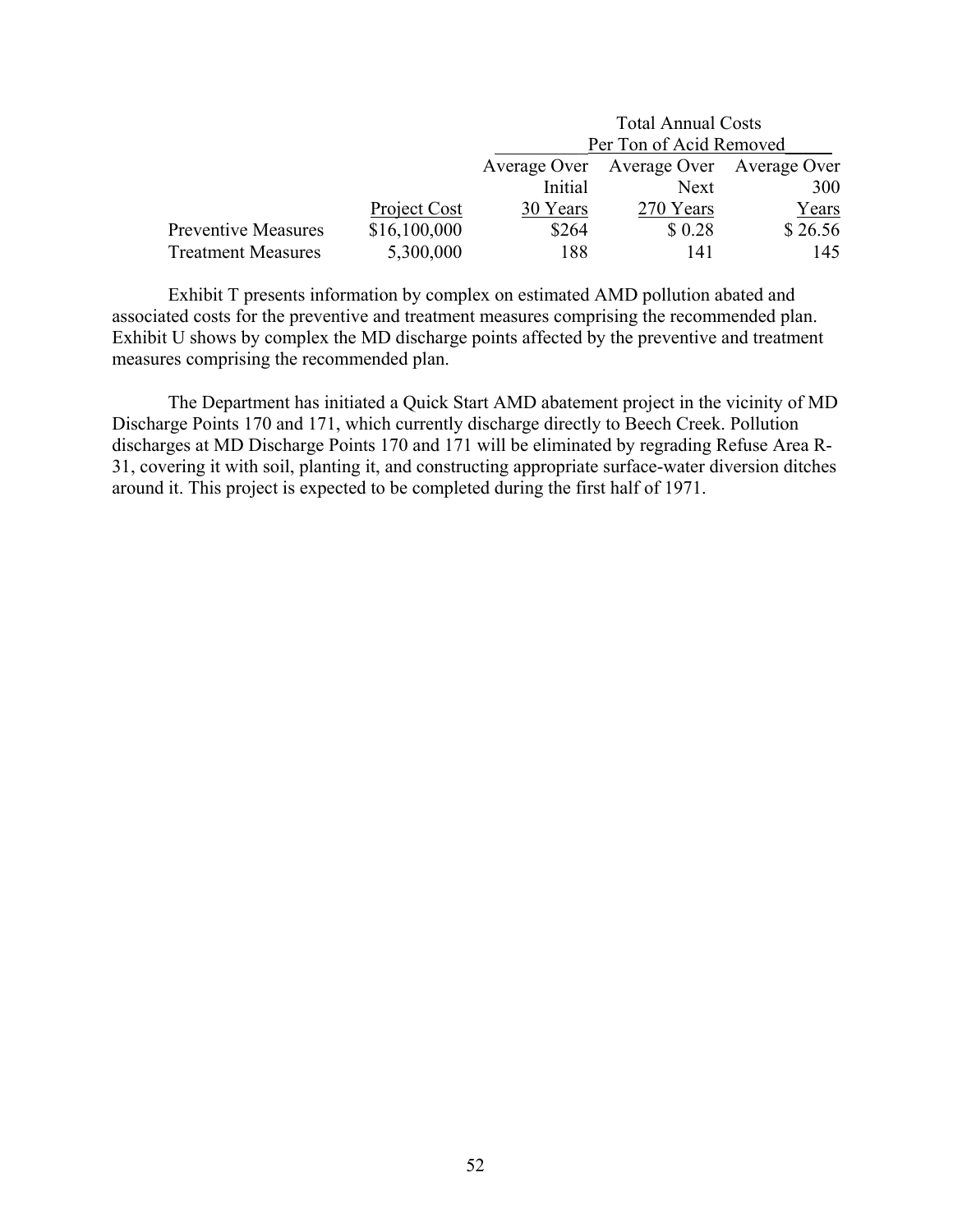## ANTICIPATED QUALITY OF WATERSHED STREAMS AFTER IMPLEMENTATION OF RECOMMENDED ABATEMENT PLAN

The average quality of waters anticipated at the Beech Creek sampling stations after implementation of the recommended abatement plan is summarized below:

| <b>Stream Sampling Stations on Beech Creek</b> |             |  |
|------------------------------------------------|-------------|--|
| Upstream                                       | Downstream  |  |
| Portion                                        | Portion     |  |
| $6.0 - 6.2$                                    | $6.4 - 6.6$ |  |
| $0.3 - 0.4$                                    | $0.2 - 0.3$ |  |
| 18-20                                          | $16-18$     |  |
|                                                |             |  |

The entire length of Beech Creek on the average would meet SWB pH and iron stream quality criteria but continue to be slightly acidic. The downstream reaches of Beech Creek would meet SWB pH and iron criteria under all conditions of discharge. Anticipated minimum pH and maximum iron concentration would be 5.5 and 1.2, respectively, in the upstream portion of Beech Creek. Other constituents and characteristics would not be of major sanitary significance in Beech Creek.

The average quality of waters anticipated at sampling stations on Beech Creek tributaries after implementation of the recommended abatement plan is summarized in the following: Stream Sampling Stations

|                           | Sucalli Saliipiilig Stations |                                |               |                 |
|---------------------------|------------------------------|--------------------------------|---------------|-----------------|
|                           |                              | on Beech Creek Tributaries (1) |               |                 |
|                           |                              | Mined Areas                    |               | Non-Mined Areas |
|                           | MD                           | No MD                          |               |                 |
|                           | Discharges                   | Discharges                     | Coal          | Coal Not        |
|                           | Noted $(2)$                  | Noted $(3)$                    | Present $(4)$ | Present $(5)$   |
| pH                        | $3.7 - 6.6$                  | $5.2 - 6.6$                    | 6.2           | $6.1 - 6.5$     |
| Total Iron -mg/l          | $0.1 - 2.0$                  | $0.1 - 0.2$                    | 0.3           | $0.1 - 0.2$     |
| Acid (as $CaCO3$ ) - mg/l | $12 - 66$                    | 20                             | 20            | $10 - 20$       |
|                           |                              |                                |               |                 |

(1) Including North and South Forks

(2) 19 tributaries; active mining or processing or both, on six

(3) Four tributaries; no active mining or processing

(4) One tributary; no MD discharges noted

(5) Three tributaries

Information and data on the anticipated quality of Watershed streams tributary to Beech Creek follow:

- 1. Tributaries on which Mining or Processing Operations, or Both, Have Been or Are Being Conducted
	- a. Tributaries on which MD discharges Were Noted

Downstream Portion of Beech Creek South Fork and Its Tributaries

Stream quality in the downstream tributaries will remain unchanged; stream quality in the downstream portion of the South Fork will be improved by the recommended treatment measures. Average pH at the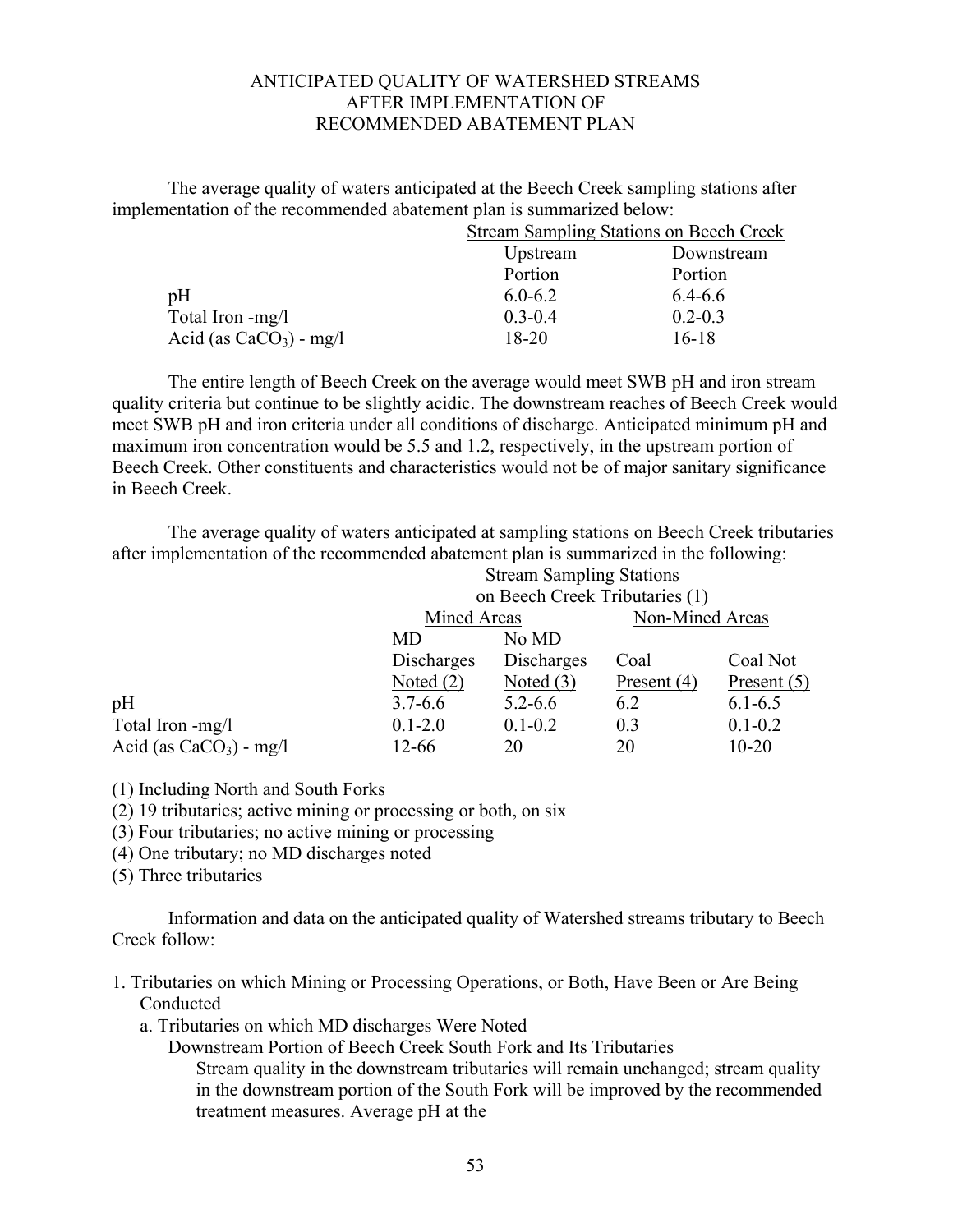mouth of Beech Creek South Fork is expected to be 6.2, with a low of 5.6 anticipated. The average acid concentration to be expected is 16 mg/l. Iron concentrations are expected to average 0.2 mg/l, with a high of 0.6 mg/l anticipated. Other stream constituents and characteristics are not expected then to be of consequence. As Interstate Route 80 crossing is approached, the average pH in Beech Creek South Fork can be maintained in a favorable range by controlling alkalinity of the effluent from the treatment facility at Complex B. Other stream constituents and characteristics are not expected to be of major sanitary significance.

#### Beech Creek North Fork and Its Tributaries

Stream quality will considerably improve throughout Beech Creek North Fork from construction of the recommended preventive and treatment measures. The upstream portions of the North Fork and its tributaries will have average pH values ranging from 4.0 to 5.5, with lows of 3.6 anticipated. Acidities will average from 20 to 32 mg/l. Iron concentrations will average from 0.2 to 0.7 mg/l, with highs of 2.0 mg/l anticipated. Beech Creek North Fork from the vicinity of Clarence Village to its mouth is expected to have average pH values from 4.6 to 5.0, with a low of 4.0 anticipated. Average acidities will range from 18 to 22 mg/l. Iron concentrations are expected to vary from 0.4 to 0.7 mg/l, with a high of 2.0 mg/l anticipated. This entire downstream stretch of Beech Creek North Fork could be maintained as an alkaline stream by controlling lime additions at the treatment facilities comprising a portion of Complex A abatement measures. Throughout Beech Creek North Fork, other constituents and characteristics are not then expected to be of major sanitary significance.

## Sandy Run and Its Tributaries

Stream quality in the upstream portion of Sandy Run and its tributaries will remain unchanged. Upon construction of the recommended preventive and treatment measures, stream quality in the downstream portion of Sandy Run and its tributaries will be considerably improved. In the downstream portion of the Run and its tributaries pH values are expected to range from 4.6 to 6.5, with occasional lows of 4.0 anticipated. Average acidities will range from 16 to 30 mg/l. Iron concentrations will be 0.2 to 0.6 mg/l, with occasional highs of 2.0 mg/l anticipated. Other constituents and characteristics are not then expected to be of major significance.

## Tributaries L and R

Stream quality along the entire lengths of Tributaries L and R will be improved by the recommended preventive measures. The average pH at the mouth of each tributary is expected to be 5.2, with a low of 4.4 anticipated. Acidity is expected to average 30 mg/l. The average iron concentration is expected to be 0.2 mg/l, with a high of 0.6 mg/l anticipated. Other constituents and characteristics are not then expected to be of major sanitary significance.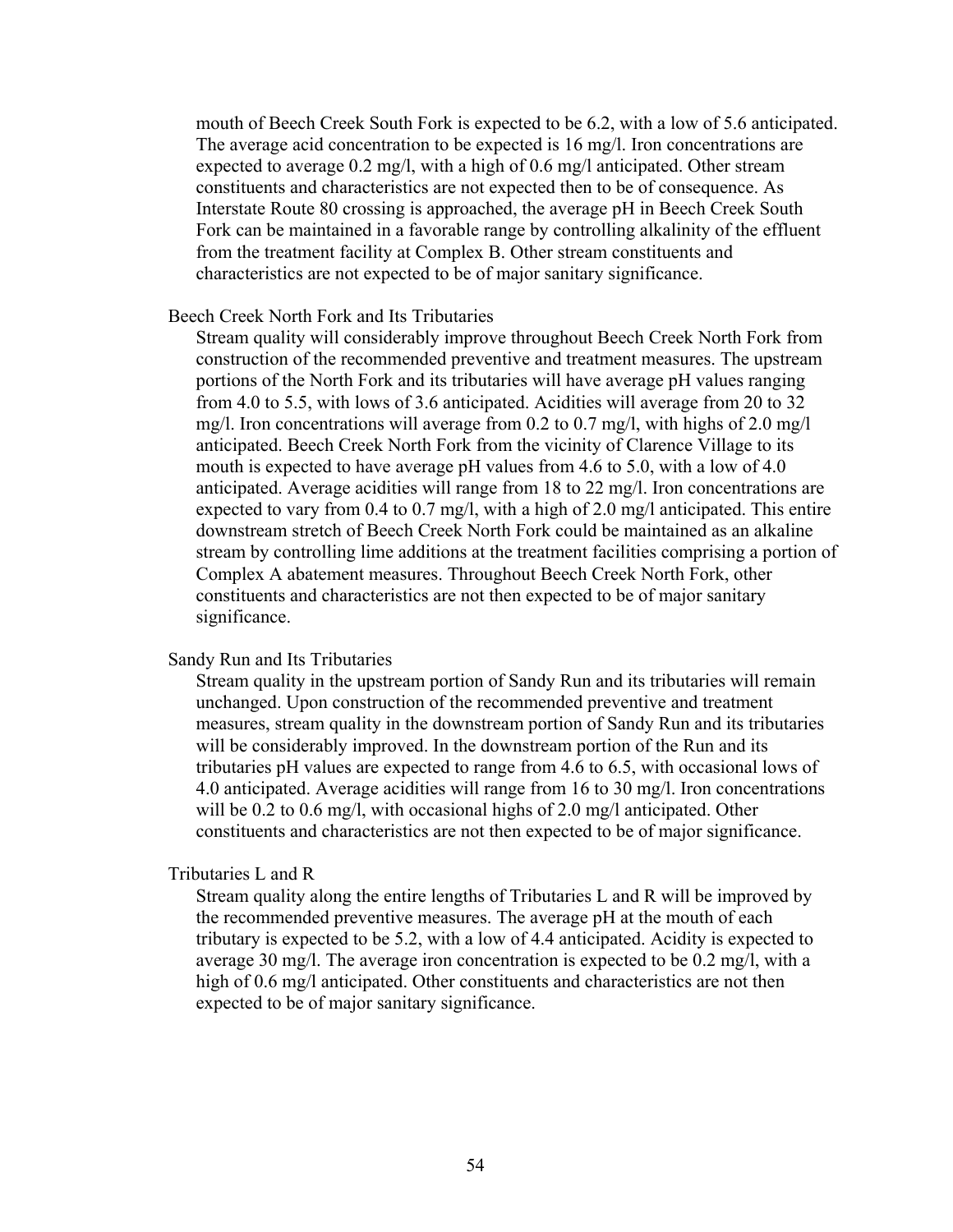## Logway Run

Stream quality along the entire length of Logway Run will be improved by the recommended preventive measures. The average pH at the mouth is expected to be 5.2, with a low of 4.4 anticipated. Acidity is expected to average 20 mg/l. The average iron concentration will be 0.2 mg/l, with a high of 0.6 mg/l anticipated. Other stream constituents and characteristics are not then expected to be of major sanitary significance.

## Big Run

Stream quality along the entire length of Big Run and its Middle and East Branches will be improved by the recommended preventive measures. The average pH at the mouth of Big Run is expected to be 6.6, with a low of 6.2 anticipated. Acidity is expected to average 10 mg/l. The maximum iron concentration is expected to remain 0.1 mg/l. Other stream constituents and characteristics are not then expected to be of consequence.

Twin, Three Rock, Two Rock, and Council Runs, and the Downstream Portion of Wolf Run

The recommended abatement plan does not include any abatement measures on these streams. These streams are expected to retain their generally good quality.

## b. Tributaries on which No MD Discharges Were Noted

The recommended abatement plan does not include abatement measures on the upper portions of Wolf and Cherry Runs, or on Monument or Hayes Runs. These streams are expected to maintain their generally good quality.

2. Tributaries on which Coal Is Present but Has Not Been Mined and on which No Coal Exists (Non-mined Areas)

The recommended abatement plan does not include abatement measures on Rock Run, the upstream portion of Beech Creek South Fork, Eddy Lick, or Panther Runs. These streams are expected to maintain their generally good quality.

The information and data presented in this report show that upon implementation of the recommended abatement plan, streams now receiving the major AMD loadings - Beech Creek North Fork, Tributary L, Sandy Run, Tributary R, Logway Run, and Big Run - will be improved in quality. Although these streams will not then meet SWB pH and iron criteria under all conditions of discharge, the improvement in quality will be substantive.

All Watershed streams draining areas where abatement measures are to be constructed are expected to remain acidic. With very few exceptions, the acidity in these streams after the recommended plan is implemented will be comparable to the natural acidity found in Watershed streams draining areas where (1) no MD discharges were noted, (2) coal is present but has not been mined, and (3) no coal is present. The reported natural acidity in these three classes of streams can be attributed to geochemical considerations and analytical methodology.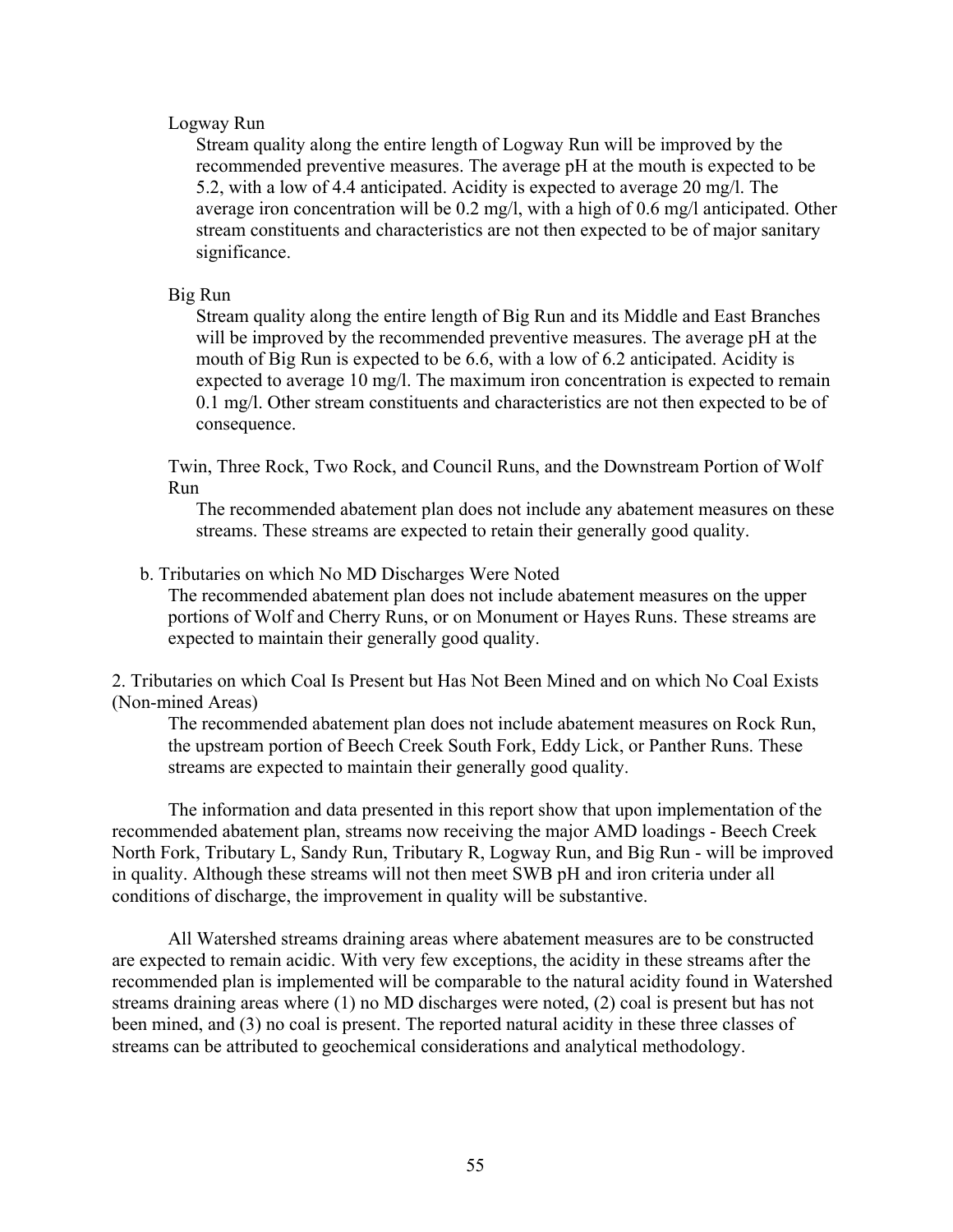Exhibit V lists the pH, iron, and acid-alkalinity concentrations anticipated at each stream sampling station following implementation of the recommended plan. The locations of all sampling stations are shown on Plate I. The locations of all streams are shown on Plates I, III-A, and III-B.